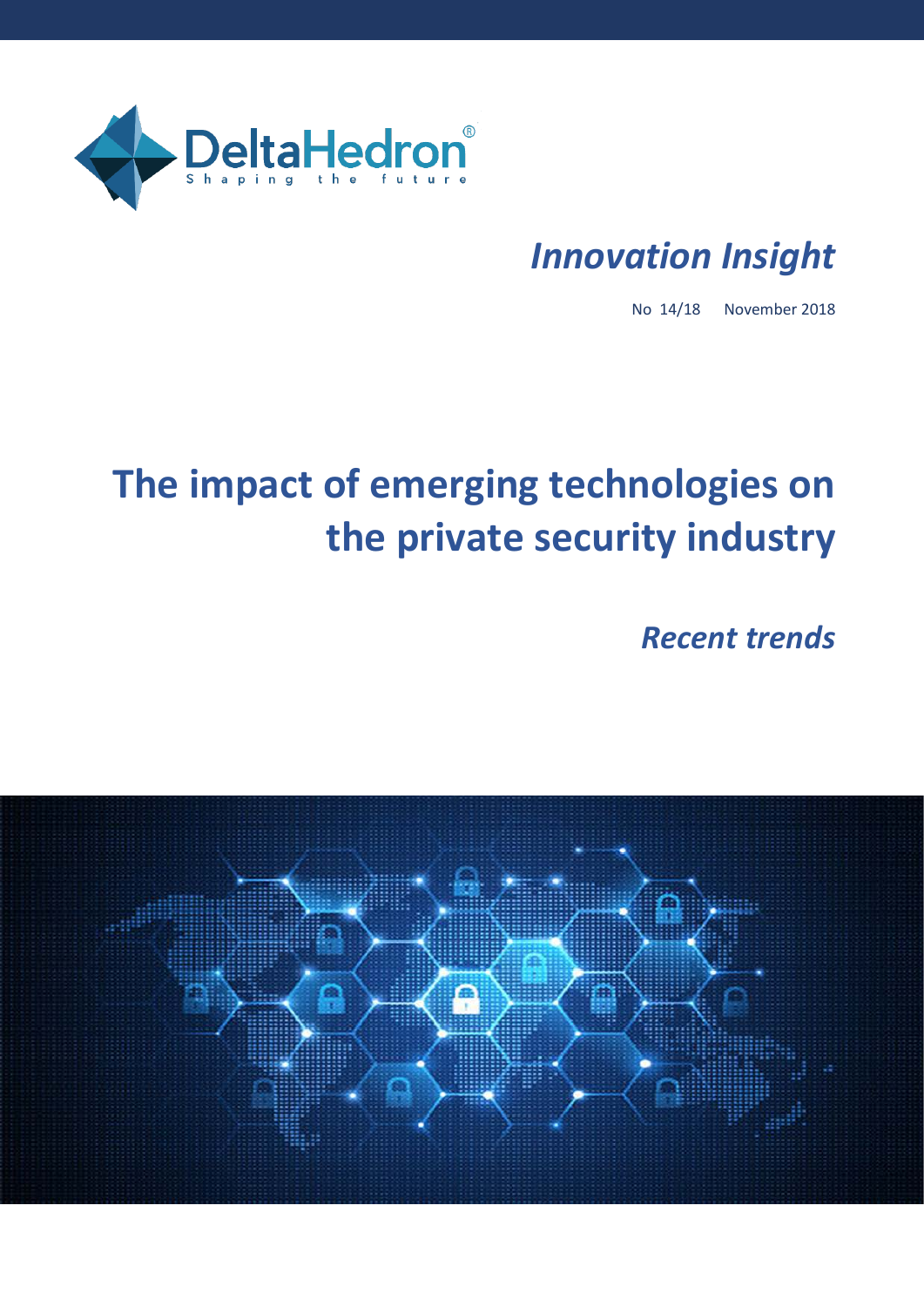## **The impact of emerging technologies on the private security industry Recent trends**

*DeltaHedron® Innovation Insight* is a series of white papers, reports and newsletters exploring aspects of the technological future and technological innovation, with a specific focus on the strategic business impact, opportunities, risks and threats presented by emerging technologies and the dynamics of technological change

This report contains a selected number of references to recent trends and news articles published mainly **circa September to mid-November 2018**, that will impact on the **private security industry**.

Views in the articles are those of the authors (or as stated in the articles), and are not necessarily supported by DeltaHedron. References are to open source articles, generally excluding peerreviewed and academic journals.

The content of *DeltaHedron Innovation Insight* is for general information purposes only and should not be used as a substitute for consultation with professional advisors. DeltaHedron has taken reasonable professional care in collecting and reporting of the information but has not independently verified, validated or audited data to verify accuracy or completeness. Mention of specific companies, products or brands does not in any way indicate endorsement. None of the vendors were contacted, nor did any contribute financially or otherwise to this report.



This document is best viewed electronically when downloaded into a pdf reader on a computer, tablet or smartphone, which enables the hyperlinks to be clicked to gain access to the references and to navigate different sections in the document.

Clicking on the "*[Return comment]*" links will open a pre-formatted email page that enables the reader to send comments back to DeltaHedron in a convenient format.

Entries in the report are listed only once, even though they may be relevant to more than one category. The sources cited in this report were active on the date of compilation (28 November 2018).

### **Please visit DeltaHedron®'s website at: [www.deltahedron.co.uk](https://d.docs.live.net/3047860ba36d235f/DeltaHedron_OneDrive/Innovation%20Insight%20and%20Reports/Innovation%20Insight/2018-10-10_No%205-18_Security_Fidelity%20ADT/www.deltahedron.co.uk)**

#### **DeltaHedron®'s public e-journals can be viewed at:**

• Innovation Impact (**[bit.ly/Innovation\\_Impact](https://d.docs.live.net/3047860ba36d235f/DeltaHedron_OneDrive/Clients/ADT/bit.ly/Innovation_Impact)**)



• Smart Cities Innovation (**[bit.ly/Innovation\\_Smart\\_Cities](https://d.docs.live.net/3047860ba36d235f/DeltaHedron_OneDrive/Clients/ADT/bit.ly/Innovation_Smart_Cities)**)

Private e-journals for clients can be generated in this format as well as the format of this report.

DeltaHedron®'s *Executive Innovation Insight* is described on our website at: **[www.deltahedron.co.uk/executive-innovation-insight/](http://www.deltahedron.co.uk/executive-innovation-insight/)**

#### **DeltaHedron®'s publications can be downloaded from:**

**[www.deltahedron.co.uk/publications/](http://www.deltahedron.co.uk/publications/)**

Photo image frontpage: Pixabay DeltaHedron® is a registered trademark of DeltaHedron Ltd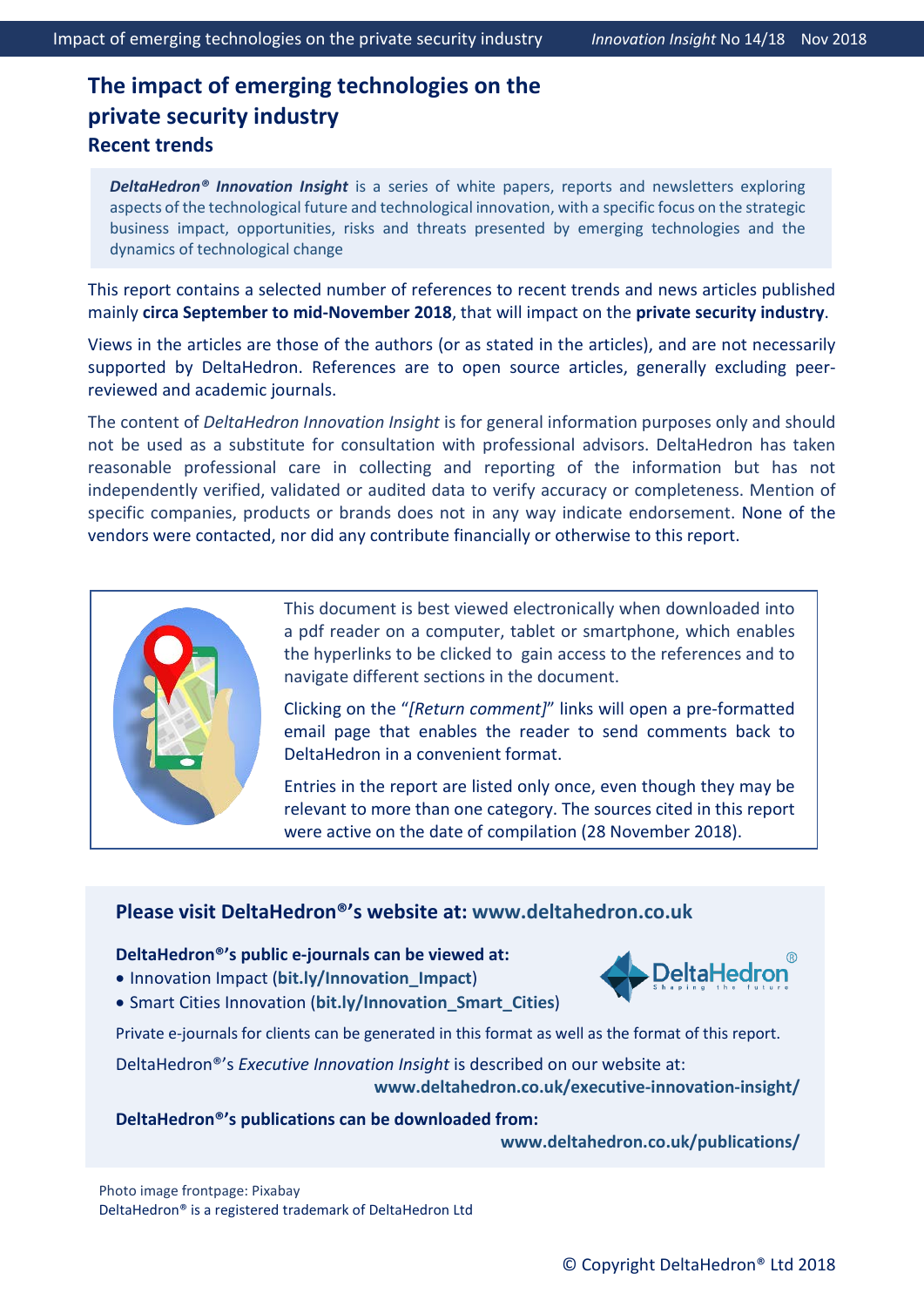## **The impact of emerging technologies on the private security industry Recent trends (circa September to mid-November 2018)**

#### <span id="page-2-0"></span> **Quicklinks**

- **[Trends, disruption and emerging](#page-3-0)  [technologies](#page-3-0)**
- **[3D Printing](#page-3-1)**
- **[Augmented Reality \(AR\) and Virtual](#page-4-0)  [Reality](#page-4-0)**
- **[Artificial intelligence \(AI\) and machine](#page-5-0)  [learning](#page-5-0)**
- **[Blockchain](#page-6-0)**
- **[Cyber Security](#page-7-0)**
- **[Big data and analytics](#page-8-0)**
- **[Detection, recognition, tracking, imaging](#page-9-0)  [and biometrics](#page-9-0)**
- **[Digital identity](#page-11-0)**
- **[Digital transformation](#page-12-0)**
- **[Drones](#page-12-1)**
- **[Home security](#page-17-0)**
- **[Internet of Things \(IoT\)](#page-18-0) and sensors**
- **[Other security applications](#page-20-0)**
- **[Robotics and automation](#page-21-0)**
- **[Telecommunications mobile, and wifi](#page-22-0)**
- **[Wearables](#page-22-1)**

#### **Executive Summary**

This report refers to a number of trends and development of emerging technologies and their impact on and application in the private security industry, as reported circa September/early November 2018.

The dynamics of technological change present new opportunities to the innovators but at the same time also risks and threats for slower or non-adopters. New developments and applications are produced at a rapid pace, which in turns lead to new business models and modes of customer engagement. Disruptive technological innovations not only spawn new companies and industries, but also render laggard companies and entire industries obsolete.

The private industry offers a range of services to its customers, which include the securing and protection of physical and infrastructural assets, people and events, assets in transit as well as response to threats. A number of companies are also offering cyber security solutions as well as services to detect and combat fraud and counterfeiting.

A spectrum of emerging technologies which are fuelling the Fourth Industrial Revolution in general, continue to have a strategic business impact on the private security industry. A number of IT-related technologies, particularly next generation mobile (such as 5G) and cloud-based solutions will impact on many sectors, including the private security industry.

3D printing is evolving rapidly and offers new solutions with new applications. Printing with metal and alloys are now commonplace, as is the ability to print with multi-materials and bespoke wearables. The recognition that 3D printers seem to have their own 'fingerprints' is interesting, as it will enable the ability to trace a specific 3D printed object (including firearms) to its source.

Augmented reality (AR) and virtual reality (VR) offers enhanced training capabilities, in which realtime scenarios can be realistically modelled. This includes the modelling of specific physical environments as well as providing additional real-time information pertaining to sites with which they not be familiar to a reaction force through AR. Artificial intelligence applications, analytics and big data, combined with next generation biometrics (including facial and voice recognition) and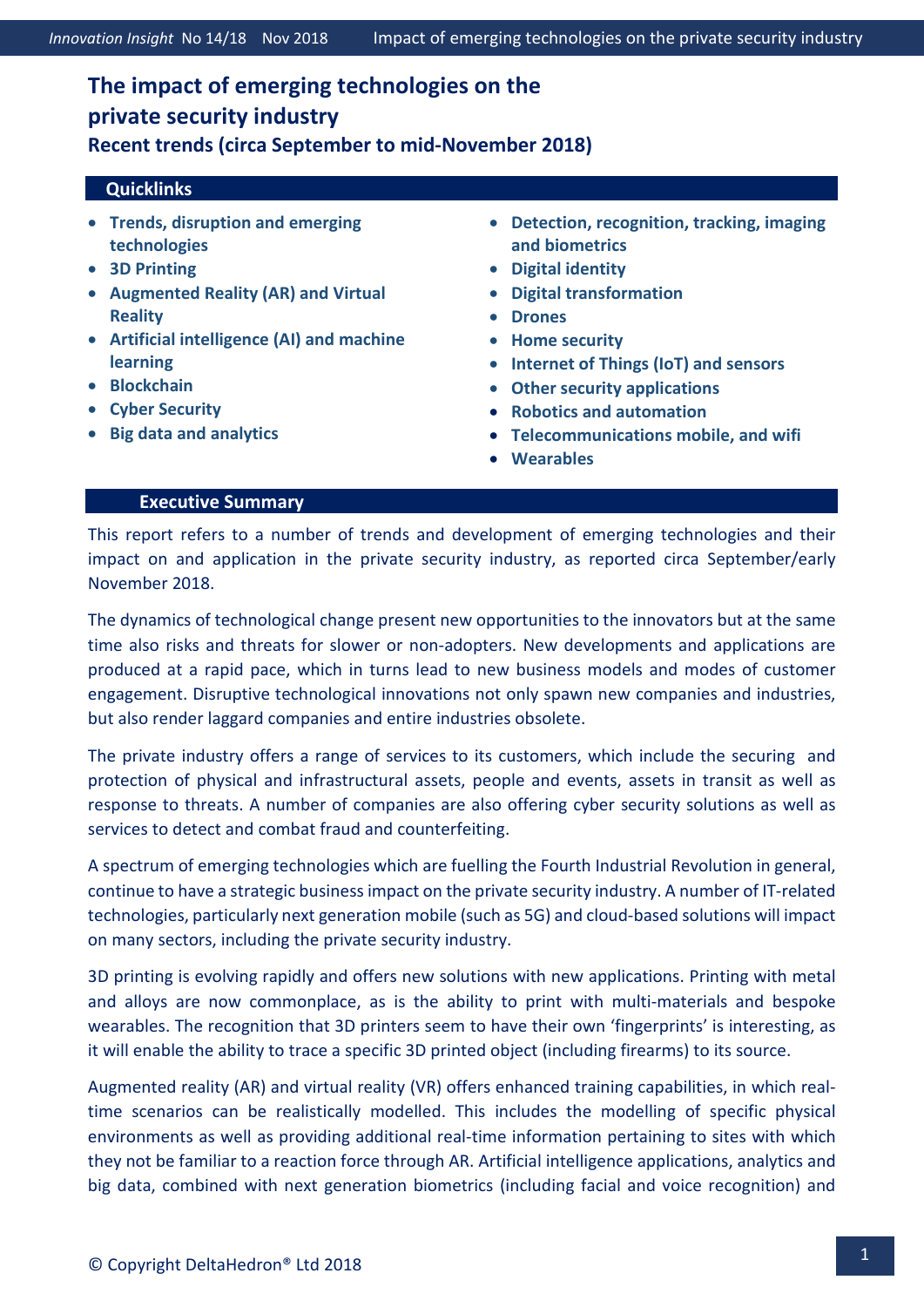geospatial technologies, offer enhanced capabilities to identify and trach individuals and assets. These technologies are also offering enhanced capabilities to combat poaching of animals.

Cyber security is a very dynamic area, with both threats and counter measures evolving rapidly. The use of blockchain applications is becoming increasingly prevalent, and is underpinning smart contracts and the authentication of data, in addition to its well-known applications in cryptocurrencies. Significant advances are also being made with regard to digital identities.

Drones are increasingly being used in a wide range of applications, including transport, delivery as well as surveillance. From a disruption perspective, drones will have a major impact on the security industry, particularly when used in "swarms" rather than individually.

A number of emerging technologies, such as the internet of things and associated sensor technologies as well as robotics are finding new applications in the security of residential, commercial and industrial facilities.

#### **Trends, disruption and emerging technologies** [\[Back to Quick links\]](#page-2-0)

- <span id="page-3-0"></span>**[• 7 emerging big data technologies to watch out for](https://www.analyticsindiamag.com/7-emerging-big-data-technologies-to-watch-out-for/)** (Source: Analytics India Mag) *[\[Return comment\]](mailto:info@deltahedron.co.uk?subject=Comment%20on:%207%20best%20camera%20drones%20for%20aerial%20photography%20)*
- **[Avoiding disruption from disruptive technologies](https://www.projectmanagement.com/articles/495392/Avoiding-Disruption-From-Disruptive-Technologies)** (Source: Project Management) *[\[Return comment\]](mailto:imailto:info@deltahedron.co.uknfo@deltahedron.co.uk?subject=Comment%20on:%20Autonomous%20everything:%20how%20algorithms%20are%20taking%20over%20our%20world%20)*
- **Disrupt[ion aerospace and defense here -](http://aviationweek.com/knowledge-center/disruption-aerospace-and-defense-here-are-you-ready) are you ready** (Source: Aviation Week) *[\[Return comment\]](mailto:info@deltahedron.co.uk?subject=Comment%20on:%20Disruption%20aerospace%20and%20defense%20here%20are%20you%20ready)*
- **[Innovation in the Fourth Industrial Revolution: To disrupt or be disrupted](https://eiuperspectives.economist.com/technology-innovation/navigating-fourth-industrial-revolution/white-paper/innovation-fourth-industrial-revolution-disrupt-or-be-disrupted)**

(Source: EIU Perspectives, 7 Aug 2018) *[\[Return comment\]](mailto:info@deltahedron.co.uk?subject=Comment%20on:%20Innovation%20in%20the%20fourth%20industrial%20revolution:%20To%20disrupt%20or%20be%20disrupted)*

"As the Fourth Industrial Revolution unfolds, what innovations are in store? It's inevitable that jobs are going to be impacted as artificial intelligence automates a variety of tasks. However, just as the Internet did 20 years ago, the artificial intelligence revolution is going to transform many jobs—and spawn new kinds of jobs that drive economic growth. One of the main effects of the Fourth Industrial Revolution is increased human productivity."

- **[Technology innovation is disrupting risk management](http://www.brinknews.com/technology-innovation-is-disrupting-risk-management/?utm_source=BRINKSubscribers&utm_campaign=a36e0f19a6-EMAIL_CAMPAIGN_2018_10_02_08_50&utm_medium=email&utm_term=0_c3639d7c98-a36e0f19a6-110323357)** (Source: Brink News) *[\[Return comment\]](mailto:info@deltahedron.co.uk?subject=Comment%20on:%20Technology%20innovation%20is%20disrupting%20risk%20management)*
- **[The top 10 security challenges SMBs face](https://www.techrepublic.com/article/the-top-10-security-challenges-smbs-face/?ftag=TREf7159e0&bhid=27427167040507251715851572023239)**

(Source: Tech Republic) *[\[Return comment\]](mailto:info@deltahedron.co.uk?subject=Comment%20on:%20The%20top%2010%20security%20challenges%20smbs%20face%20)*

<span id="page-3-1"></span>**[• These are the top 10 emerging technologies of 2018](https://www.weforum.org/agenda/2018/09/top-10-emerging-technologies-of-2018/)**  (Source: World Economic Forum) *[\[Return comment\]](mailto:info@deltahedron.co.uk?subject=Comment%20on:%20These%20are%20the%20top%2010%20emerging%20technologies%20of%202018%20)*

**3D printing 1999 1999 1999 1999 1999 1999 1999 1999 1999 1999 1999 1999 1999 1999 1999 1999 1999 1999 1999 1999 1999 1999 1999 1999 1999 1999 1999 1999 1999 1999** 

**• [3D printers have fingerprints too](https://knowridge.com/2018/10/3d-printers-have-fingerprints-too/)**

(Source: Knowridge, 19 Oct 2018) *[\[Return comment\]](mailto:info@deltahedron.co.uk?subject=Comment%20on:%203D%20printers%20have%20fingerprints%20too)*

"This discovery could help trace 3D-printed guns. Like fingerprints, no 3D printer is exactly the same. That's the takeaway from a new University at Buffalo-led study that describes what's believed to be the first accurate method for tracing a 3D-printed object to the machine it came from."

- **[3D printing for footwear and podiatry](https://3dprint.com/225991/3d-printing-for-footwear-and-podiatry/)**  (Source: 3D Print) *[\[Return comment\]](mailto:info@deltahedron.co.uk?subject=Comment%20on:%203d%20printing%20for%20footwear%20and%20podiatry%20)*
- **Future cars to be made from revol[utionary 3D printed vibration proof material](http://www.3ders.org/articles/20181008-future-cars-to-be-made-from-revolutionary-3d-printed-vibration-proof-material.html)** (Source: 3Ders) *[\[Return comment\]](mailto:info@deltahedron.co.uk?subject=Comment%20on:%25Future%20cars%20to%20be%20made%20from%20revolutionary%203d%20printed%20vibration%20proof%20material)*
- **[GE aviation 3D prints 30,000th metal 3D printed fuel nozzle](https://3dprint.com/226703/ge-aviation-fuel-nozzle-3d-printed-30000/)**  (Source: 3D Print) *[\[Return comment\]](mailto:imailto:info@deltahedron.co.uknfo@deltahedron.co.uk?subject=Comment%20on:%20Gas-sensing%20smart%20capsule%20expected%20as%20soon%20as%202022)*
- **[HP's new metal 3D printing platform could revolutionize auto industry](https://interestingengineering.com/hps-new-metal-3d-printing-platform-could-revolutionize-auto-industry?_source=newsletter&_campaign=1Ea0vPlkl2Rv0&_uid=K9b68MkneE&_h=d15ee70333b0a386c84f635a4bdf9e59ee4f2966&utm_source=newsletter&utm_medium=mailing&utm_campaign=Newsletter-11-09-2018)** (Source: Interesting Engineering) *[\[Return comment\]](mailto:info@deltahedron.co.uk?subject=Comment%20on:%20Hp)*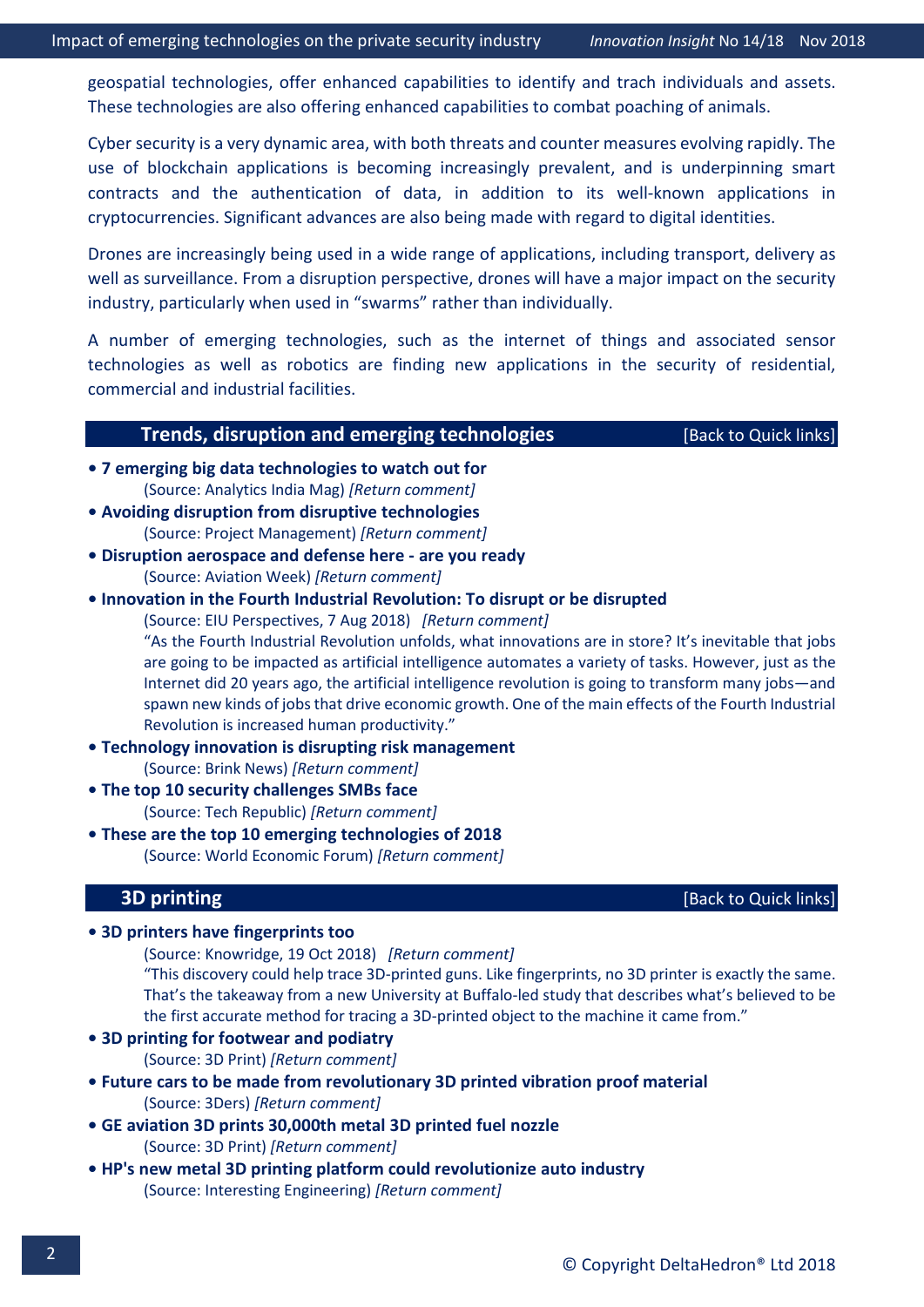**• [Lufthansa Technik opens additive manufacturing centre](https://3dprintingindustry.com/news/lufthansa-technik-opens-additive-manufacturing-center-to-develop-lightweight-3d-printed-aerospace-parts-141537/) to develop lightweight 3D printed [aerospace parts](https://3dprintingindustry.com/news/lufthansa-technik-opens-additive-manufacturing-center-to-develop-lightweight-3d-printed-aerospace-parts-141537/)**

(Source: 3D Printing Industry, Oct 2018) *[\[Return comment\]](mailto:info@deltahedron.co.uk?subject=Comment%20on:%20Lufthansa%20technik%20opens%20additive%20manufacturing%20center%20to%20develop%20lightweight%203D%20printed%20aerospace%20parts)* "Lufthansa Technik, the maintenance, repair, and overhaul (MRO) division of aerospace company Lufthansa, has established a new Additive Manufacturing Centre in Germany to develop lightweight aircraft parts."

**• [Metalmaker 3D launches rapid prototyping service for 3D printed metal parts](https://3dprintingindustry.com/news/metalmaker-3d-launches-rapid-prototyping-service-for-3d-printed-metal-parts-142735/)**

(Source: 3D Printing Industry, 7 Nov 2018) *[\[Return comment\]](mailto:info@deltahedron.co.uk?subject=Comment%20on:%20Metalmaker%203D%20launches%20rapid%20prototyping%20service%20for%203D%20printed%20metal%20parts)*

"MetalMaker 3D, a Connecticut-based start-up, has launched a rapid prototyping service integrating 3D printing with investment casting. Aimed at creating functional metal parts, the service has been launched as a more cost-effective alternative to Direct Metal Laser Sintering"

- **[Optimizing the 3D printing of natural materials on a large scal](https://3dprint.com/225832/3d-printing-natural-materials/)e**  (Source: 3D Print) *[\[Return comment\]](mailto:info@deltahedron.co.uk?subject=Comment%20on:%20Optimizing%20the%203d%20printing%20of%20natural%20materials%20on%20a%20large%20scale%20)*
- **[Researchers use a team of mobile robots to 3D print large scale structures](http://www.3ders.org/articles/20180829-researchers-use-a-team-of-mobile-robots-to-3d-print-large-scale-structures.html)** (Source: 3Ders) *[\[Return comment\]](mailto:info@deltahedron.co.uk?subject=Comment%20on:%25Researchers%20use%20a%20team%20of%20mobile%20robots%20to%203d%20print%20large%20scale%20structures)*
- **The fu[ture of 3D printing](https://www.engineering.com/ResourceMain.aspx?e_src=relres-ecom&resid=700)**
	- (Source: Engineering) *[\[Return comment\]](mailto:info@deltahedron.co.uk?subject=Comment%20on:%20Ebook:%20the%20future%20of%203d%20printing)*
- **[This is how researchers can now track 3D printed guns and weapons](https://www.zdnet.com/article/this-is-how-researchers-can-now-track-3d-printed-guns-weapons/)** (Source: ZD Net, 19 Oct 2018) *[\[Return comment\]](mailto:info@deltahedron.co.uk?subject=Comment%20on:%20This%20is%20how%20researchers%20can%20now%20track%203D%20printed%20guns,%20weapons)* "In the same way that no human fingerprint is exactly the same, neither are 3D printers – and these small differences can be used to find the source of dangerous 3D-printed goods, researchers say."
- **[US Navy installs first 3D-printed metal part aboard a warship](https://maritime-executive.com/article/u-s-navy-installs-first-3d-printed-metal-part-aboard-a-warship?fb_ref=5uyUMqfzin-Twitter)** (Source: Maritime Executive) *[\[Return comment\]](mailto:info@deltahedron.co.uk?subject=Comment%20on:%20US%20Navy%20installs%20first%203D-printed%20metal%20part%20aboard%20a%20warship)*
- <span id="page-4-0"></span>**• Volkswagen will use 3D [printers to mass produce parts](https://edition.cnn.com/2018/09/28/tech/volkswagen-3d-printing-parts/)**  (Source: CNN) *[\[Return comment\]](mailto:info@deltahedron.co.uk?subject=Comment%20on:%20Volkswagen%20will%20use%203d%20printers%20to%20mass%20produce%20parts%20)*

#### **Augmented reality (AR) and Virtual Reality (VR)** [\[Back to Quick links\]](#page-2-0)

- **[A new perspective on Virtual Reality \(VR\) and its uses](https://yp.scmp.com/over-to-you/letters-to-the-editor/article/110672/new-perspective-vr-and-its-uses)**  (Source: South China Morning Post) *[\[Return comment\]](mailto:info@deltahedron.co.uk?subject=Comment%20on:%20A%20new%20perspective%20on%20Virtual%20Reality%20(VR)%20and%20its%20uses%20)*
- **[Augmented and virtual reality in operations: a guide for investment](https://www.capgemini.com/research/augmented-and-virtual-reality-in-operations/)** (Source: CapGemini) *[\[Return comment\]](mailto:info@deltahedron.co.uk?subject=Comment%20on:%20Augmented%20and%20virtual%20reality%20in%20operations:%20a%20guide%20for%20investment)*
- **Counter[-terrorism police are now training with virtual terrorists](https://phys.org/news/2018-05-counter-terrorism-police-virtual-terrorists.html)** (Source: Phys) *[\[Return comment\]](mailto:info@deltahedron.co.uk?subject=Comment%20on:%20Counter-terrorism%20police%20are%20now%20training%20with%20virtual%20terrorists)*
- **Duplicate and share real[-world objects in Augmented Reality \(AR\) with 3D scanner pro](https://vrscout.com/news/3d-scanner-app-ar-apple-quick-look/?utm_source=VRScoutScoutingReport&utm_campaign=a0eac9f79d-VRScoutReport_100518&utm_medium=email&utm_term=0_f3642cd298-a0eac9f79d-161995693)**  (Source: VR Scout) *[\[Return comment\]](mailto:info@deltahedron.co.uk?subject=Comment%20on:%20Duplicate%20&%20share%20real-world%20objects%20in%20Augmented%20Reality%20(AR)%20with%203d%20scanner%20pro%20)*

#### **• [Focals augmented reality glasses look super-stylish](https://www.techradar.com/news/focals-ar-glasses-look-super-stylish-but-theyll-cost-you)**

(Source: TechRadar, 24 Oct 2018) *[\[Return comment\]](mailto:info@deltahedron.co.uk?subject=Comment%20on:%20Focals%20AR%20glasses%20look%20super-stylish)*

"When Google Glass first appeared in 2013, the future of augmented reality (AR) eyewear was looking rosy – that is, until our hopes and dreams for the futuristic tech were shattered by disappointing design, privacy concerns, and stubbornly high price tags."

#### **[• How Honeywell Virtual Reality \(VR\) could make it safer for soldiers to operate US Army](https://www.techrepublic.com/article/how-honeywell-vr-could-make-it-safer-for-soldiers-to-operate-us-army-combat-vehicles/?ftag=TRE684d531&bhid=27427167040507251715851572023239)**

#### **[combat vehicles](https://www.techrepublic.com/article/how-honeywell-vr-could-make-it-safer-for-soldiers-to-operate-us-army-combat-vehicles/?ftag=TRE684d531&bhid=27427167040507251715851572023239)**

(Source: Tech Republic) *[\[Return comment\]](mailto:info@deltahedron.co.uk?subject=Comment%20on:%20How%20Honeywell%20Virtual%20Reality%20(VR)%20could%20make%20it%20safer%20for%20soldiers%20to%20operate%20us%20army%20combat%20vehicles%20)*

#### **• [Jarvish adds Alexa and augmented reality to make its motorcycle helmet even smarter](https://www.digitaltrends.com/cars/jarvish-x-ar-smart-motorcycle-helmet/)**

(Source: Digital Trends, 10 Jul 2018) *[\[Return comment\]](mailto:info@deltahedron.co.uk?subject=Comment%20on:%20Jarvish%20adds%20Alexa%20and%20AR%20to%20make%20its%20motorcycle%20helmet%20even%20smarter)*

"Adding Amazon Alexa support to the new Jarvish X-AR smart motorcycle helmet's feature set was a savvy decision. Riders don't necessarily need to worry about learning how to manage the new lid when they can ask Alexa for what they want."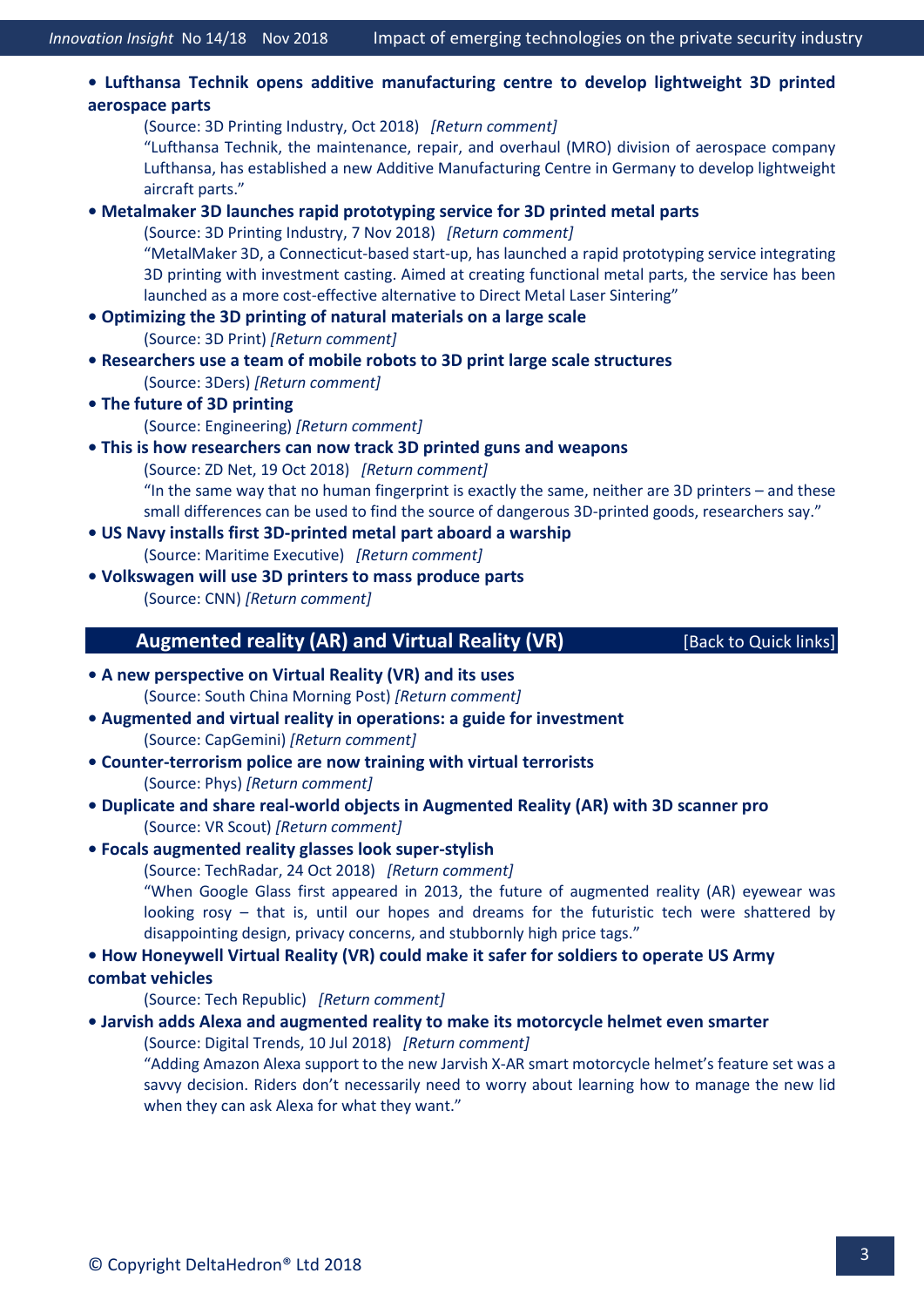#### **• [Mixed reality 2019: Why the year ahead will be huge for enterprise VR/AR](https://www.zdnet.com/article/mixed-reality-in-2019-why-the-year-ahead-will-be-huge-for-enterprise-ar-vr/?ftag=TRE-03-10aaa6b&bhid=27422036896811589305410055111452)**

(Source: ZD Net, 7 Nov 2018) *[\[Return comment\]](mailto:info@deltahedron.co.uk?subject=Comment%20on:%20Mixed%20reality%202019:%20Why%20the%20year%20ahead%20will%20be%20huge%20for%20enterprise%20VR/AR)*

"One of the big enterprise tech trends of 2018 was the arrival of employee training programs utilizing enterprise AR/VR. Major companies like Walmart and Tyson made headlines for ambitious pilots aimed at upending traditional training paradigms with the latest mixed reality tech. Enterprise virtual reality training could generate more than \$6 billion by 2022, according to ABI Research, and next year, 2019, will likely be the tipping point when a major use case for a technology that's struggled to find adopters truly takes off"

- **[Real results from virtual reality: safer jobsites](https://www.constructiondive.com/news/real-results-from-virtual-reality-safer-jobsites/532515/)**  (Source: Construction Dive) *[\[Return comment\]](mailto:info@deltahedron.co.uk?subject=Comment%20on:%20Real%20results%20from%20virtual%20reality:%20safer%20jobsites%20)*
- **[Reality check: virtual, augmented and mixed](https://disruptionhub.com/reality-check-virtual-augmented-mixed/)**  (Source: Disruption Hub) *[\[Return comment\]](mailto:info@deltahedron.co.uk?subject=Comment%20on:%20Reality%20check:%20virtual,%20augmented%20and%20mixed%20)*
- **Siemens invests in a start-up that's creating 'human-[eye resolution' virtual reality](https://www.cnbc.com/2018/10/08/siemens-invests-in-a-start-up-thats-creating-human-eye-resolution-virtual-reality.html)** (Source: CNBC) *[\[Return comment\]](mailto:info@deltahedron.co.uk?subject=Comment%20on:%20Siemens%20invests%20in%20a%20start-up%20that)*
- **[Smart glasses design projects images right into the eye](https://newatlas.com/leti-eye-smart-glasses/56698/?utm_medium=email&utm_campaign=2018-10-10%20084544%20Other%20Daily%20Basic%202018-10-10%20085006%20Caltech%20time-traveling%20illusion%20tricks%20the%20brain%20into%20seeing%20things%20that%20arent%20there&utm_content=2018-10-10%20084544%20Other%20Daily%20Basic%202018-10-10%20085006%20Caltech%20time-traveling%20illusion%20tricks%20the%20brain%20into%20seeing%20things%20that%20arent%20thereCID_0acd2cb47c85797eff9d3be75abbd4fe&utm_source=Campaign%20Monitor&utm_term=Smart%20glasses%20design%20projects%20images%20right%20into%20the%20eye)** (Source: New Atlas) *[\[Return comment\]](mailto:info@deltahedron.co.uk?subject=Comment%20on:%20%20smart%20glasses%20design%20projects%20images%20right%20into%20the%20eye)*

**[• Smart helmet lets you talk to Google Assistant, see directions in Augmented Reality \(AR\)](https://mobilesyrup.com/2018/10/08/jarvish-ar-smart-motorcycle-helmet-ar-display-assistant-siri-alexa/)  [display](https://mobilesyrup.com/2018/10/08/jarvish-ar-smart-motorcycle-helmet-ar-display-assistant-siri-alexa/)**

(Source: Mobile Syrup) *[\[Return comment\]](mailto:info@deltahedron.co.uk?subject=Comment%20on:%20Smart%20helmet%20lets%20you%20talk%20to%20google%20assistant,%20see%20directions%20in%20Augmented%20Reality%20(AR)%20display)*

- **[This new headset lets you see Virtual Reality \(VR\) as clearly as the real world](https://interestingengineering.com/this-new-headset-lets-you-see-vr-as-clearly-as-the-real-world?_source=newsletter&_campaign=BzbA9eDrLj2p7&_uid=K9b68MkneE&_h=d15ee70333b0a386c84f635a4bdf9e59ee4f2966&utm_source=newsletter&utm_medium=mailing&utm_campaign=Newsletter-08-10-2018)** (Source: Interesting Engineering) *[\[Return comment\]](mailto:info@deltahedron.co.uk?subject=Comment%20on:%20This%20new%20headset%20lets%20you%20see%20Virtual%20Reality%20(VR)%20as%20clearly%20as%20the%20real%20world)*
- **[Truly useful augmented reality is coming –](https://futurism.com/glimpse-augmented-reality) we are not ready.**

(Source: Futurism, 25 Oct 2018) *[\[Return comment\]](mailto:info@deltahedron.co.uk?subject=Comment%20on:%20Glimpse:%20Truly%20useful%20augmented%20reality%20is%20coming.%20We%E2%80%99re%20not%20ready.)*

"Six years ago, Google ushered in the age of face computers with perhaps the coolest tech publicity stunt out there: a live stream of product engineers jumping out of a zeppelin and landing on the roof of a building."

#### **• [Virtual reality: A cheat sheet for business pros](https://www.techrepublic.com/article/virtual-reality-a-cheat-sheet-for-business-pros/?ftag=TRE20d3f17&bhid=27427167040507251715851572023239)**

(Source: Tech Republic, 25 Oct 2018) *[\[Return comment\]](mailto:info@deltahedron.co.uk?subject=Comment%20on:%20Virtual%20reality:%20A%20cheat%20sheet%20for%20business%20pros)*

"VR isn't hype or a mere novelty—there are real-world applications for the tech. This primer on virtual reality covers how businesses are using it, popular VR devices, and more"

#### **• [Virtual reality market: emerging trends, in-depth assessment, new strategies, price, future](https://empowerednews.net/virtual-reality-market-emerging-trends-in-depth-assessment-new-strategies-price-future-roadmap-and-key-players/181306555/)  [roadmap and key players](https://empowerednews.net/virtual-reality-market-emerging-trends-in-depth-assessment-new-strategies-price-future-roadmap-and-key-players/181306555/)**

(Source: Empowered News) *[\[Return comment\]](mailto:info@deltahedron.co.uk?subject=Comment%20on:%20Virtual%20reality%20market:%20emerging%20trends,%20in-depth%20assessment,%20new%20strategies,%20price,%20future%20roadmap%20and%20key%20players)*

### **Artificial Intelligence (AI) and machine learning** [\[Back to Quick links\]](#page-2-0)

<span id="page-5-0"></span>**• An exec[utive's guide to Artificial Intelligence \(AI\)](https://www.mckinsey.com/business-functions/mckinsey-analytics/our-insights/an-executives-guide-to-ai?cid=other-eml-ttn-mip-mck-oth-1806&hlkid=4b5adbd962424349b47af01ff87b9dac&hctky=2879352&hdpid=f3a30356-6857-47f4-a1a5-0d0e5ff12a0a)**  (Source: McKinsey) *[\[Return comment\]](mailto:info@deltahedron.co.uk?subject=Comment%20on:%20An%20executive%E2%80%99s%20guide%20to%20Artificial%20Intelligence%20(AI)%20)*

**[• An introduction to deep learning and neural networks](https://insidebigdata.com/2018/10/07/introduction-deep-learning-neural-networks/)**  (Source: Inside Big Data) *[\[Return comment\]](mailto:info@deltahedron.co.uk?subject=Comment%20on:%20An%20introduction%20to%20deep%20learning%20and%20neural%20networks%20)*

# **• Arlo's artificial intelligence-[infused security cameras can recognize cars, pets, and packag](https://www.digitaltrends.com/home/arlo-artificial-intellgence-security-cameras-object-detecion/)es**

(Source: Digital Trends, 25 Oct 2018) *[\[Return comment\]](mailto:info@deltahedron.co.uk?subject=Comment%20on:%20Arlo%E2%80%99s%20AI-infused%20security%20cameras%20can%20recognize%20cars,%20pets,%20and%20packages)* "Most internet-connected cameras are branded as "smart," but how smart are they really? Anyone who has ever received a false alarm notification triggered by a rogue squirrel might tell you, those cameras aren't as smart as they seem."

**[• Artificial intelligence and machine learning for executives](https://www.mckinsey.com/business-functions/strategy-and-corporate-finance/our-insights/demystifying-ai-and-machine-learning-for-executives?cid=other-eml-alt-mip-mck-oth-1810&hlkid=7fe3a31739454e65ae246b46713cadbb&hctky=2879352&hdpid=f68959f4-6614-44ae-b132-2d72b4283e17)** 

(Source: McKinsey) *[\[Return comment\]](mailto:info@deltahedron.co.uk?subject=Comment%20on:%20Artificial%20intelligence%20and%20machine%20learning%20for%20executives%20)*

- **[Artificial intelligence for analytics augments and bolsters business intelligence](https://searchdatamanagement.techtarget.com/ezine/Business-Information/AI-for-analytics-augments-and-bolsters-business-intelligence)** (Source: Techtarget) *[\[Return comment\]](mailto:info@deltahedron.co.uk?subject=Comment%20on:%20Ai%20for%20analytics%20augments%20and%20bolsters%20business%20intelligence)*
- **[Artificial intelligence is combatting counte](https://www.racked.com/2018/7/17/17577266/artificial-intelligence-ai-counterfeit-luxury-goods-handbags-sneakers-goat-entrupy?utm_source=Sailthru&utm_medium=email&utm_campaign=Issue:%202018-07-19%20Retail%20Dive:%20Tech%20%5Bissue:16269%5D&utm_term=Retail%20Dive:%20Tech)rfeit luxury goods**  (Source: Racked) *[\[Return comment\]](mailto:info@deltahedron.co.uk?subject=Comment%20on:%20Artificial%20intelligence%20is%20combatting%20counterfeit%20luxury%20goods%20)*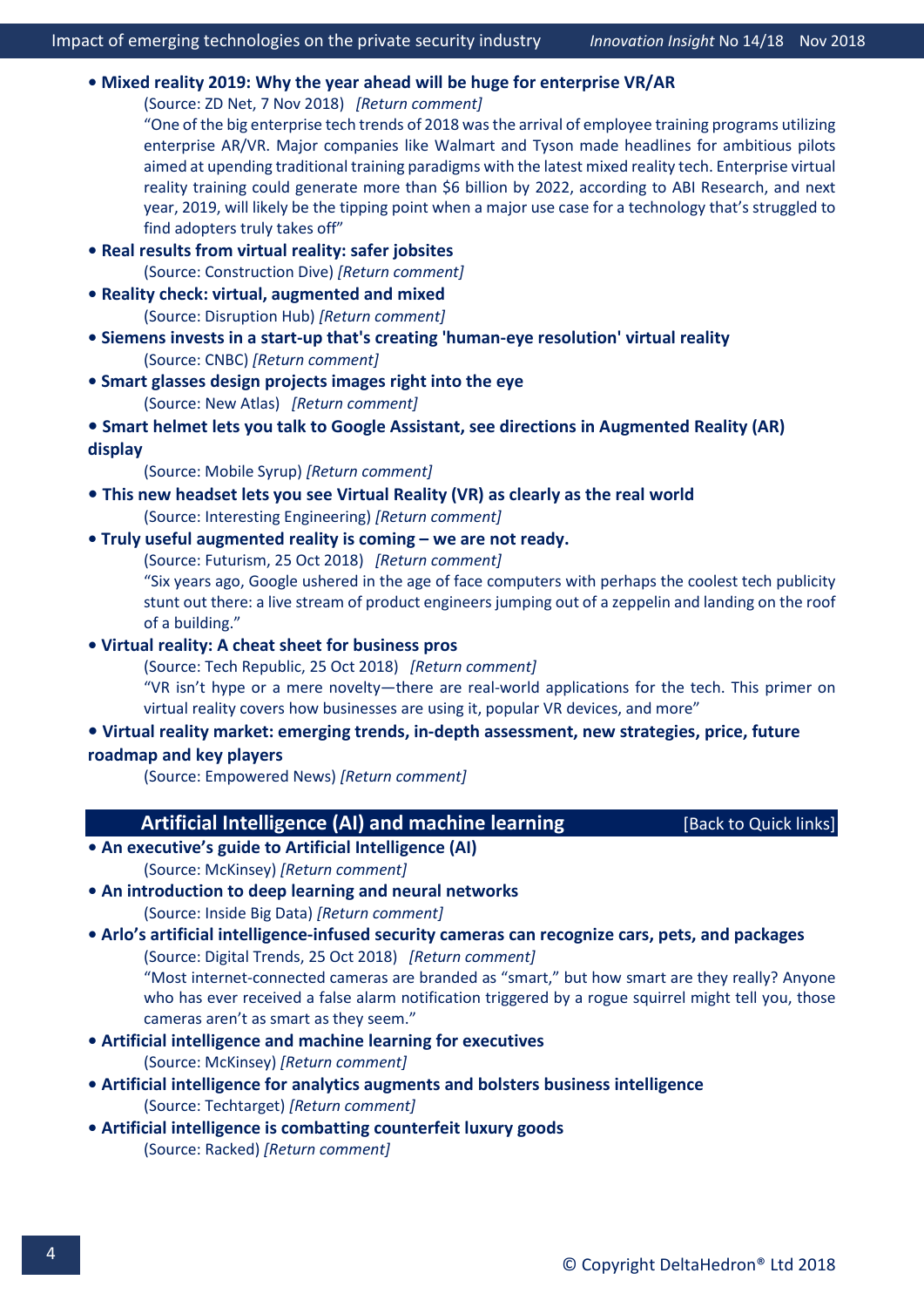- **[Artificial intelligence-powered homes and buildings](https://constructech.com/ai-powered-homes-and-buildings/)** (Source: Construc Tech, 13 Nov 2018) *[\[Return comment\]](mailto:info@deltahedron.co.uk?subject=Comment%20on:%20AI-powered%20homes%20and%20buildings)* "Our homes and buildings are becoming connected—way back when the term used to describe this was AHT (automated home technology). Today, the IoT (Internet of Things), AI (artificial intelligence), and machine learning are set to change the way buildings communicate—and thus are built." **[• Customers expect artificial intelligence](https://venturebeat.com/2018/10/08/customers-expect-ai-powered-engagement-can-you-deliver-vb-live/)-powered engagement**  (Source: Venture Beat) *[\[Return comment\]](mailto:info@deltahedron.co.uk?subject=Comment%20on:%20Customers%20expect%20ai-powered%20engagement%20)* **[• Deepmind's Artificial Intelligence \(AI\) learned to turn flat images into 3D scenes](https://thenextweb.com/artificial-intelligence/2018/06/29/deepminds-ai-learned-to-turn-flat-images-into-3d-scenes/)** (Source: The Next Web) *[\[Return comment\]](mailto:info@deltahedron.co.uk?subject=Comment%20on:%20Deepmind)* **• How Artificial Intelligence (AI) is driving bu[siness model change: the Internet of Things \(IoT\)](https://blogs.sas.com/content/hiddeninsights/2018/08/15/business-model-change-iot-and-analytics/?utm_source=Twitter&utm_medium=social-voicestorm&utm_content=1e37536f-da9b-4ce0-8252-f0410e6fc2ed)  [and analytics-at-the-edge edition](https://blogs.sas.com/content/hiddeninsights/2018/08/15/business-model-change-iot-and-analytics/?utm_source=Twitter&utm_medium=social-voicestorm&utm_content=1e37536f-da9b-4ce0-8252-f0410e6fc2ed)**  (Source: SAS) *[\[Return comment\]](mailto:info@deltahedron.co.uk?subject=Comment%20on:%20How%20Artificial%20Intelligence%20(AI)%20is%20driving%20business%20model%20change:%20the%20Internet%20of%20Things%20(IoT)%20and%20analytics-at-the-edge%20edition%20)* **[• How IBM Watson is revolutionizing 10 industries](https://www.techrepublic.com/article/how-ibm-watson-is-revolutionizing-10-industries/?ftag=TRE7f22199&bhid=27427167040507251715851572023239)**  (Source: Tech Republic) *[\[Return comment\]](mailto:info@deltahedron.co.uk?subject=Comment%20on:%20How%20ibm%20watson%20is%20revolutionizing%2010%20industries%20)* **[• LG takes a load off with artificial intelligence](https://newatlas.com/lg-cloi-suitbot/56043/?utm_medium=email&utm_campaign=2018-08-24%20083854%20Other%20Daily%20Basic%202018-08-24%20084313%20The%20molecular%20changes%20caused%20by%20sleep%20loss%20and%20how%20that%20leads%20to%20weight%20gain&utm_content=2018-08-24%20083854%20Other%20Daily%20Basic%202018-08-24%20084313%20The%20molecular%20changes%20caused%20by%20sleep%20loss%20and%20how%20that%20leads%20to%20weight%20gainCID_27b5e60242f81821e8850319da27955c&utm_source=Campaign%20Monitor&utm_term=LG%20takes%20a%20load%20off%20with%20AI-controlled%20exoskeleton)-controlled exoskeleton** (Source: New Atlas) *[\[Return comment\]](mailto:info@deltahedron.co.uk?subject=Comment%20on:%20Lg%20takes%20a%20load%20off%20with%20ai-controlled%20exoskeleton)* **[• Machine learning: the next evolution in fraud defense](https://venturebeat.com/2018/06/18/machine-learning-the-next-evolution-in-fraud-defense/)**  (Source: Venture Beat) *[\[Return comment\]](mailto:info@deltahedron.co.uk?subject=Comment%20on:%20Machine%20learning:%20the%20next%20evolution%20in%20fraud%20defense%20)* **• MIT's Deep Angel erases objec[ts from your photos with artificial](https://www.fastcompany.com/90246009/this-mit-tool-can-erase-anything-or-anyone-from-your-old-photos?utm_source=postup&utm_medium=email&utm_campaign=Fast%20Company%20Daily&position=2&partner=newsletter&campaign_date=10082018) intelligence** (Source: Fast Company) *[\[Return comment\]](mailto:info@deltahedron.co.uk?subject=Comment%20on:%20Mit)* **[• New crime fighting algorithm could predict reoccurring illegal activity](https://www.sciencedaily.com/releases/2018/07/180724110230.htm)**  (Source: Science Daily) *[\[Return comment\]](mailto:info@deltahedron.co.uk?subject=Comment%20on:%20New%20crime%20fighting%20algorithm%20could%20predict%20reoccurring%20illegal%20activity%20)* **[• Schools are using Artificial Intelligence \(AI\) to track their s](https://qz.com/1318758/schools-are-using-ai-to-track-what-students-write-on-their-computers/)tudents** (Source: Quartz) *[\[Return comment\]](mailto:info@deltahedron.co.uk?subject=Comment%20on:%20Schools%20are%20using%20Artificial%20Intelligence%20(AI)%20to%20track%20their%20students%20%E2%80%94%20quartz)* **• [The five key areas where artificial intelligence and automation could most impact business](https://blogs.oracle.com/uki/the-five-key-areas-where-artificial-intelligence-and-automation-could-most-impact-business?source=:ex:tb:::RC_EMMK180731P00056C0001:YTTFY19_IT_UN_OB_FD_UK_C11_Q22_OB3&SC=:ex:tb:::RC_EMMK180731P00056C0001:YTTFY19_IT_UN_OB_FD_UK_C11_Q22_OB3&pcode=EMMK180731P00056C0001)** (Source: Oracle) *[\[Return comment\]](mailto:info@deltahedron.co.uk?subject=Comment%20on:%20The%20five%20key%20areas%20where%20artificial%20intelligence%20&%20automation%20could%20most%20impact%20business%20)* **[• Understanding machine learning's role in payments](https://www.opusconsulting.com/portfolio-posts/understanding-machine-learnings-role-payments/)**  (Source: Opus Consulting) *[\[Return comment\]](mailto:info@deltahedron.co.uk?subject=Comment%20on:%20Understanding%20machine%20learning%E2%80%99s%20role%20in%20payments%20)* **• [Using Artificial Intelligence \(AI\) to improve your predictive capabilities](https://www.forbes.com/sites/adigaskell/2018/09/19/using-ai-to-improve-your-predictive-capabilities/)** (Source: Forbes) *[\[Return comment\]](mailto:info@deltahedron.co.uk?subject=Comment%20on:%20Using%20Artificial%20Intelligence%20(AI)%20to%20improve%20your%20predictive%20capabilities)* **• [Virtual reality reinventing education](http://www.miningweekly.com/article/vr-reinventing-education-training-in-organisations-bsc-2018-11-14) and training in organisations** (Source: Mining Weekly, 14 Nov 2018) *[\[Return comment\]](mailto:info@deltahedron.co.uk?subject=Comment%20on:%20Vr%20reinventing%20education,%20training%20in%20organisations)* "Business Science Corporation (BSC) is reinventing itself as the world moves into the Fourth Industrial Revolution (4IR) and is focusing on the use of virtual reality (VR) as a cost-effective method of training people." **[• Watch this amazing artificial intelligence security camera](https://www.digitaltrends.com/cool-tech/ai-camera-spots-shoplifting/) spot a shoplifter**
	- (Source: Digital Trends) *[\[Return comment\]](mailto:info@deltahedron.co.uk?subject=Comment%20on:%20Watch%20this%20amazing%20a.i.%20security%20camera%20spot%20a%20shoplifter%20)*

#### **Blockchain Blockchain Exercise 2008 Blockchain Exercise 2008 Block to Quick links**

- <span id="page-6-0"></span>**[• 187 things the blockchain is supposed to fix](https://www.wired.com/story/187-things-the-blockchain-is-supposed-to-fix/amp)** (Source: Wired) *[\[Return comment\]](mailto:info@deltahedron.co.uk?subject=Comment%20on:%20187%20things%20the%20blockchain%20is%20supposed%20to%20fix)*
- **[Blockchain easy-button alert: Say hello to automated security audits](https://siliconangle.com/2018/10/19/blockchain-easy-button-alert-say-hello-to-automated-security-audits-cubeconversations/)**

(Source: Silicon Angle, 19 Oct 2018) *[\[Return comment\]](mailto:info@deltahedron.co.uk?subject=Comment%20on:%20Blockchain%20easy-button%20alert:%20Say%20hello%20to%20automated%20security%20audits)*

"The goal is to basically make it very easy for developers to understand the state and health of the smart contract, and then they can go find consultants and experts to fix those vulnerabilities and issues"

- **[Blockchain explained: what it is and isn't, and why it matters](https://www.mckinsey.com/business-functions/digital-mckinsey/our-insights/blockchain-explained-what-it-is-and-isnt-and-why-it-matters?cid=soc-app)**  (Source: McKinsey) *[\[Return comment\]](mailto:info@deltahedron.co.uk?subject=Comment%20on:%20Blockchain%20explained:%20what%20it%20is%20and%20isn%E2%80%99t,%20and%20why%20it%20matters%20)*
- **Blockc[hain is how we can protect our privacy in a world of ubiquitous surveillance](https://www.entrepreneur.com/article/318027?utm_campaign=DistLedger1%28LVvXpi%29&utm_medium=email&_ke=eyJrbF9lbWFpbCI6ICJpbmZvQGRlbHRhaGVkcm9uLmNvLnVrIiwgImtsX2NvbXBhbnlfaWQiOiAialM0OTdHIn0%3D&utm_source=DistributedLedger%E2%80%9D017)** (Source: Entrepreneur) *[\[Return comment\]](mailto:info@deltahedron.co.uk?subject=Comment%20on:%20Blockchain%20is%20how%20we%20can%20protect%20our%20privacy%20in%20a%20world%20of%20ubiquitous%20surveillance)*
- **[Blockchain: a new frontier in supply chain management](https://www.jdsupra.com/legalnews/blockchain-a-new-frontier-in-supply-26106/)**  (Source: JD Supra) *[\[Return comment\]](mailto:info@deltahedron.co.uk?subject=Comment%20on:%20Blockchain:%20a%20new%20frontier%20in%20supply%20chain%20management%20)*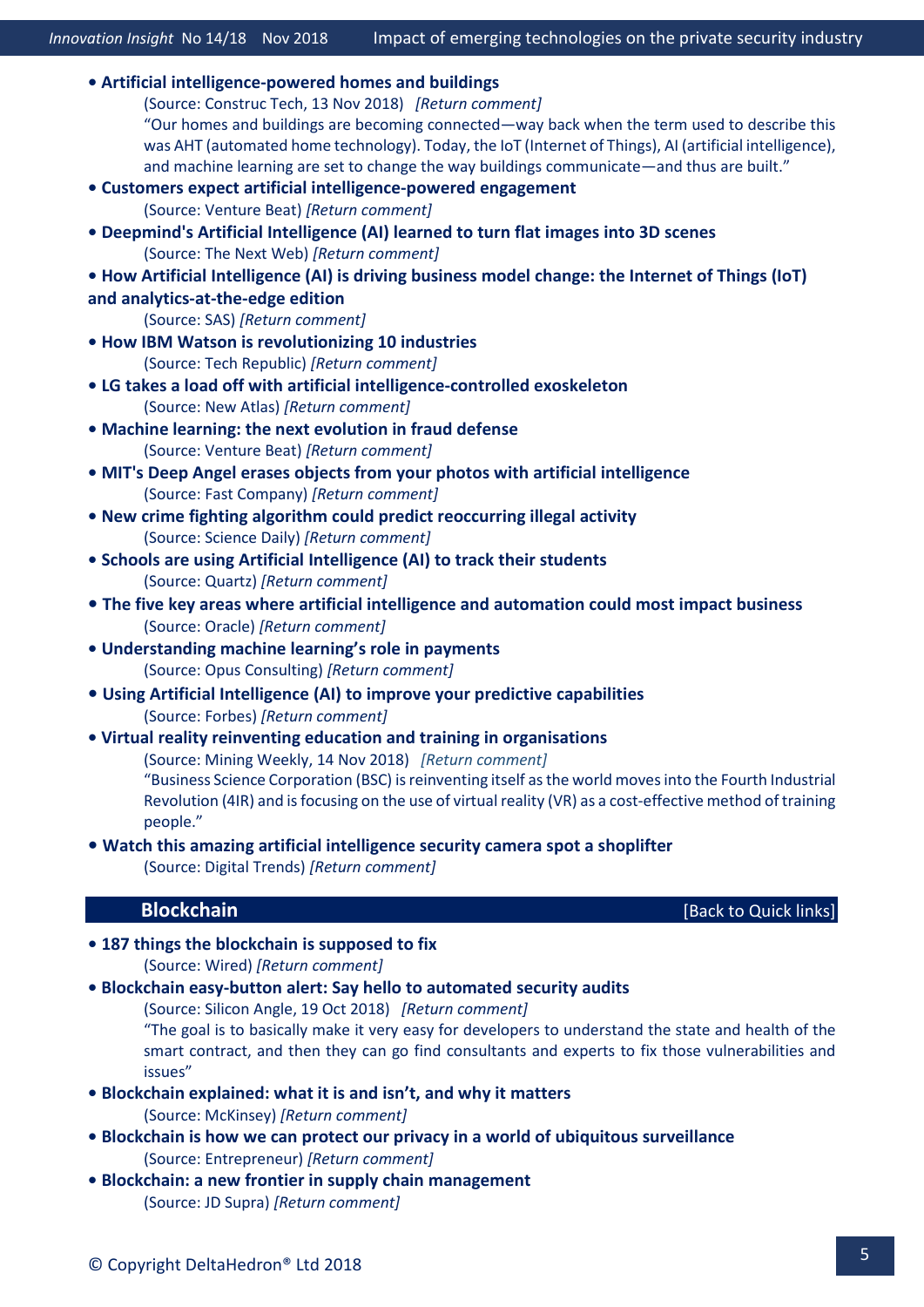**• [Deloitte announces plans to place digital identity on the blockchain](https://cryptodisrupt.com/deloitte-announces-plans-to-place-digital-identity-on-the-blockchain/)** (Source: Crypto Disrupt, 7 Nov 2018) *[\[Return comment\]](mailto:info@deltahedron.co.uk?subject=Comment%20on:%20Deloitte%20announces%20plans%20to%20place%20digital%20identity%20on%20the%20blockchain)* "Deloitte announced a partnership with Attest Inc to facilitate government digital identity on the blockchain. Users will be able to store government and corporate identities on a distributed ledger." **[• How blockchain can help you start, grow and protect your business](https://www.entrepreneur.com/article/319934)** (Source: Entrepreneur) *[\[Return comment\]](mailto:info@deltahedron.co.uk?subject=Comment%20on:%20How%20blockchain%20can%20help%20you%20start,%20grow%20and%20protect%20your%20business)* **• [How blockchain could help fight cybercrime](https://techacute.com/how-blockchain-could-help-fight-cybercrime/)**  (Source: Techacute) *[\[Return comment\]](mailto:info@deltahedron.co.uk?subject=Comment%20on:%20How%20blockchain%20could%20help%20fight%20cybercrime%20)* **• [How blockchain will herald a new era of security for your business operations](https://www.techradar.com/news/how-blockchain-will-herald-a-new-era-of-security-for-your-business-operations)**  (Source: TechRadar) *[\[Return comment\]](mailto:info@deltahedron.co.uk?subject=Comment%20on:%20How%20blockchain%20will%20herald%20a%20new%20era%20of%20security%20for%20your%20business%20operations)* **• IBM's blockchain patents: From food[-tracking and shipping to IoT and security solutions](https://cointelegraph.com/news/ibms-blockchain-patents-from-food-tracking-and-shipping-to-iot-and-security-solutions)** (Source: Coin Telegraph, Oct 2018) *[\[Return comment\]](mailto:info@deltahedron.co.uk?subject=Comment%20on:%20IBM%E2%80%99s%20blockchain%20patents:%20From%20food-tracking%20and%20shipping%20to%20IoT%20and%20security%20solutions)* "The adoption of blockchain technology is slowly taking shape across a multitude of industries. At the forefront of the amalgamation of payment systems and logistics is US tech giant IBM, which has established itself as a leader in terms of blockchain-based products and offerings." **[• Police to get bitcoin training amid money](https://www.telegraph.co.uk/business/2018/07/21/police-get-bitcoin-training-amid-money-laundering-worries/)-laundering worries** (Source: Telegraph) *[\[Return comment\]](mailto:info@deltahedron.co.uk?subject=Comment%20on:%20Police%20to%20get%20bitcoin%20training%20amid%20money-laundering%20worries)* **• [Smart contract technical underpinnings](https://cleantechnica.com/2018/10/07/smart-contract-technical-underpinnings-blockchain-report-excerpt/)** (Source: Clean Technica) *[\[Return comment\]](mailto:info@deltahedron.co.uk?subject=Comment%20on:%20Smart%20contract%20technical%20underpinnings%20(blockchain%20report%20excerpt)%20)* **• [Tackling counterfeit goods through blockchain](http://www.digitaljournal.com/business/tackling-counterfeit-goods-through-blockchain-q-a/article/530234)** (Source: Digital Journal) *[\[Return comment\]](mailto:info@deltahedron.co.uk?subject=Comment%20on:%20Tackling%20counterfeit%20goods%20through%20blockchain:%20q&a%20(includes%20interview))* **• [The promise of the blockchain technology](https://www.economist.com/technology-quarterly/2018/09/01/the-promise-of-the-blockchain-technology?utm_campaign=DistLedger3%28PdzENz%29&utm_medium=email&_ke=eyJrbF9lbWFpbCI6ICJpbmZvQGRlbHRhaGVkcm9uLmNvLnVrIiwgImtsX2NvbXBhbnlfaWQiOiAialM0OTdHIn0%3D&utm_source=DistributedLedger%E2%80%9D017)** (Source: Economist) *[\[Return comment\]](mailto:info@deltahedron.co.uk?subject=Comment%20on:%20The%20promise%20of%20the%20blockchain%20technology%20)* **[• The strategic business value of the blockchain market](https://www.mckinsey.com/business-functions/digital-mckinsey/our-insights/blockchain-beyond-the-hype-what-is-the-strategic-business-value)**  (Source: McKinsey) *[\[Return comment\]](mailto:info@deltahedron.co.uk?subject=Comment%20on:%20The%20strategic%20business%20value%20of%20the%20blockchain%20market%20)*

**Cyber security Cyber security Cyber security Cyber security Cyber security Cyber security Cyber security** 

- <span id="page-7-0"></span>**[• 5 tips to secure your supply chain from cyberattacks](https://www.techrepublic.com/article/5-tips-to-secure-your-supply-chain-from-cyberattacks/?ftag=TREe01923b&bhid=27427167040507251715851572023239)**  (Source: Tech Republic) *[\[Return comment\]](mailto:info@deltahedron.co.uk?subject=Comment%20on:%205%20tips%20to%20secure%20your%20supply%20chain%20from%20cyberattacks%20)*
- **Behavioural analysis used [to predict cybersecurity threats](https://betanews.com/2018/10/02/behavioral-prediction-cybersecurity/)** (Source: Beta News) *[\[Return comment\]](mailto:info@deltahedron.co.uk?subject=Comment%20on:%20Behavioral%20analysis%20used%20to%20predict%20cybersecurity%20threats)*
- **[Cybercrime: 15 top threats and trends](https://www.bankinfosecurity.com/cybercrime-trends-hackers-still-prefer-bitcoin-a-11522)**  (Source: Bank Info Security) *[\[Return comment\]](mailto:info@deltahedron.co.uk?subject=Comment%20on:%20Cybercrime:%2015%20top%20threats%20and%20trends%20)*
- **[Cybersecurity and the internet of things: time for biometrics?](https://www.globalbankingandfinance.com/cybersecurity-and-the-internet-of-things-time-for-biometrics/)** (Source: Global Banking and Finance) *[\[Return comment\]](mailto:info@deltahedron.co.uk?subject=Comment%20on:%20Cybersecurity%20and%20the%20internet%20of%20things:%20time%20for%20biometrics?)*
- **[Disrupting the economics of cybercrime](https://www.bankinfosecurity.com/blogs/disrupting-economics-cybercrime-p-2652)**  (Source: Bank Info Security) *[\[Return comment\]](mailto:info@deltahedron.co.uk?subject=Comment%20on:%20Disrupting%20the%20economics%20of%20cybercrime%20)*
- **[Eight reasons more CEOs will be fired over cybersecurity breaches](https://www.techrepublic.com/article/eight-reasons-more-ceos-will-be-fired-over-cybersecurity-breaches/?bhid=27422036896811589305410055111452&ftag=TRE-03-10aaa6b&ftag=TRE-03-10aaa6b)**

(Source: Tech Republic, 11 Nov 2018) *[\[Return comment\]](mailto:info@deltahedron.co.uk?subject=Comment%20on:%20Eight%20reasons%20more%20CEOs%20will%20be%20fired%20over%20cybersecurity%20breaches)* "Security is everyone's problem, but CEOs should make sure their organisation doesn't block its success. Gartner offers eight situations for CEOs to avoid if a breach occurs within their organisation"

- **• [Five cyber security trends to prepare for: Gartner](https://www.itworldcanada.com/article/five-cyber-security-trends-to-prepare-for-gartner/411448)**
	- (Source: IT World Canada, 6 Nov 2018) *[\[Return comment\]](mailto:info@deltahedron.co.uk?subject=Comment%20on:%20Five%20cyber%20security%20trends%20to%20prepare%20for:%20Gartner)* "Business leaders are finally getting the importance cyber security, but that doesn't mean working with management is any easier for infosec pros, says a Gartner consultant. An Ottawa-based Gartner executive partner told a conference of municipal infosec workers that senior business executives are now aware that cyber security has a significant impact on the ability to achieve business goals and protect corporate reputation."
- **[How much money South Africans lose to cybercrime](https://mybroadband.co.za/news/banking/278391-how-much-money-south-africans-lose-to-cybercrime.html)** (Source: My Broadband) *[\[Return comment\]](mailto:info@deltahedron.co.uk?subject=Comment%20on:%20How%20much%20money%20south%20africans%20lose%20to%20cybercrime)*

**[• IoT poses special cyber risks](https://fcw.com/articles/2018/10/04/iot-nist-cyber-leonard.aspx)**  (Source: FCW) *[\[Return comment\]](mailto:info@deltahedron.co.uk?subject=Comment%20on:%20Iot%20poses%20special%20cyber%20risks%20)*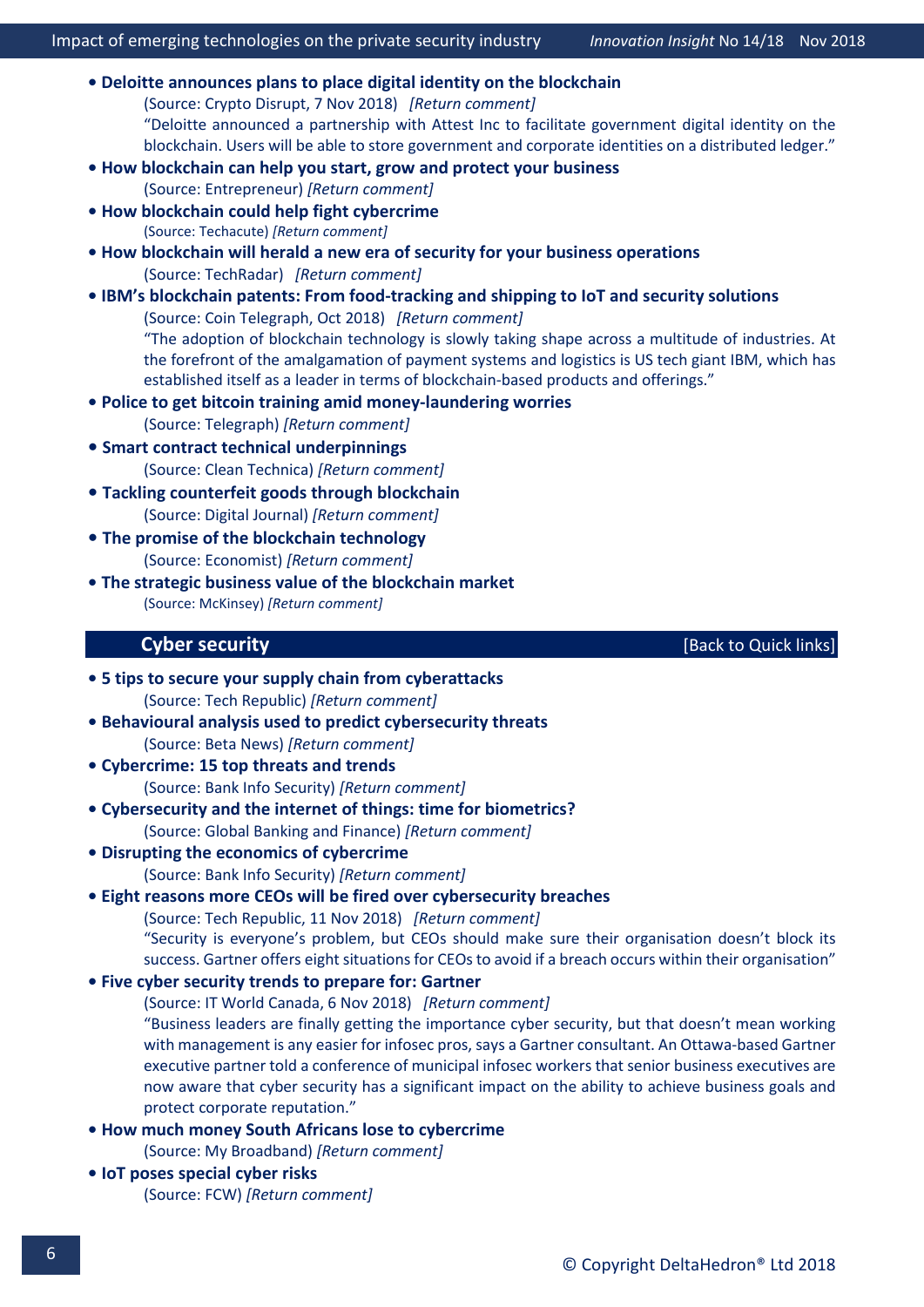**• [New tool helps directors manage cyber security risks](https://www.reseller.co.nz/article/649038/new-tool-helps-directors-manage-cyber-security-risks/)**

(Source: Reseller, 1 Nov 2018) *[\[Return comment\]](mailto:info@deltahedron.co.uk?subject=Comment%20on:%20New%20tool%20helps%20directors%20manage%20cyber%20security%20risks)*

"The Institute of Directors has teamed with Aura Information Security to develop and launch a guide to cyber security reporting for company boards. The guide, "Reporting cyber security to boards", sets out principles on reporting to boards, key questions to help identify and develop metrics, and sample dashboards."

**• Res[earchers see improvements in vehicle cybersecurity](https://www.securityweek.com/researchers-see-improvements-vehicle-cybersecurity)** 

(Source: Security Week) *[\[Return comment\]](mailto:info@deltahedron.co.uk?subject=Comment%20on:%20Researchers%20see%20improvements%20in%20vehicle%20cybersecurity%20)*

**• [The potential costs of cybercrime that can't be calculated](https://www.csoonline.com/article/3308777/budget/the-potential-costs-of-cybercrime-that-cant-be-calculated.html)**

(Source: CSO Online, Sep 2018) *[\[Return comment\]](mailto:info@deltahedron.co.uk?subject=Comment%20on:%20The%20potential%20costs%20of%20cybercrime%20that%20can%E2%80%99t%20be%20calculated)*

"Analysis of the cost of cyberattacks often comes with a price tag attached. We regularly read reports highlighting the average and cumulative costs of data breaches, and those figures can be staggering, such as in a Juniper Research report that asserts the global cost of breaches could exceed \$2 trillion by next year."

**[• These dogs sniff out cybercrime](https://www.cnet.com/news/these-dogs-sniff-out-cybercrime/)** 

(Source: CNET) *[\[Return comment\]](mailto:info@deltahedron.co.uk?subject=Comment%20on:%20These%20dogs%20sniff%20out%20cybercrime%20)*

- **[Why 51% of SMB leaders don't think their company is a target for cyber](https://www.techrepublic.com/article/why-51-of-smb-leaders-dont-think-their-company-is-a-target-for-cybercriminals/?ftag=TREa988f1c&bhid=27427167040507251715851572023239)criminals** (Source: Tech Republic) *[\[Return comment\]](mailto:info@deltahedron.co.uk?subject=Comment%20on:%20Why%2051%25%20of%20smb%20leaders%20don)*
- <span id="page-8-0"></span>**• [Who's winning the cybercrime battle?](https://www.securityweek.com/whos-winning-cybercrime-battle)**  (Source: Security Week) *[\[Return comment\]](mailto:info@deltahedron.co.uk?subject=Comment%20on:%20Who)*

### **Big data and analytics Example 2018 EXECUTE:** [\[Back to Quick links\]](#page-2-0)

| • Apple is building an online tool that lets police request user data                         |
|-----------------------------------------------------------------------------------------------|
| (Source: Venture Beat) [Return comment]                                                       |
| · Big data + analytics = irresistible customer experiences                                    |
| (Source: Oracle) [Return comment]                                                             |
| • Big data processing techniques to streamline analytics                                      |
| (Source: Search CIO) [Return comment]                                                         |
| <b>.</b> Business analytics is being leveraged to prevent school shootings                    |
| (Source: ZD Net) [Return comment]                                                             |
| <b>.</b> Business intelligence and analytics software market outlook                          |
| (Source: Empowered News) [Return comment]                                                     |
| · Data analytics as a risk management strategy                                                |
| (Source: Natlaw Review) [Return comment]                                                      |
| . How to choose the right modern BI and analytics platform                                    |
| (Source: IT Protoday) [Return comment]                                                        |
| . In the emerging world of risk-based contracting, data analytics is a foundational necessity |
| (Source: Healthcare Informatics) [Return comment]<br>• Rethinking personal data               |
| (Source: World Economic Forum) [Return comment]                                               |
| • The future of the data centre: the walls come tumbling down                                 |
| (Source: Silicon Angle) [Return comment]                                                      |
| . Using advanced analytics for fraud management                                               |
| (Source: McKinsey) [Return comment]                                                           |
| . Watch these data and analytics challenges and trends                                        |
| (Source: Gartner) [Return comment]                                                            |
| . What is big data analytics?                                                                 |
| (Source: Techtarget) [Return comment]                                                         |
| . Which analytics do you really need?                                                         |
| (Source: Entrepreneur) [Return comment]                                                       |
| . Who should own data analytics in your company and why                                       |
| (Source: Dataconomy) [Return comment]                                                         |
|                                                                                               |
|                                                                                               |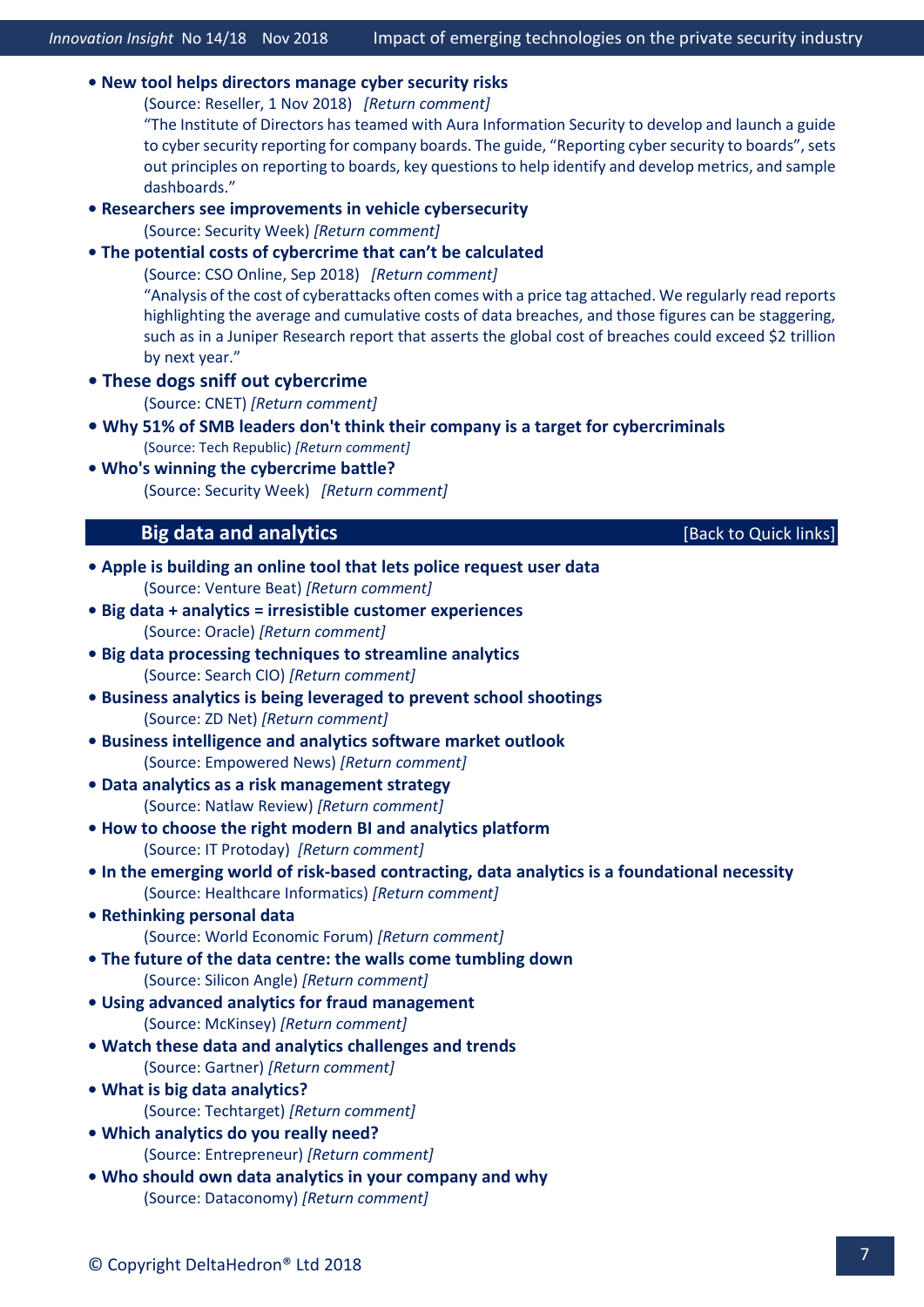#### **Detection, recognition, tracking, imaging and biometrics** [\[Back to Quick links\]](#page-2-0)

#### <span id="page-9-0"></span>**• Analogic TSA luggage[-scanning machine will speed up security lines](https://www.cnbc.com/2018/09/14/analogic-is-using-medical-imaging-tech-to-speed-up-airport-security.html)** (Source: CNBC) *[\[Return comment\]](mailto:info@deltahedron.co.uk?subject=Comment%20on:%20Analogic%20tsa%20luggage-scanning%20machine%20will%20speed%20up%20security%20lines)*

**• [Anima smart location based reminder system](https://thegadgetflow.com/portfolio/location-based-reminder-system/)** (Source: Gadget Flow) *[\[Return comment\]](mailto:info@deltahedron.co.uk?subject=Comment%20on:%20Anima%20smart%20location%20based%20reminder%20system)* "Do all your important tasks always strike at the wrong time? Get the right reminders at the right time with the Anima Smart Location Based Reminder System. This functional device helps you organize your time according to your location." **[• Are businesses prepared for the voice revolution?](https://www.ciodive.com/news/are-businesses-prepared-for-the-voice-revolution/539100/)**  (Source: CIO Dive) *[\[Return comment\]](mailto:info@deltahedron.co.uk?subject=Comment%20on:%20Are%20businesses%20prepared%20for%20the%20voice%20revolution?%20)* **• Asset[-tracking technology gains traction](https://www.waste360.com/fleets-technology/asset-tracking-technology-gains-traction)**  (Source: Waste360) *[\[Return comment\]](mailto:info@deltahedron.co.uk?subject=Comment%20on:%20Asset-tracking%20technology%20gains%20traction%20)* **• [Axon's new body cameras can live](https://www.fastcompany.com/90247228/axon-new-body-cameras-will-live-stream-police-encounters?utm_source=postup&utm_medium=email&utm_campaign=Fast%20Company%20Daily&position=4&partner=newsletter&campaign_date=10092018)-stream and detect gunshots** (Source: Fast Company) *[\[Return comment\]](mailto:info@deltahedron.co.uk?subject=Comment%20on:%20Axon)* **[• Biometric access: convenience vs security](https://www.itweb.co.za/content/xA9PO7NYJ4Jvo4J8)**  (Source: IT Web) *[\[Return comment\]](mailto:info@deltahedron.co.uk?subject=Comment%20on:%20Biometric%20access:%20convenience%20vs%20security%20)* **[• Border patrol catches imposter 3 days after biometrics system installed](https://www.digitaltrends.com/business/biometrics-flags0man-with-fake-passport-dulles/?utm_source=sendgrid&utm_medium=email&utm_campaign=weekly-brief)**  (Source: Digital Trends) *[\[Return comment\]](mailto:info@deltahedron.co.uk?subject=Comment%20on:%20Border%20patrol%20catches%20imposter%203%20days%20after%20biometrics%20system%20installed%20)* **• [Can you be identified by DNA and location alone?](https://www.neatorama.com/2018/10/15/Can-You-Be-Identified-by-DNA-and-Location-Alone/)** (Source: Neatorama, 15 Oct 2018) *[\[Return comment\]](mailto:info@deltahedron.co.uk?subject=Comment%20on:%20Can%20you%20be%20identified%20by%20dna%20and%20location%20alone?)* "A Columbia University computer scientist wanted to know if they could identify a person if they only had a piece of DNA and geographical location" **• [DNA From Elephant Tusks Exposes the Cartels Killing Them](https://news360.com/article/473769471)** (Source: Focusing on Wildlife, 13 Oct 2018) *[\[Return comment\]](mailto:info@deltahedron.co.uk?subject=Comment%20on:%20DNA%20from%20elephant%20tusks%20exposes%20the%20cartels%20killing%20them)* **[• Do the police have your biometric digits?](https://www.bbc.co.uk/news/technology-45604288)**  (Source: BBC) *[\[Return comment\]](mailto:info@deltahedron.co.uk?subject=Comment%20on:%20Tech%20tent:%20do%20the%20police%20have%20your%20biometric%20digits?%20)* **[• Emotion recognition market growth technological advancement and future opportunities 2025](https://empowerednews.net/emotion-recognition-market-growth-technological-advancement-and-future-opportunities-2025-microsoft-ibm-qemotion-aylien-moodpatrol-indico/181324826/)** (Source: Empowered News) *[\[Return comment\]](mailto:info@deltahedron.co.uk?subject=Comment%20on:%20Emotion%20recognition%20market%20growth%20technological%20advancement%20and%20future%20opportunities%202025%20:%20microsoft,%20ibm,%20qemotion,%20aylien,%20moodpatrol,%20indico)* **[• Engineers develop a new cloaking material that can hide hot objects](http://trendintech.com/2018/07/03/engineers-develop-a-new-cloaking-material-that-can-hide-hot-objects/)** (Source: Trend in Tech) *[\[Return comment\]](mailto:info@deltahedron.co.uk?subject=Comment%20on:%20Engineers%20develop%20a%20new%20cloaking%20material%20that%20can%20hide%20hot%20objects)* **[• Engineers discover a glaringly simple way to detect bombs and hidden weapons](https://www.sciencealert.com/engineers-discover-an-embarrassingly-simple-way-to-detect-bombs-and-hidden-weapons)** (Source: Science Alert) *[\[Return comment\]](mailto:info@deltahedron.co.uk?subject=Comment%20on:%20Engineers%20discover%20a%20glaringly%20simple%20way%20to%20detect%20bombs%20and%20hidden%20weapons)* **[• Face recognition](https://www.professionalsecurity.co.uk/products/biometrics/face-recognition-and-the-law/)** (Source: Professional Security) *[\[Return comment\]](mailto:info@deltahedron.co.uk?subject=Comment%20on:%20Face%20recognition)* **[• Facial recognition gives police a powerful new tracking tool](https://www.nbcnews.com/news/us-news/facial-recognition-gives-police-powerful-new-tracking-tool-it-s-n894936)** (Source: NBC News) *[\[Return comment\]](mailto:info@deltahedron.co.uk?subject=Comment%20on:%20Facial%20recognition%20gives%20police%20a%20powerful%20new%20tracking%20tool.%20it)* **• [Facial recognition is becoming one of the 21st century's biggest public space issues](https://www.curbed.com/2018/10/19/17989368/facial-recognition-public-space-ai-now)** (Source: Curbed, 19 Oct 2018) *[\[Return comment\]](mailto:info@deltahedron.co.uk?subject=Comment%20on:%20Facial%20recognition%20is%20becoming%20one%20of%20the%2021st%20century%E2%80%99s%20biggest%20public%20space%20issues)* "Automation and artificial intelligence (AI) are often marketed as wondrous and futuristic technologies that will help us live more convenient lives. But beyond the idealistic marketing hype the reality is far more malignant." **[• Facial recognition software coming to an airport near you e](https://ediscovery.co/ediscoverydaily/electronic-discovery/facial-recognition-software-coming-to-an-airport-near-you-ediscovery-trends/)-discovery trends** (Source: eDiscovery) *[\[Return comment\]](mailto:info@deltahedron.co.uk?subject=Comment%20on:%20Facial%20recognition%20software%20coming%20to%20an%20airport%20near%20you%20ediscovery%20trends)* **• [Fake fingerprints can imitate real ones in biometric systems](https://www.theguardian.com/technology/2018/nov/15/fake-fingerprints-can-imitate-real-fingerprints-in-biometric-systems-research)** (Source: The Guardian, 15 Nov 2018) *[\[Return comment\]](mailto:info@deltahedron.co.uk?subject=Comment%20on:%20Fake%20fingerprints%20can%20imitate%20real%20ones%20in%20biometric%20systems)* "Researchers have used a neural network to generate artificial fingerprints that work as a "master key" for biometric identification systems and prove fake fingerprints can be created. According to a

paper presented at a security conference in Los Angeles, the artificially generated fingerprints, dubbed "DeepMasterPrints" by the researchers from New York University, were able to imitate more than one in five fingerprints in a biometric system that should only have an error rate of one in a thousand."

**[• First to market: facial recognition](https://www.wired.com/story/wired25-facial-recognition-startups-first-to-market/?CNDID=51436859&mbid=nl_100618_daily_list3_p2) start-ups**

(Source: Wired) *[\[Return comment\]](mailto:info@deltahedron.co.uk?subject=Comment%20on:%20First%20to%20market:%20facial%20recognition%20startups%20)*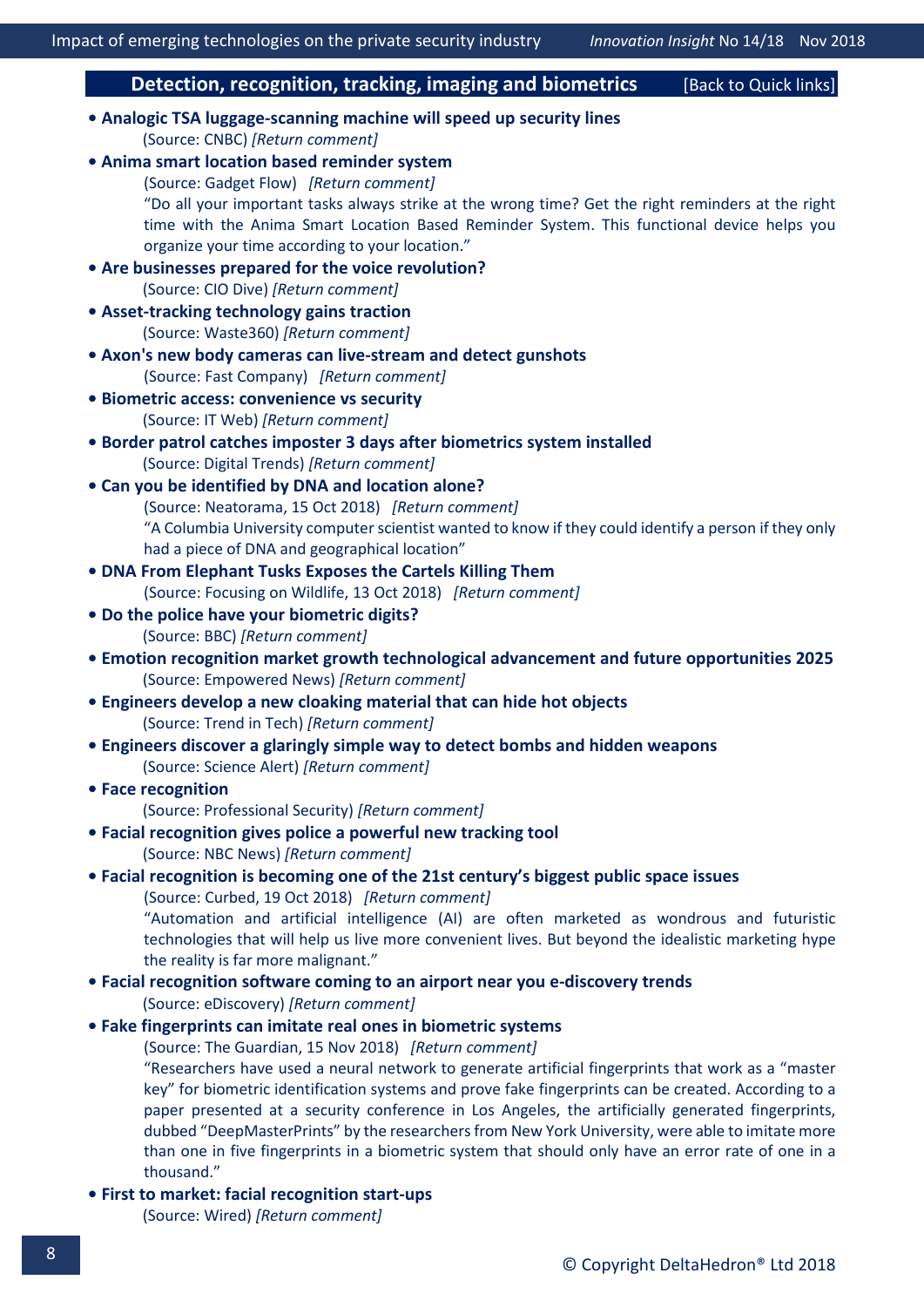| • Heathrow's facial recognition tech could make airports more bearable                                  |
|---------------------------------------------------------------------------------------------------------|
| (Source: Wired, 18 Oct 2018) [Return comment]                                                           |
| "It'll soon be quicker to move through airports. Heathrow is rolling out a facial-recognition system to |
| let passengers check in, drop off bags, get through security and board planes."                         |
| . Here's a video game that uses face recognition to check ages                                          |
| (Source: Fast Company) [Return comment]                                                                 |
| . How to find hidden cameras in your Airbnb rental                                                      |
| (Source: Digital Trends) [Return comment]                                                               |
| . How voice can deepen user engagement and future-proof your product                                    |
| (Source: ED Surge) [Return comment]                                                                     |
| • Lawmakers will look more closely at facial-recognition software after being mistaken for              |
| criminals                                                                                               |
| (Source: MIT Technology Review) [Return comment]                                                        |
| • Lightcam is a wires-free security camera that's also a smart bulb                                     |
| (Source: PC Authority) [Return comment]                                                                 |
| • Location intelligence and location analytics market 2018                                              |
| (Source: My News Desk, 9 Nov 2018) [Return comment]                                                     |
| "The Location Intelligence and Location Analytics Market is anticipated to hit \$28.17 billion by 2023  |
| at a CAGR of 23.40%"                                                                                    |
| . New technology out of MIT could detect mass shooters                                                  |
| (Source: Forbes, 31 Oct 2018) [Return comment]                                                          |
| "An Atlanta-based start-up backed by a wealthy Canadian is preparing to market a security system        |
| developed by MIT that could detect public shooters before they fire. Researchers at MIT's Lincoln       |
| Labs developed the technology, which uses radar energy to detect 3D images of weapons and               |
| explosives through clothing and baggage in real time."                                                  |
| . New technology sought to help police spot knives                                                      |
| (Source: Banbury Cake, 30 Oct 2018) [Return comment]                                                    |
| "The Home Office is seeking new technology to help tackle surging levels of knife crime. Initial        |
| funding of up to £500,000 is available for research projects that could help police spot suspects who   |
| are carrying blades in crowded areas."                                                                  |
| . New York police body-worn cameras recalled after explosion                                            |
| (Source: BBC, 22 Oct 2018) [Return comment]                                                             |
| "Police in New York have been told to stop using some of their body-worn cameras after one of them      |
| exploded. On Saturday, a night officer noticed smoke coming out of their camera and took it off. It     |
| then exploded, the NYPD said in a statement. It ordered officers to stop using the Vievu LE-5 camera    |
| out of "an abundance of caution""                                                                       |
| . Polarized thermal light gives soldiers detailed night vision                                          |
| (Source: New Atlas) [Return comment]                                                                    |
| . Police bodycams can be hacked to doctor footage                                                       |
| (Source: Wired) [Return comment]                                                                        |
| . Police trial of Amazon facial recognition tech doesn't seem to be going very well                     |
| (Source: Mashable, 29 Oct 2018) [Return comment]                                                        |
| "Amazon's facial recognition technology, Rekognition, continues to cause controversy"                   |
| • Redefining track and trace technology                                                                 |
| (Source: Manufacturing) [Return comment]                                                                |
| . Researchers develop new spectral invisibility cloak like nothing we've seen before                    |
| (Source: Trend in Tech) [Return comment]                                                                |
| • Retailers deploy facial recognition to battle shoplifters                                             |
| (Source: McClatchy) [Return comment]                                                                    |
| • Surveyors turn to satellites for ground mapping                                                       |
| (Source: The Construction Index) [Return comment]                                                       |
|                                                                                                         |
|                                                                                                         |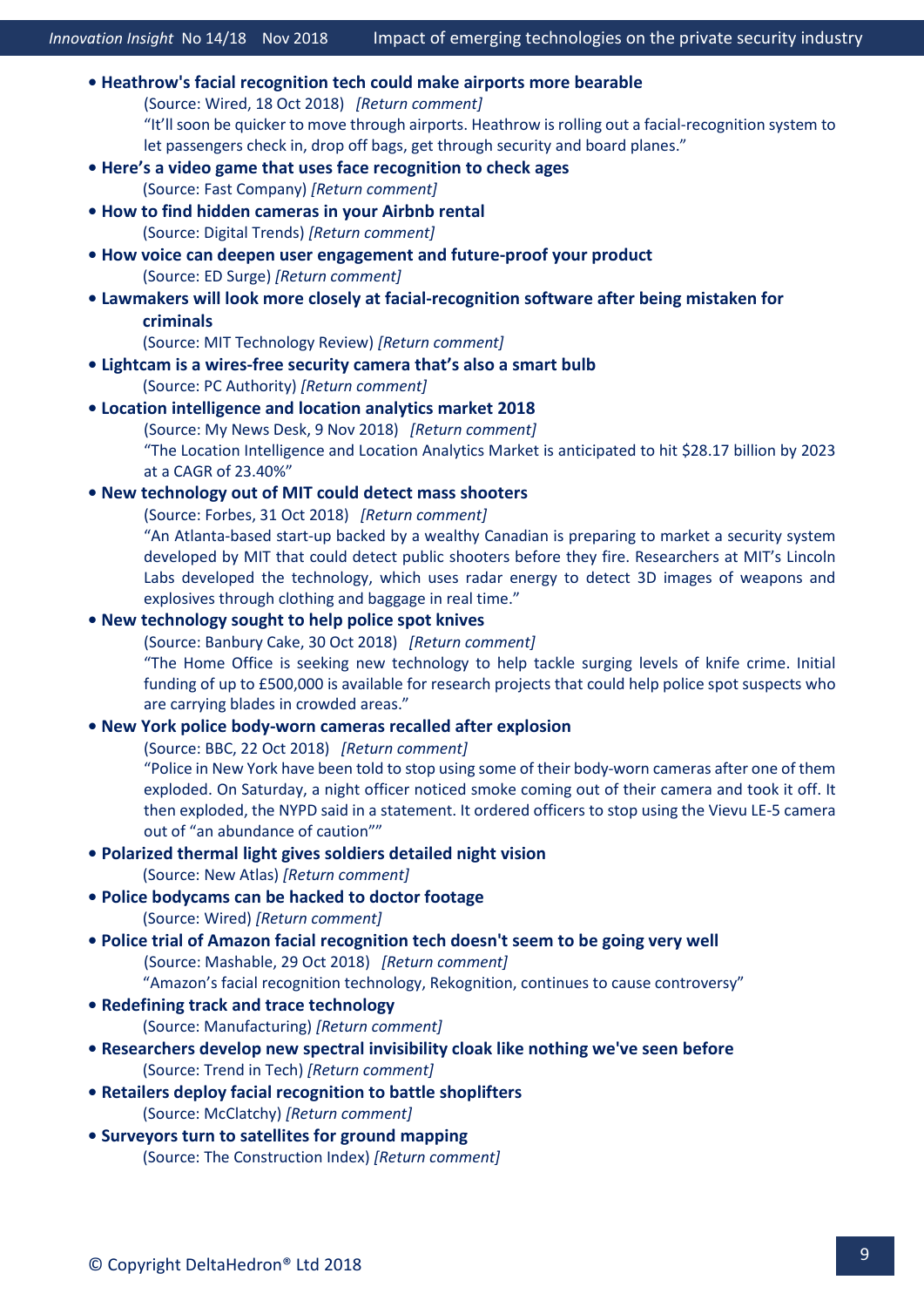| · Suspicious packages spotlight vast mail surveillance system                                                                                                |  |  |  |  |
|--------------------------------------------------------------------------------------------------------------------------------------------------------------|--|--|--|--|
| (Source: Fast Company, 25 Oct 2018) [Return comment]                                                                                                         |  |  |  |  |
| "As law enforcement investigates possible mail bombs sent to prominent Democratic Party figures                                                              |  |  |  |  |
| and liberal activists, the tools available at their disposal include digital images and delivery metadata                                                    |  |  |  |  |
| commonly associated with mail sent in the United States."                                                                                                    |  |  |  |  |
| • Swann launches two new cameras for national crime prevention month                                                                                         |  |  |  |  |
| (Source: Digital Trends) [Return comment]                                                                                                                    |  |  |  |  |
| . Texan pilots use Oculus Go for in-flight navigational guidance                                                                                             |  |  |  |  |
| (Source: VR Scout, 17 Oct 2018) [Return comment]                                                                                                             |  |  |  |  |
| "Texas-based AR and VR contract development and consulting company Thrust Vector, has begun                                                                  |  |  |  |  |
| utilizing VR technology inside the cockpit to assist in real-time navigational guidance"<br>• The advantages of a biometric identification management system |  |  |  |  |
| (Source: Barbour-ABI) [Return comment]                                                                                                                       |  |  |  |  |
| . The best facial recognition cameras you can buy today                                                                                                      |  |  |  |  |
| (Source: CNET) [Return comment]                                                                                                                              |  |  |  |  |
| • The new cameras targeting drivers using their phones                                                                                                       |  |  |  |  |
| (Source: AU News) [Return comment]                                                                                                                           |  |  |  |  |
| • The problem with using 'super recognisers' to spot criminals in a crowd                                                                                    |  |  |  |  |
| (Source: The Conversation, 18 Oct 2018) [Return comment]                                                                                                     |  |  |  |  |
| "People often say that they never forget a face, but for some people, this claim might actually be                                                           |  |  |  |  |
| true. So-called super recognisers are said to possess exceptional face recognition abilities, often                                                          |  |  |  |  |
| remembering the faces of those they have only briefly encountered or haven't seen for many years."                                                           |  |  |  |  |
| . The science of the sniff: Why dogs are great disease detectors                                                                                             |  |  |  |  |
| (Source: Wired, 29 Oct 2018) [Return comment]                                                                                                                |  |  |  |  |
| "In November 2016, a team of scientists from the Medical Research Council in Gambia visited primary                                                          |  |  |  |  |
| schools armed with hundreds of beige-coloured nylon socks. Handing them out to children there                                                                |  |  |  |  |
| aged five to 14, the researchers instructed them to wear the socks overnight, only taking them off if                                                        |  |  |  |  |
| they were washing their feet for prayer."                                                                                                                    |  |  |  |  |
| • Ticketmaster might use facial recognition at concerts                                                                                                      |  |  |  |  |
| (Source: Spin) [Return comment]                                                                                                                              |  |  |  |  |
| • Tiny tags and a broad research network help track small animal movements                                                                                   |  |  |  |  |
| (Source: South Africa Today) [Return comment]                                                                                                                |  |  |  |  |
| • Track and trace solutions market                                                                                                                           |  |  |  |  |
| (Source: Empowered News) [Return comment]                                                                                                                    |  |  |  |  |
| • Tracking industrial assets for better business decisions                                                                                                   |  |  |  |  |
| (Source: IIoT World) [Return comment]                                                                                                                        |  |  |  |  |
| • Under a millimetre wide and powered by light, these tiny cameras could hide almost                                                                         |  |  |  |  |
| anywhere                                                                                                                                                     |  |  |  |  |
| (Source: TechCrunch) [Return comment]                                                                                                                        |  |  |  |  |
| . Want to succeed with speech recognition in retail?                                                                                                         |  |  |  |  |
| (Source: RIS News) [Return comment]                                                                                                                          |  |  |  |  |
| . Wisenet's indoor security camera IDs faces, shows you who's there                                                                                          |  |  |  |  |
| (Source: CNET) [Return comment]                                                                                                                              |  |  |  |  |
| <b>Digital identity</b><br>[Back to Quick links]                                                                                                             |  |  |  |  |

- <span id="page-11-0"></span>**[• Digital authentication: the past, present and uncertain future of the keys to online identity](https://www.geekwire.com/2018/digital-authentication-human-beings-history-trust/)** (Source: Geek Wire) *[\[Return comment\]](mailto:info@deltahedron.co.uk?subject=Comment%20on:%20Digital%20authentication:%20the%20past,%20present%20and%20uncertain%20future%20of%20the%20keys%20to%20online%20identity)*
- **[Digital IDs are more dangerous than you think](https://www.wired.com/story/digital-ids-are-more-dangerous-than-you-think/?CNDID=51436859&mbid=nl_093018_daily_list3_p1)**  (Source: Wired) *[\[Return comment\]](mailto:info@deltahedron.co.uk?subject=Comment%20on:%20Digital%20ids%20are%20more%20dangerous%20than%20you%20think%20)*
- **[How improving identity authentication optimizes customer experiences](https://www.psfk.com/2018/05/identity-authentication-customer-experience.html)** (Source: PSFK) *[\[Return comment\]](mailto:info@deltahedron.co.uk?subject=Comment%20on:%20How%20improving%20identity%20authentication%20optimizes%20customer%20experiences)*
- **[Touch ID and face ID don't make you more secure](https://www.howtogeek.com/368114/touch-id-and-face-id-dont-make-you-more-secure/)** (Source: How To Geek) *[\[Return comment\]](mailto:info@deltahedron.co.uk?subject=Comment%20on:%20Touch%20id%20and%20face%20id%20don%E2%80%99t%20make%20you%20more%20secure)*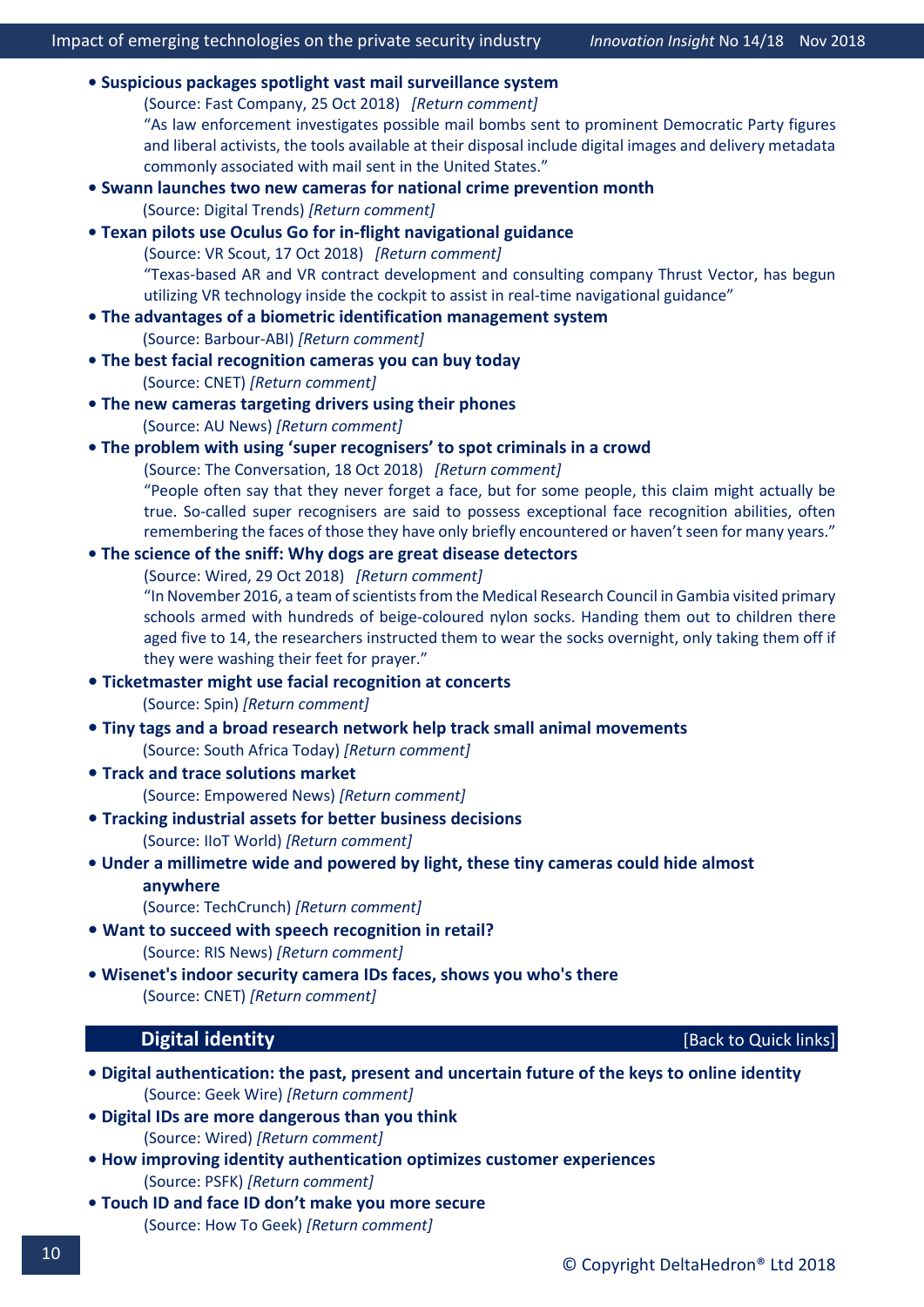<span id="page-12-0"></span>**• [World Economic Forum launches shared platform for good digital identity](https://www.pata.org/world-economic-forum-launches-shared-platform-for-good-digital-identity/)** (Source: Pata) *[\[Return comment\]](mailto:info@deltahedron.co.uk?subject=Comment%20on:%20World%20economic%20forum%20launches%20shared%20platform%20for%20good%20digital%20identity%20)*

#### **Digital transformation Example 20 Contract to Contract 20 <b>Contract 20 Contract 20** *Contract 10* **Contract 20 Contract 20** *Contract 10* **<b>Contract 20 Contract 20** Contract 20 **Contract 20** Contract 20 **Contract**

- **[5 reasons companies struggle with digital transformation](http://mitsloan.mit.edu/newsroom/articles/5-reasons-companies-struggle-with-digital-transformation/?utm_source=mitsloantwitter&utm_medium=social&utm_campaign=struggle)** (Source: MIT) *[\[Return comment\]](mailto:info@deltahedron.co.uk?subject=Comment%20on:%20Mitsloan.mit.edu/newsroom/articles/5-reasons-companies-struggle-with-digital-transformation/?utm_source=mitsloantwitter&utm_medium=social&utm_campaign=struggle)*
- **[Africa vs rest of world in lively digital revolution debate](http://www.universityworldnews.com/article.php?story=20181005150028189)**  (Source: University World News) *[\[Return comment\]](mailto:info@deltahedron.co.uk?subject=Comment%20on:%20Africa%20vs%20rest%20of%20world%20in%20lively%20digital%20revolution%20debate%20)*
- **[Digital business transformation: how to survive and thrive](https://www.mckinsey.com/business-functions/strategy-and-corporate-finance/our-insights/how-to-avoid-digital-strategy-pitfalls?cid=other-eml-alt-mip-mck-oth-1810&hlkid=79752b0ad5c44865a6ed79837586df2e&hctky=2879352&hdpid=f68959f4-6614-44ae-b132-2d72b4283e17)**  (Source: McKinsey) *[\[Return comment\]](mailto:info@deltahedron.co.uk?subject=Comment%20on:%20Digital%20business%20transformation:%20how%20to%20survive%20and%20thrive%20)*
- **Digitally i[nfluenced spends in emerging markets to more than double by 2022](https://techcircle.vccircle.com/2018/09/19/digitally-influenced-spends-in-emerging-markets-to-more-than-double-by-2022-bcg/)**  (Source: TechCircle) *[\[Return comment\]](mailto:info@deltahedron.co.uk?subject=Comment%20on:%20Digitally%20influenced%20spends%20in%20emerging%20markets%20to%20more%20than%20double%20by%202022:%20bcg%20)*
- **[Emerging and disruptive technologies: At work and home](https://www.theinternetofthings.eu/emerging-and-disruptive-technologies-work-and-home)** (Source: The Internet of Things, 24 Oct 2018) *[\[Return comment\]](mailto:info@deltahedron.co.uk?subject=Comment%20on:%20Emerging%20and%20disruptive%20technologies:%20At%20work%20and%20home)* "In this conference UNICOM sets out the perspective of how technology is impacting the societal aspects of (i) the individual and (ii) the markets of large enterprises."
- <span id="page-12-1"></span>**• How to use cloud com[puting and big data to support digital transformation](https://www.zdnet.com/article/how-to-use-cloud-computing-and-big-data-to-support-digital-transformation/?ftag=TRE-03-10aaa6b&bhid=27422036896811589305410055111452)**  (Source: ZD Net) *[\[Return comment\]](mailto:info@deltahedron.co.uk?subject=Comment%20on:%20How%20to%20use%20cloud%20computing%20and%20big%20data%20to%20support%20digital%20transformation%20)*

**Drones Contract Contract Contract Contract Contract Contract Contract Contract Contract Contract Contract Contract Contract Contract Contract Contract Contract Contract Contract Contract Contract Contract Contract Contr** 

#### **• [4 app smart programmable drones](https://www.iphoneness.com/cool-finds/top-bluetooth-programmable-drones/)**

(Source: iPhoneness, 27 Oct 2018) *[\[Return comment\]](mailto:info@deltahedron.co.uk?subject=Comment%20on:%204%20app%20smart%20programmable%20drones)*

"There are plenty of drones that let you capture aerial videos like a pro. If you are new to drones, you may want to pick up a programmable, hackable drone to gain a better understanding of aerial vehicles."

- **[A drone alone is not enough](https://www.aopa.org/news-and-media/all-news/2018/october/01/a-drone-alone-is-not-enough)**  (Source: AOPA) *[\[Return comment\]](mailto:info@deltahedron.co.uk?subject=Comment%20on:%20A%20drone%20alone%20is%20not%20enough%20)*
- **[A drone-flinging cannon proves UAVs can mangle planes](https://www.wired.com/story/drone-plane-collision-damage-study/?CNDID=51436859&CNDID=51436859&mbid=nl_101318_daily_list3_p2&utm_brand=wired&utm_mailing=WIRED%20NL%20101318%20(1)&utm_medium=email&utm_source=nl)**  (Source: Wired) *[\[Return comment\]](mailto:info@deltahedron.co.uk?subject=Comment%20on:%20%20a%20drone-flinging%20cannon%20proves%20uavs%20can%20mangle%20planes)*
- **[A single police drone has seriously impacted crime in a Mexican city](https://www.digitaltrends.com/cool-tech/police-drone-mexican-city/)**  (Source: Digital Trends) *[\[Return comment\]](mailto:info@deltahedron.co.uk?subject=Comment%20on:%20A%20single%20police%20drone%20has%20seriously%20impacted%20crime%20in%20a%20mexican%20city%20)*
- **A wearable counter[-drone jamming device](https://dronebelow.com/2018/08/20/Wearable-Counter-Drone-Jamming-Device)**

(Source: Drone Below) *[\[Return comment\]](mailto:info@deltahedron.co.uk?subject=Comment%20on:%20A%20wearable%20counter-drone%20jamming%20device%20)*

**• [Africa is helping the drone industry get off the ground](https://www.weforum.org/agenda/2018/10/drones-for-development-can-deliver-innovation-for-the-whole-industry-heres-how/)** 

(Source: World Economic Forum, 19 Oct 2018) *[\[Return comment\]](mailto:info@deltahedron.co.uk?subject=Comment%20on:%20Africa%20is%20helping%20the%20drone%20industry%20get%20off%20the%20ground.%20Here%E2%80%99s%20how)*

"A recent critical report into the civilian use of drones in the US came to the damning conclusion that restrictions were so stringent they were actually stifling the commercial development of this fledgling industry. Yet, thousands of miles away, some of the world's poorest countries have embraced this technology, and in doing so have not only spawned a new market – drones for development – but are also helping boost the industry by stimulating innovation."

#### **• Ainstein announces new customizable ultra[-long range airborne and ground-based drone](https://www.directionsmag.com/pressrelease/8140)  [detection radar sensors](https://www.directionsmag.com/pressrelease/8140)**

(Source: Directions Magazine) *[\[Return comment\]](mailto:info@deltahedron.co.uk?subject=Comment%20on:%20Ainstein%20announces%20new%20customizable%20ultra%20long%20range%20airborne%20and%20ground-based%20drone%20detection%20radar%20sensors%20at%20commercial%20uav%20expo)*

- **Anti[-drone market analysis and value forecast snapshot by end-use](http://www.mynewsdesk.com/us/pressreleases/anti-drone-market-analysis-and-value-forecast-snapshot-by-end-use-industry-2017-2023-2720418)** (Source: My News Desk) *[\[Return comment\]](mailto:info@deltahedron.co.uk?subject=Comment%20on:%20Anti-drone%20market%20analysis%20and%20value%20forecast%20snapshot%20by%20end-use...%20)*
- **[Are delivery drones commercially viable? Iceland is about to find out](https://spectrum.ieee.org/robotics/drones/are-delivery-drones-commercially-viable-iceland-is-about-to-find-out)**  (Source: IEEE Spectrum) *[\[Return comment\]](mailto:info@deltahedron.co.uk?subject=Comment%20on:%20Are%20delivery%20drones%20commercially%20viable?%20iceland%20is%20about%20to%20find%20out%20)*
- **[Asset inspection drones](https://dronebelow.com/drones-and-asset-inspection/)** 
	- (Source: Drone Below) *[\[Return comment\]](mailto:info@deltahedron.co.uk?subject=Comment%20on:%20Asset%20inspection%20drones%20)*
- **[Autonomous drones for surveillance](https://dronebelow.com/2018/09/19/autonomous-drones-for-surveillance/)**  (Source: Drone Below) *[\[Return comment\]](mailto:info@deltahedron.co.uk?subject=Comment%20on:%20Autonomous%20drones%20for%20surveillance%20)*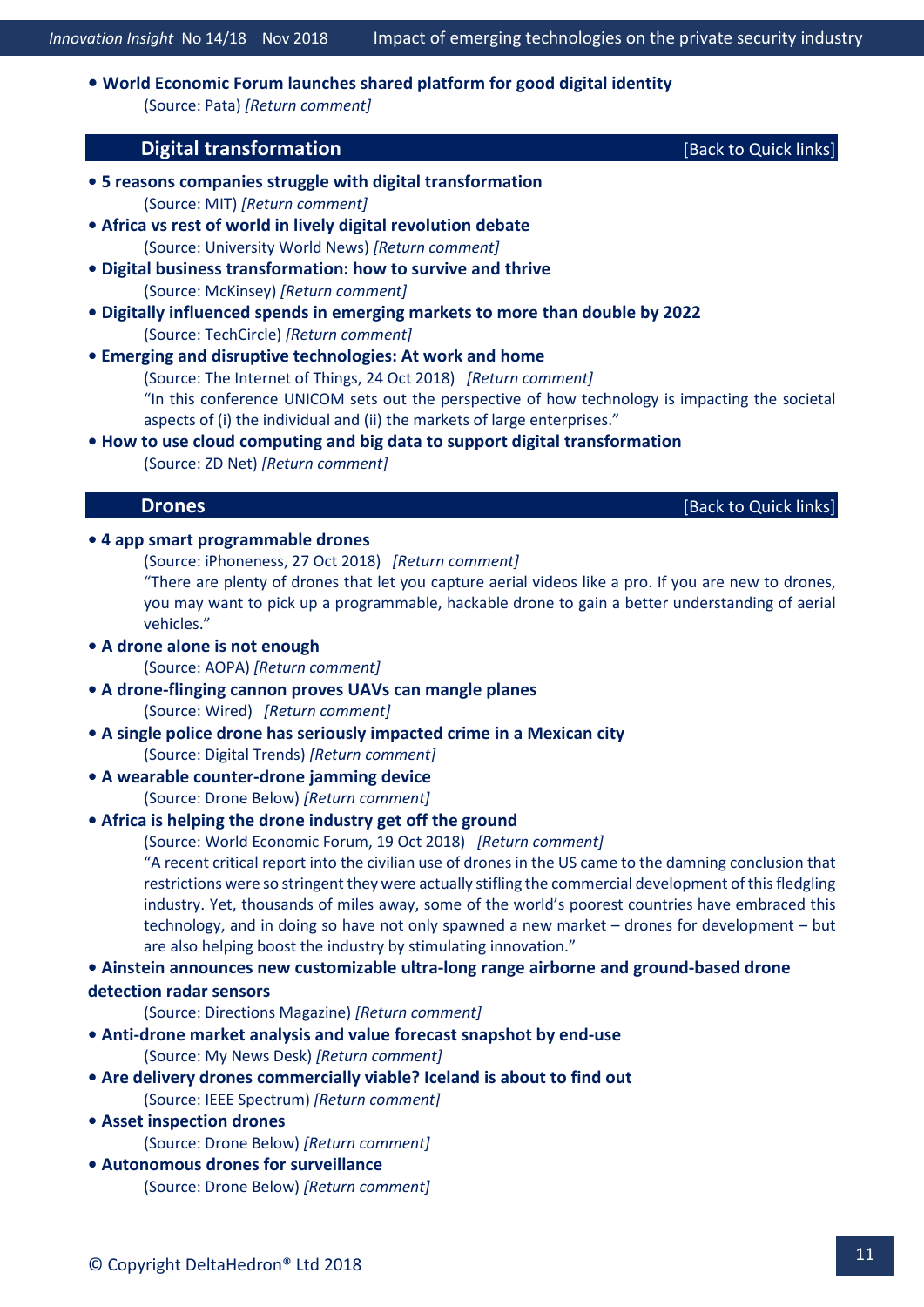#### **• [Behind the lens: What drones do beyond images](https://www.constructiondive.com/news/behind-the-lens-what-drones-do-beyond-images/541090/)**

(Source: Construction Dive, 31 Oct 2018) *[\[Return comment\]](mailto:info@deltahedron.co.uk?subject=Comment%20on:%20Behind%20the%20lens:%20What%20drones%20do%20beyond%20images)*

"Frequently used to capture images and video to show clients and use in marketing materials, drones are becoming more commonplace on jobsites, with 57% of respondents to a recent JB Knowledge 2018 ConTech survey indicating their firms use the technology. Beyond capturing images and video footage, however, drones have tremendous data-collecting capability. According to DroneDeploy, construction is the fastest-growing commercial industry adopting drones, with use surging 239% in the past year, with project and technology managers and superintendents reaping the most benefit from drone data"

#### **• [British Army undertakes autonomous warrior experiment, drones and unmanned vehicles](https://dronebelow.com/2018/11/14/british-army-undertakes-autonomous-warrior-experiment-drones-and-unmanned-vehicles/)**

(Source: Drone Below, 14 Nov 2018) *[\[Return comment\]](mailto:info@deltahedron.co.uk?subject=Comment%20on:%20British%20army%20undertakes%20autonomous%20warrior%20experiment,%20drones%20and%20unmanned%20vehicles)*

"The British Army is poised to commence its largest test of robots during simulated battles in the upcoming exercise on Salisbury Plain – a project known as 'Autonomous Warrior'. The Defence Secretary stated that the exercise is set to last four weeks and will involve enhanced surveillance drones and unmanned vehicles."

- **[Businesses and private operators to prepare for stricter drone regulations](http://www.itnewsafrica.com/2018/09/businesses-and-private-operators-to-prepare-for-stricter-drone-regulations/)**  (Source: IT News Africa) *[\[Return comment\]](mailto:info@deltahedron.co.uk?subject=Comment%20on:%20Businesses%20and%20private%20operators%20to%20prepare%20for%20stricter%20drone%20regulations%20)*
- **[Cape and Skyfire consulting team up to support end](https://www.policeone.com/police-products/Police-Drones/press-releases/481335011-Cape-and-Skyfire-Consulting-team-up-to-support-end-to-end-drone-integration-for-public-safety/)-to-end drone integration for public safety** (Source: Police One) *[\[Return comment\]](mailto:info@deltahedron.co.uk?subject=Comment%20on:%20Cape%20and%20skyfire%20consulting%20team%20up%20to%20support%20end-to-end%20drone%20integration%20for%20public%20safety)*
- **[Countering rogue drones using mini](https://dronebelow.com/2018/09/08/countering-rogue-drones-using-mini-sodar-technology/)-sodar technology**  (Source: Drone Below) *[\[Return comment\]](mailto:info@deltahedron.co.uk?subject=Comment%20on:%20Countering%20rogue%20drones%20using%20mini-sodar%20technology%20)*
- **[Disney made a drone that can paint buildings](https://nerdist.com/disney-drone-can-paint-buildings/)**  (Source: Nerdist) *[\[Return comment\]](mailto:info@deltahedron.co.uk?subject=Comment%20on:%20Disney%20made%20a%20drone%20that%20can%20paint%20buildings%20)*
- **[DJI updates geofencing system to better protect airspace around airports](https://www.dpreview.com/news/7557044156/dji-updates-geofencing-system-to-better-protect-airspace-around-airports)**

(Source: DP Review, 24 Oct 2018) *[\[Return comment\]](mailto:info@deltahedron.co.uk?subject=Comment%20on:%20Dji%20updates%20geofencing%20system%20to%20better%20protect%20airspace%20around%20airports)*

"DJI has announced Geospatial Environment Online Version 2.0 (GEO 2.0), a geofencing update for its drones that improves their ability to avoid restricted airspace near airports. The improvements are "based on a more finely-tuned evaluation of risks associated with aircraft approaching and departing different types of airports"

**• Drone analytics start-up [Sensehawk raises \\$2 million](https://dronebelow.com/2018/09/28/drone-analytics-startup-sensehawk-raises-2-million/)** 

(Source: Drone Below) *[\[Return comment\]](mailto:info@deltahedron.co.uk?subject=Comment%20on:%20Drone%20analytics%20startup%20sensehawk%20raises%20$2%20million%20)*

- **[Drone boats filled with explosives used to strike Saudi Arabia](http://uk.businessinsider.com/drone-boats-filled-with-explosives-houthis-saudi-arabia-2018-10?r=US&IR=T)** 
	- (Source: UK Business Insider) *[\[Return comment\]](mailto:info@deltahedron.co.uk?subject=Comment%20on:%20Drone%20boats%20filled%20with%20explosives%20used%20to%20strike%20saudi%20arabia%20)*
- **[Drone deliveries in Nigeria](http://venturesafrica.com/arone-the-startup-revolutionising-delivery-via-drones-in-nigeria/)**
	- (Source: Ventures Africa) *[\[Return comment\]](mailto:info@deltahedron.co.uk?subject=Comment%20on:%20Drone%20deliveries%20in%20Nigeria)*

"Arone is a Nigerian start-up that is changing the personalised drone delivery system in Nigeria, particularly in the area of healthcare"

- **[Drone gripes mount as homeowners complain of breached privac](https://eu.usatoday.com/story/tech/columnist/2018/09/03/drone-gripes-mount-homeowners-complain-breached-privacy-annoyance/1117085002/)y** (Source: USA Today) *[\[Return comment\]](mailto:info@deltahedron.co.uk?subject=Comment%20on:%20Drone%20gripes%20mount%20as%20homeowners%20complain%20of%20breached%20privacy)*
- **Drone sensor market is e[xpected to grow from \\$134 million](http://www.mynewsdesk.com/us/pressreleases/drone-sensor-market-is-expected-to-grow-from-usd-134-dot-01-million-in-2018-to-usd-157-dot-1-millionby-2023-at-a-cagr-of-plus-9-dot-48-percent-between-2018-and-2025-2730080)** (Source: My News Desk) *[\[Return comment\]](mailto:info@deltahedron.co.uk?subject=Comment%20on:%20Drone%20sensor%20market%20is%20expected%20to%20grow%20from%20usd%20134.01%20million%20in...%20)*
- **[Drone study reveals potential and limits](https://www.aopa.org/news-and-media/all-news/2018/october/01/drone-study-reveals-potential-and-limits)** (Source: AOPA) *[\[Return comment\]](mailto:info@deltahedron.co.uk?subject=Comment%20on:%20Drone%20study%20reveals%20potential%20and%20limits)*
- **[Drones and thermal cameras can protect endangered marine wildlife](https://dronelife.com/2018/10/11/drones-protect-dolphins/)**  (Source: Drone Life) *[\[Return comment\]](mailto:info@deltahedron.co.uk?subject=Comment%20on:%20%20study:%20Drones%20and%20thermal%20cameras%20can%20protect%20endangered%20marine%20wildlife)*
- **[Drones being used to monitor sacred and culturally significant sites](https://dronebelow.com/2018/10/25/drones-being-used-to-monitor-sacred-and-culturally-significant-sites/)**

(Source: Drone Below, 25 Oct 2018) *[\[Return comment\]](mailto:info@deltahedron.co.uk?subject=Comment%20on:%20Drones%20being%20used%20to%20monitor%20sacred%20and%20culturally%20significant%20sites)*

"There is absolutely no doubt that the use of drones nowadays is massive. ABC Radio Darwin has reported on how drones are being used for monitoring sacred areas as well as culturally significant sites which lack accessible terrain and are usually located in isolated areas."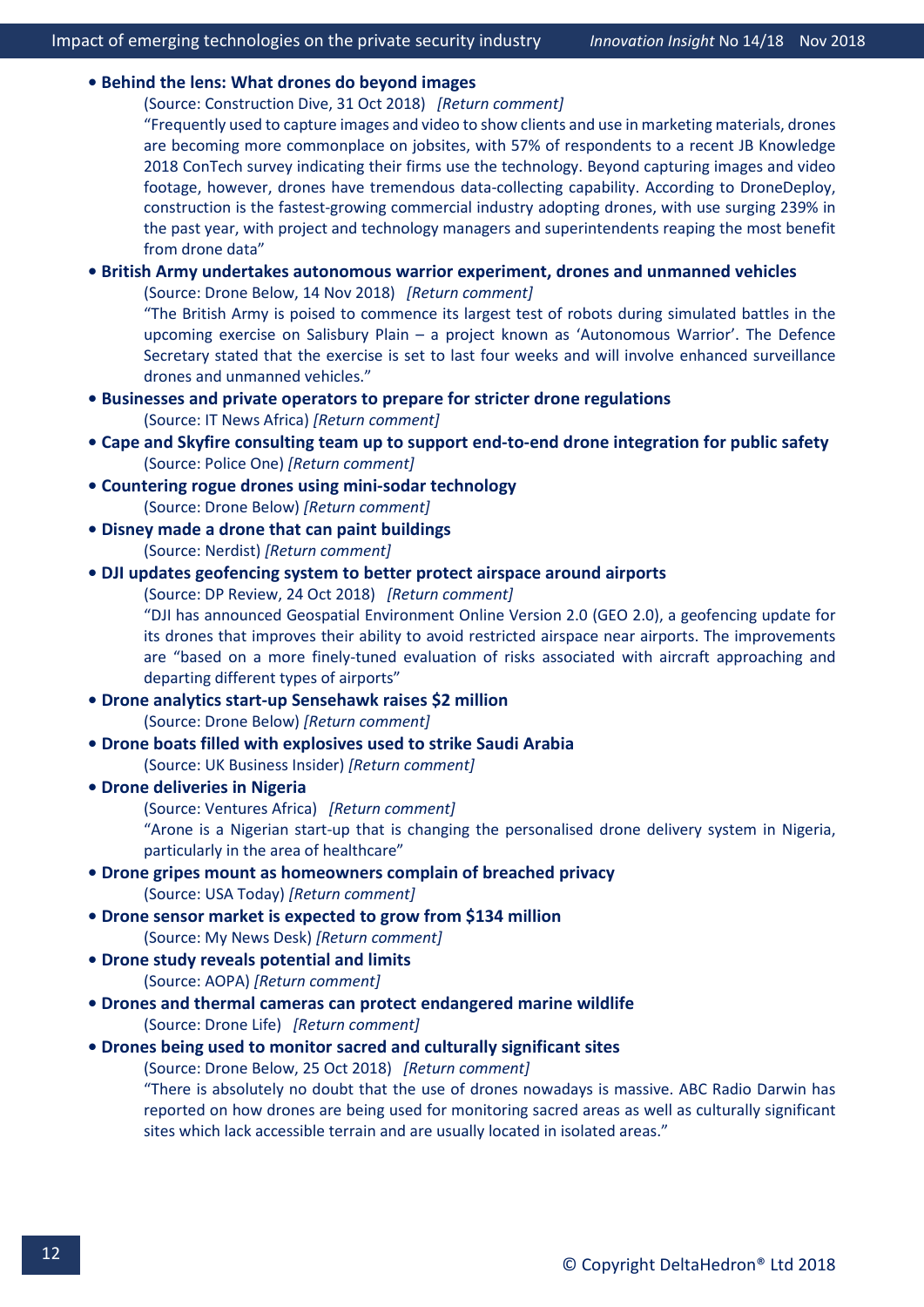**• [Drones could stay airborne longer with help from microwave beams](https://www.theengineer.co.uk/drones-microwave-beams/)**

(Source: The Engineer, 17 Oct 2018) *[\[Return comment\]](mailto:info@deltahedron.co.uk?subject=Comment%20on:%20Drones%20could%20stay%20airborne%20longer%20with%20help%20from%20microwave%20beams)* "Researchers are developing technology that could power drones with microwave beams However, powering the unmanned aerial vehicles has so far been limited to small battery packs, giving them a flight time of only around 20 minutes."

**• Drones for avalan[che search and recovery](https://dronebelow.com/2018/09/11/drones-for-avalanche-search-and-recovery/)** 

(Source: Drone Below) *[\[Return comment\]](mailto:info@deltahedron.co.uk?subject=Comment%20on:%20Drones%20for%20avalanche%20search%20and%20recovery%20)*

**[• Drones help spot poachers i](https://dronebelow.com/2018/09/19/drones-help-spot-poachers-in-action/)n action** 

(Source: Drone Below) *[\[Return comment\]](mailto:info@deltahedron.co.uk?subject=Comment%20on:%20Drones%20help%20spot%20poachers%20in%20action%20)*

- **[Drone project aims to combat illegal fishing in the Seychelles](https://dronelife.com/2018/08/20/drone-atlan-illegal-fishing-seychelles/)**  (Source: Drone Life) *[\[Return comment\]](mailto:info@deltahedron.co.uk?subject=Comment%20on:%20%20drone%20project%20aims%20to%20combat%20illegal%20fishing%20in%20the%20seychelles)*
- **Drones that dive: Kerala start-up [Eyerov creates India's first underwater drone](https://thetechpanda.com/2018/09/30/drones-that-dive-kerala-startup-eyerov-creates-indias-first-underwater-drone/)** (Source: The Tech Panda) *[\[Return comment\]](mailto:info@deltahedron.co.uk?subject=Comment%20on:%20Drones%20that%20dive:%20kerala%20startup%20eyerov%20creates%20india%E2%80%99s%20first%20underwater%20drone)*
- **[Drones used to track shark movements around Australia's Heron Island](https://dronebelow.com/2018/11/14/drones-used-to-track-shark-movements-around-australias-heron-island/)**

(Source: Drone Below, 14 Nov 2018) *[\[Return comment\]](mailto:info@deltahedron.co.uk?subject=Comment%20on:%20Drones%20used%20to%20track%20shark%20movements%20around%20Australia%E2%80%99s%20heron%20island)*

"The study of the aquatic environment is highly complex in nature due to the abruptly changing environment in terms of flow of layers of water varying with depths, predators moving around prey and prey inviting predators from a far."

- **Eye[-tracking glasses are all you need to control this drone](https://spectrum.ieee.org/automaton/robotics/drones/eye-tracking-glasses-are-all-you-need-to-control-this-drone)**  (Source: IEEE Spectrum) *[\[Return comment\]](mailto:info@deltahedron.co.uk?subject=Comment%20on:%20Eye-tracking%20glasses%20are%20all%20you%20need%20to%20control%20this%20drone%20)*
- **[Fish out of water: Using drones to help African nations spot illegal fishing](https://blogs.nvidia.com/blog/2018/11/05/drones-illegal-fishing/)**

(Source: Nvidia, 5 Nov 2018) *[\[Return comment\]](mailto:info@deltahedron.co.uk?subject=Comment%20on:%20Fish%20out%20of%20water:%20Using%20drones%20to%20help%20African%20nations%20spot%20illegal%20fishing)*

"The undulating western coast of Africa is one of the most diverse fishing zones in the world, with more than 1,000 identified fish species. It's also one of the most at risk. One of the World Wildlife Fund's "Critical Regions of the World," the West African marine region has been overfished for decades, with rampant illegal fishing threatening marine ecosystems and the millions who depend on them."

#### **• [Future of drones: In-flight charging via lab-grown diamonds](https://dronebelow.com/2018/11/08/future-of-drones-in-flight-charging-via-lab-grown-diamonds/)**

(Source: Drone Below, 8 Nov 2018) *[\[Return comment\]](mailto:info@deltahedron.co.uk?subject=Comment%20on:%20Future%20of%20drones:%20In-flight%20charging%20via%20lab-grown%20diamonds)*

"A small lab-grown diamond measuring a few millimetres per side could one day enable civilian drones to be recharged in mid-flight through a laser. Thanks to the diamond, the laser beam can remain strong enough over a long distance to recharge photovoltaic cells on the drones' surface."

#### **• [GPS precise point positioning for photogrammetry via drone](https://dronebelow.com/2018/11/12/gps-precise-point-positioning-for-photogrammetry-via-drone/)**

(Source: Drone Below, 12 Nov 2018) *[\[Return comment\]](mailto:info@deltahedron.co.uk?subject=Comment%20on:%20Gps%20precise%20point%20positioning%20for%20photogrammetry%20via%20drone)*

"Just like many other industries, unmanned aerial vehicles (UAVs) or drones have recently become a popular platform for photogrammetric data acquisition. This is mostly because they are flexible and affordable when compared to manned aerial platforms."

- **[Henderson Fire Department to start using aerial drones](https://lasvegassun.com/news/2018/oct/02/henderson-fire-department-to-start-using-aerial-dr/)**  (Source: Las Vegas Sun) *[\[Return comment\]](mailto:info@deltahedron.co.uk?subject=Comment%20on:%20Henderson%20fire%20department%20to%20start%20using%20aerial%20drones%20)*
- **• [How Canberra's drone delivery service will actually work](https://www.canberratimes.com.au/national/act/how-canberra-s-drone-delivery-service-will-actually-work-20181115-p50g4t.html)** (Source: Canberra Times, 15 Nov 2018) *[\[Return comment\]](mailto:info@deltahedron.co.uk?subject=Comment%20on:%20How%20canberra)*
- **How d[rones are changing the world as we know it](https://d.docs.live.net/3047860ba36d235f/DeltaHedron_OneDrive/Innovation%20Insight%20and%20Reports/Innovation%20Insight/2018-10-10_N0%205-18_Security_Fidelity%20ADT/%E2%80%A2%20How%20drones%20are%20changing%20the%20world%20as%20we%20know%20it)**  (Source: Trend in Tech) *[\[Return comment\]](mailto:info@deltahedron.co.uk?subject=Comment%20on:%20How%20drones%20are%20changing%20the%20world%20as%20we%20know%20it%20)*
- **How to get an in-[house drone program 'off the ground'](https://www.constructiondive.com/news/how-to-get-an-in-house-drone-program-off-the-ground/532523/)**  (Source: Construction Dive) *[\[Return comment\]](mailto:info@deltahedron.co.uk?subject=Comment%20on:%20How%20to%20get%20an%20in-house%20drone%20program%20)*
- **In[-flight charging gives drones unlimited autonomous range](https://newatlas.com/in-air-drone-charging-unlimited-range/56363/)** (Source: New Atlas) *[\[Return comment\]](mailto:info@deltahedron.co.uk?subject=Comment%20on:%20In-flight%20charging%20gives%20drones%20unlimited%20autonomous%20range)*
- **[Laguna Beach builds its drone police force, with an eye on the future of law enforcement](https://www.ocregister.com/2018/09/28/laguna-beach-builds-its-drone-police-force-with-an-eye-on-the-future-of-law-enforcement/)** (Source: OC Register) *[\[Return comment\]](mailto:info@deltahedron.co.uk?subject=Comment%20on:%20Laguna%20beach%20builds%20its%20drone%20police%20force,%20with%20an%20eye%20on%20the%20future%20of%20law%20enforcement)*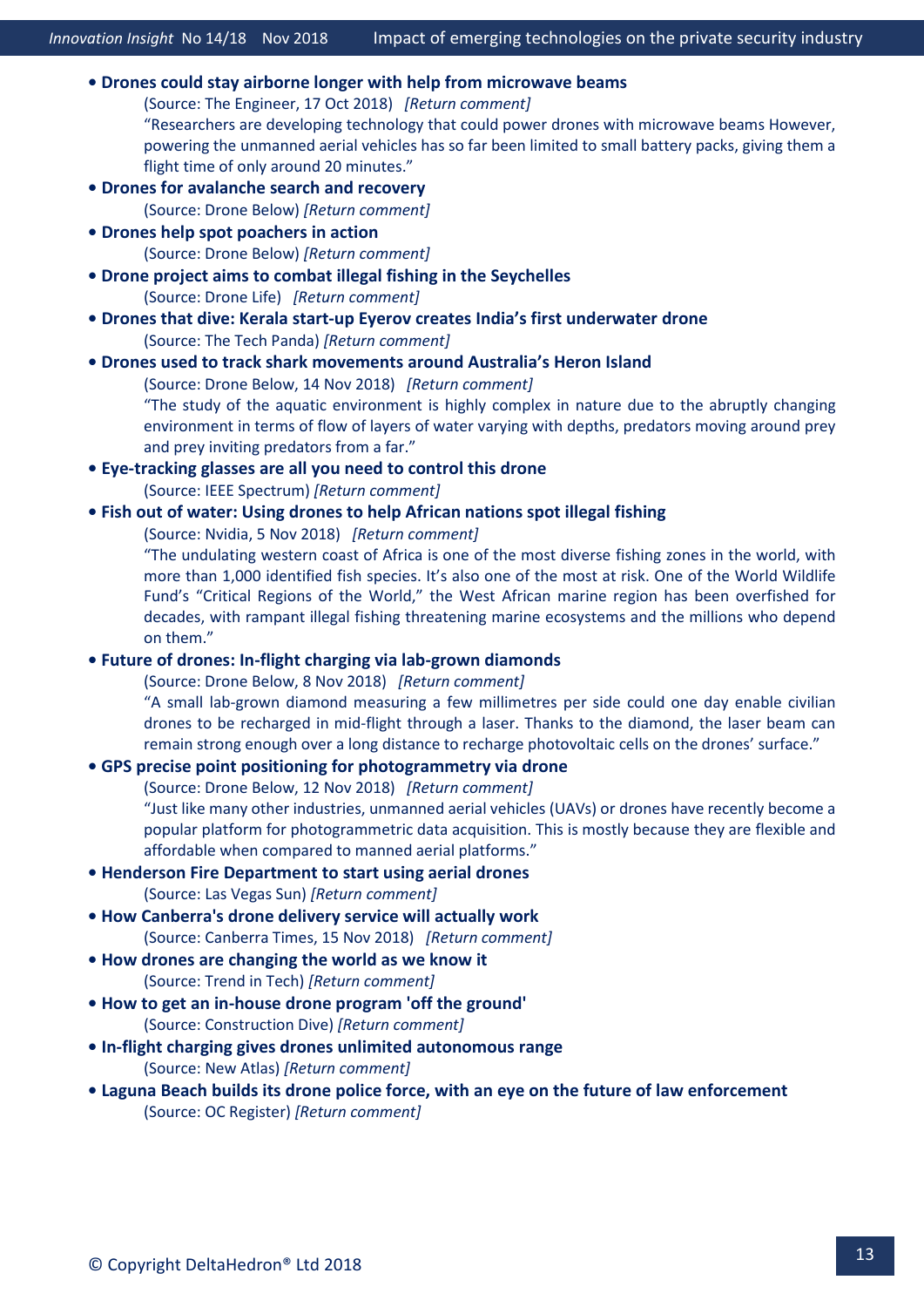#### **• [Life-saving deliveries will get drones flying the skies](https://www.wired.com/story/wired25-keller-rinaudo/)**

(Source: Wired, Oct 2018) *[\[Return comment\]](mailto:info@deltahedron.co.uk?subject=Comment%20on:%20Life-saving%20deliveries%20will%20get%20drones%20flying%20the%20skies)*

"Delivery drones are real and they're operating on a national level, but they're not dropping off impulse purchases, and some of the most important applications are not in the United States. Zipline, a Bay Area start-up, inked a deal with the government of Rwanda in 2016 and now uses small, autonomous planes to deliver medical supplies, and in particular blood, to rural communities across the African country."

#### **• [Like it or not, police drones are coming](http://www.yankodesign.com/2018/09/18/like-it-or-not-police-drones-are-coming/)**

(Source: Yanko Design, 18 Sep 2018) *[\[Return comment\]](mailto:info@deltahedron.co.uk?subject=Comment%20on:%20Like%20it%20or%20not,%20police%20drones%20are%20coming)* "The concept called Audi Patrone aims to provide police officers with the advantage of virtual visibility via drone from the comfort of the department."

#### **• Mexico thief used [drone surveillance to execute home robberies](https://stluciatimes.com/2018/09/30/mexico-thief-used-drone-surveillance-to-execute-home-robberies/)**  (Source: StLucia Times) *[\[Return comment\]](mailto:info@deltahedron.co.uk?subject=Comment%20on:%20Mexico%20thief%20used%20drone%20surveillance%20to%20execute%20home%20robberies%20)*

**• [Mobilicom to present the SkyHopper holistic solution for drones](https://dronebelow.com/2018/11/07/mobilicom-to-present-the-skyhopper-holistic-solution-for-drones/)**

(Source: Drone Below, 7 Nov 2018) *[\[Return comment\]](mailto:info@deltahedron.co.uk?subject=Comment%20on:%20Mobilicom%20to%20present%20the%20skyhopper%20holistic%20solution%20for%20drones)*

"Mobilicom Ltd. Will present its full SkyHopper product suite, including the communication data links (SkyHopper PRO and SkyHopper ONE), the Integrated Video Processing solution (SkyHopper PRO V), the Viewers (SkyHopper VU) and Controller (SkyHopper ControlAIR) at the Commercial UAV Show in London."

**[• Mydefence receives funding to develop next](http://www.mynewsdesk.com/mydefence-communication-aps/pressreleases/mydefence-receives-funding-to-develop-next-gen-anti-drone-technology-2721180)-gen anti-drone technology** 

(Source: My News Desk) *[\[Return comment\]](mailto:info@deltahedron.co.uk?subject=Comment%20on:%20Mydefence%20receives%20funding%20to%20develop%20next-gen%20anti-drone%20technology%20)*

### **• [NASA adopts Nextnav's 3D geolocation technology for urban drone operations](https://dronebelow.com/2018/11/09/nasa-adopts-nextnavs-3d-geolocation-technology-for-urban-drone-operations/)**

(Source: Drone Below, 9 Nov 2018) *[\[Return comment\]](mailto:info@deltahedron.co.uk?subject=Comment%20on:%20Nasa%20adopts%20nextnav%E2%80%99s%203D%20geolocation%20technology%20for%20urban%20drone%20operations)*

"In looking for solutions to refining its (UAM) platform, a transportation management system for drone deliveries NASA has chosen geolocation leader Nextnav's Metropolitan Beacon System (MBS). According to a press release, Nextnav's MBS is unique in its ability to facilitate drone missions where GPS signals aren't reliable enough to locate a UAV's horizontal and vertical location."

#### **• [New IBM patent for drone delivery system](https://dronebelow.com/2018/10/26/new-ibm-patent-for-drone-delivery-system/)**

(Source: Drone Below, 26 Oct 2018) *[\[Return comment\]](mailto:info@deltahedron.co.uk?subject=Comment%20on:%20New%20IBM%20patent%20for%20drone%20delivery%20system)*

"Attempts to use drones for commercial package delivery are being tackled by the likes of Amazon, Uber and UPS, however, the usage of drones in the logistics sector primarily depends on tentative operative procedures."

- **[New DJI patent for method and system for dro](https://dronebelow.com/2018/10/08/new-dji-patent-for-method-and-system-for-drone-navigation/)ne navigation**  (Source: Drone Below) *[\[Return comment\]](mailto:info@deltahedron.co.uk?subject=Comment%20on:%20New%20dji%20patent%20for%20method%20and%20system%20for%20drone%20navigation%20)*
- **[Optimization of drones in border intelligence, surveillance and reconnaissance](https://dronebelow.com/2018/09/27/optimization-of-drones-in-border-intelligence-surveillance-and-reconnaissance/)**  (Source: Drone Below) *[\[Return comment\]](mailto:info@deltahedron.co.uk?subject=Comment%20on:%20Optimization%20of%20drones%20in%20border%20intelligence,%20surveillance%20and%20reconnaissance%20)*

#### **[• Prison smuggler busted by his own drone camera](https://d.docs.live.net/3047860ba36d235f/DeltaHedron_OneDrive/Innovation%20Insight%20and%20Reports/Innovation%20Insight/2018-10-10_N0%205-18_Security_Fidelity%20ADT/%E2%80%A2%20Prison%20smuggler%20busted%20by%20his%20own%20drone%20camera)**

(Source: Naked Security) *[\[Return comment\]](mailto:info@deltahedron.co.uk?subject=Comment%20on:%20Prison%20smuggler%20busted%20by%20his%20own%20drone%20camera)*

#### **• [Professional security drone consultation](https://www.professionalsecurity.co.uk/news/transport/drone-consultation-2/)**

(Source: Professional Security, 30 Nov 2018) *[\[Return comment\]](mailto:info@deltahedron.co.uk?subject=Comment%20on:%20Professional%20security%20drone%20consultation)*

"The UK Government is consulting on drone use and safety enforcement. Suggestions include a minimum age for drone pilots; 1km restrictions near protected aerodromes (compared with a 400ft height and flying restriction near aerodromes restrictions that comes into force on July 30); operators of small drones of a mass between 250g and 20kg inclusive to have to register; and pilots to meet 'competence requirements'."

#### **• [Scottish mountain rescue adds drones to its operations](https://dronebelow.com/2018/10/29/scottish-mountain-rescue-adds-drones-to-its-operations/)**

(Source: Drone Below, 29 Oct 2018) *[\[Return comment\]](mailto:info@deltahedron.co.uk?subject=Comment%20on:%20Scottish%20mountain%20rescue%20adds%20drones%20to%20its%20operations)*

"Drones will be used to find people in the most inaccessible places by Search and Rescue Aerial Association Scotland (SARAA-Scotland) state latest inputs from the Dumbarton reporter UK. A new search and rescue association-Scottish Mountain Rescue carried out a feasibility study with the aim of examining the role of drones – which are also known as Small Unmanned Aircraft or SUAs for short – could help in search and rescue operations reportedly calling drone use the biggest breakthrough in mountain rescue since search dogs were introduced in the 60s."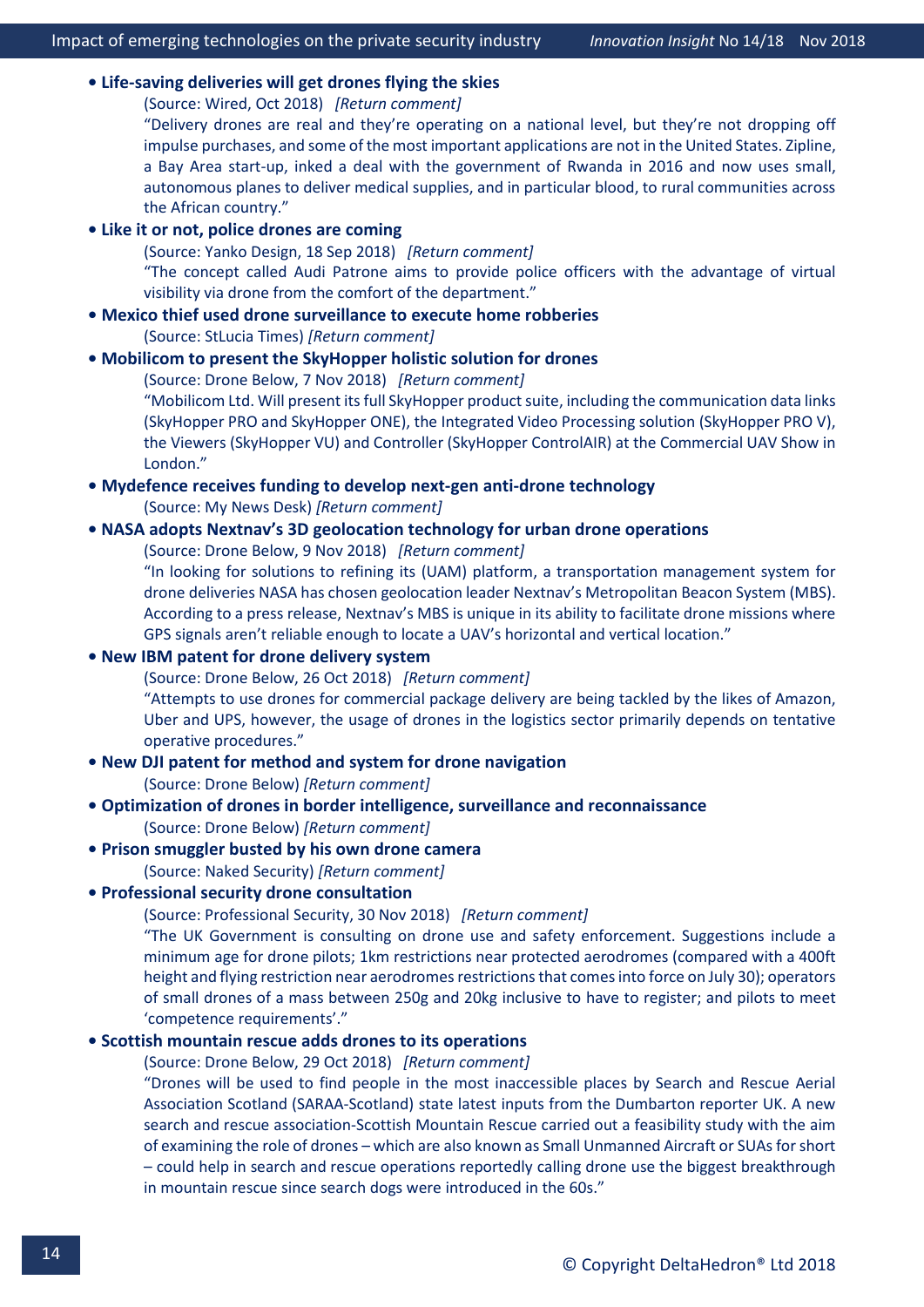#### **• [Search and rescue under forest canopy using multiple drones](https://dronebelow.com/2018/11/05/search-and-rescue-under-forest-canopy-using-multiple-drones/)**

(Source: Drone Below, 5 Nov 2018) *[\[Return comment\]](mailto:info@deltahedron.co.uk?subject=Comment%20on:%20Search%20and%20rescue%20under%20forest%20canopy%20using%20multiple%20drones)*

"Lost hikers in forests are always a challenge for the searchers. In times when helicopters cannot get through forests and woods due to the thick tree canopy, researchers have started using autonomous drones which can bob and weave through trees and aid these searchers."

#### **• [Social acceptance of traffic enforcement drones](https://dronebelow.com/2018/11/06/social-acceptance-of-traffic-enforcement-drones/)**

(Source: Drone Below, 6 Nov 2018) *[\[Return comment\]](mailto:info@deltahedron.co.uk?subject=Comment%20on:%20Social%20acceptance%20of%20traffic%20enforcement%20drones)*

"There are a numerous technological innovations in the traffic control sector each and every year, but every new technological solution that primarily involves interaction with humans must be socially acceptable for the public to cooperate with it and use it effectively."

#### **• [Some law enforcement drones are dropping out of the sky](https://techcrunch.com/2018/10/31/police-drones-falling-dji-matrice/)**

(Source: TechCrunch, 31 Oct 2018) *[\[Return comment\]](mailto:info@deltahedron.co.uk?subject=Comment%20on:%20Some%20law%20enforcement%20drones%20are%20dropping%20out%20of%20the%20sky)*

"The UK's Civil Aviation Authority is cautioning police departments and other emergency services to suspend operations of a specific drone model after some of the devices lost power unexpectedly and fell while in flight."

#### **[• Spry is waterproof drone that flies like a plane and submerges like a sub](https://mymodernmet.com/spry-waterproof-drone/)**

(Source: My Modern Met) *[\[Return comment\]](mailto:info@deltahedron.co.uk?subject=Comment%20on:%20Spry%20is%20waterproof%20drone%20that%20flies%20like%20a%20plane%20&%20submerges%20like%20a%20sub)*

#### **• Surveillance drone systems: [The privilege that becomes a common need](https://dronebelow.com/2018/08/25/surveillance-drone-systems-the-privilege-that-becomes-a-common-need/)**  (Source: Drone Below) *[\[Return comment\]](mailto:info@deltahedron.co.uk?subject=Comment%20on:%20Surveillance%20drone%20systems:%20the%20privilege%20that%20becomes%20a%20common%20need%20)*

#### **• [Swarm technology for drone photography over large areas](https://dronebelow.com/2018/11/02/swarm-technology-for-drone-photography-over-large-areas/)**

(Source: Drone Below, 2 Nov 2018) *[\[Return comment\]](mailto:info@deltahedron.co.uk?subject=Comment%20on:%20Swarm%20technology%20for%20drone%20photography%20over%20large%20areas)*

"Photogrammetric analysis of a flat landscape is quite simple as a drone simply needs to take pictures at different locations flying over the area specified. This process, however, can get extremely complicated when an analysis of a spatially complex area is required; such as one with buildings or a disaster cite."

#### **[• Teenage victim found by police drone with thermal imaging camera](https://www.independent.co.uk/news/uk/crime/police-drone-thermal-rape-victim-teenager-boston-lincolnshire-surveillance-technology-crime-fighting-a8572656.html)**

(Source: Independent) *[\[Return comment\]](mailto:info@deltahedron.co.uk?subject=Comment%20on:%20Teenage%20rape%20victim%20found%20by%20police%20drone%20with%20thermal%20imaging%20camera%20)*

#### **• [Terra Drone opens branch in South Africa to provide cutting edge mining drone solutions](https://im-mining.com/2018/11/01/terra-drone-opens-branch-south-africa-provide-cutting-edge-mining-drone-solutions/)**

(Source: International Mining, 1 Nov 2018) *[\[Return comment\]](mailto:info@deltahedron.co.uk?subject=Comment%20on:%20Terra%20drone%20opens%20branch%20in%20South%20Africa%20to%20provide%20cutting%20edge%20mining%20drone%20solutions)*

"Following its acquisition of a significant stake in Inkonova AB, which was one of the few companies worldwide developing underground mine drone technology, Japan's Terra Drone Corporation has now established a new branch in South Africa specialising in drone solutions for underground and surface mining."

#### **• [The biggest threat to drone innovation is a group you've never heard of](https://techcrunch.com/2018/10/25/the-biggest-threat-to-drone-innovation-is-a-group-youve-never-heard-of/)**

(Source: TechCrunch, 25 Oct 2018) *[\[Return comment\]](mailto:info@deltahedron.co.uk?subject=Comment%20on:%20The%20biggest%20threat%20to%20drone%20innovation%20is%20a%20group%20you%E2%80%99ve%20never%20heard%20of)*

"A little-known but highly influential group of attorneys from across the country will soon meet in Detroit and could change our skies forever. They claim their draft model legislation concerning drones will help protect privacy."

#### **• [The top rated drones of 2018](https://www.dragonblogger.com/the-top-rated-drones-of-2018/)**

(Source: Dragon Blogger, 30 Oct 2018) *[\[Return comment\]](mailto:info@deltahedron.co.uk?subject=Comment%20on:%20The%20top%20rated%20drones%20of%202018)*

"Today, technology development has come up with the must-have top-notch drones. Many of these super quality drones come with sporting portable form factors and 4k cameras. The drones have also taken video production to a higher level with its hallmark super steady video stabilization."

#### **• [The US Army is building drones that never need to land](https://www.technologyreview.com/the-download/611979/the-us-army-is-building-drones-that-never-need-to-land/)**

(Source: MIT Technology Review, 4 Sep 2018) *[\[Return comment\]](mailto:info@deltahedron.co.uk?subject=Comment%20on:%20the%20US%20army%20is%20building%20drones%20that%20never%20need%20to%20land)*

"It's using lasers to power the aerial machines. The news: According to New Scientist, the US Army is firing lasers at photovoltaic cells on drones to deliver power from a distance. Eventually they hope to power the devices from 500 metres away."

#### **• [Tiny drones team up to open doors](https://spectrum.ieee.org/automaton/robotics/drones/tiny-drones-team-up-to-open-doors)**

(Source: IEEE Spectrum, 24 Oct 2018) *[\[Return comment\]](mailto:info@deltahedron.co.uk?subject=Comment%20on:%20Tiny%20drones%20team%20up%20to%20open%20doors)*

"In a move inspired by natural engineering, robotics researchers have demonstrated how tiny palmsize drones can forcefully tug objects 40 times their own mass by anchoring themselves to the ground or to walls."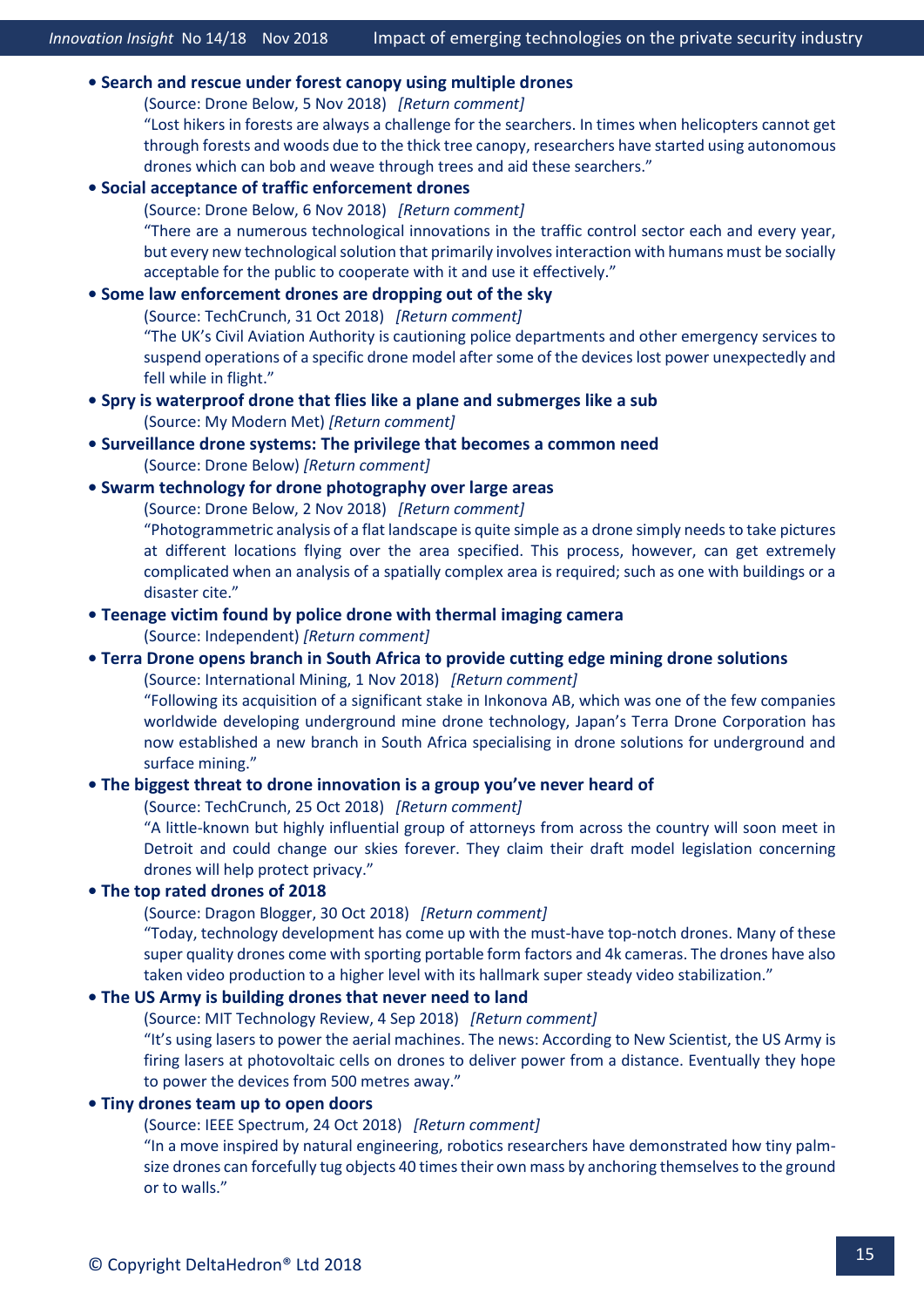- **Travelers broadens claims[-by-drone insurance with strategic investment](https://www.zdnet.com/article/travelers-broadens-claims-by-drone-insurance-with-strategic-investment/?ftag=TRE-03-10aaa6b&bhid=27422036896811589305410055111452)** (Source: ZD Net) *[\[Return comment\]](mailto:info@deltahedron.co.uk?subject=Comment%20on:%20Travelers%20broadens%20claims-by-drone%20insurance%20with%20strategic%20investment%20)*
- **[US border patrol flew more drone missions last year than ever before](https://www.gizmodo.com.au/2018/10/us-border-patrol-flew-more-drone-missions-last-year-than-ever-before/)**  (Source: Gizmodo) *[\[Return comment\]](mailto:info@deltahedron.co.uk?subject=Comment%20on:%20Us%20border%20patrol%20flew%20more%20drone%20missions%20last%20year%20than%20ever%20before%20)*
- **[US hospital trials medicine delivery by drone](https://disruptionhub.com/us-hospital-trials-medicine-delivery-by-drone/)**

(Source: Disruption Hub, 30 Oct 2018) *[\[Return comment\]](mailto:info@deltahedron.co.uk?subject=Comment%20on:%20Us%20hospital%20trials%20medicine%20delivery%20by%20drone)* "Few things require such urgent delivery as medical supplies. Adequate provision of medicines and medical equipment to hospitals can be a matter of life and death for patients, particularly in trauma centres and emergency care. Hospitals typically rely on couriers to deliver medical supplies, but this is expensive – and can waste time if the driver gets stuck in traffic. As with many last mile delivery dilemmas, this territory is ripe for disruption from drones"

#### **• [Using drones for automated external defibrillator delivery in Seattle](https://dronebelow.com/2018/11/02/using-drones-for-automated-external-defibrillator-delivery-in-seattle/)**

(Source: Drone Below, 2 Nov 2018) *[\[Return comment\]](mailto:info@deltahedron.co.uk?subject=Comment%20on:%20Using%20drones%20for%20automated%20external%20defibrillator%20delivery%20in%20seattle)*

"Believe it or not, using automated external defibrillator (AED) in order to deliver a shock to the cardiac arrest patient before emergency medical services arrive can increase the likelihood that the patient will survive."

**[• Use of drones in search a](https://dronebelow.com/2018/09/26/use-of-drones-in-search-and-rescue-ops/)nd rescue ops** 

(Source: Drone Below) *[\[Return comment\]](mailto:info@deltahedron.co.uk?subject=Comment%20on:%20Use%20of%20drones%20in%20search%20and%20rescue%20ops%20)*

- **[Uvision showcases new capabilities of Hero](https://dronebelow.com/2018/10/08/uvision-showcases-new-capabilities-of-hero-30-lethal-loitering-system/)-30 lethal loitering system**  (Source: Drone Below) *[\[Return comment\]](mailto:info@deltahedron.co.uk?subject=Comment%20on:%20Uvision%20showcases%20new%20capabilities%20of%20hero-30%20lethal%20loitering%20system%20)*
- **[What happens when a prison is attacked by drug](https://news.vice.com/en_us/article/438a59/what-happens-when-a-prison-is-attacked-by-drug-smuggling-drones)-smuggling drones** (Source: Vice) *[\[Return comment\]](mailto:info@deltahedron.co.uk?subject=Comment%20on:%20What%20happens%20when%20a%20prison%20is%20attacked%20by%20drug-smuggling%20drones)*

#### **• [World's first drone-equipped motorcycle features a special space for the spark](https://www.digitaltrends.com/cool-tech/worlds-first-drone-equipped-motorcycle-has-a-space-for-the-spark/)**

(Source: Digital Trends, 23 Oct 2018) *[\[Return comment\]](mailto:info@deltahedron.co.uk?subject=Comment%20on:%20World%E2%80%99s%20first%20drone-equipped%20motorcycle%20features%20a%20special%20space%20for%20the%20spark)*

"Sidecar specialist Ural has just motored into the world of aerial photography with a somewhat quirky addition to its range of bike attachments. The clue is in the name of its latest offering — Ural Air – and an even bigger hint comes by way of the "DJI" letters plastered on the sidecar."

#### **• You can now control Skydio's obstacle[-dodging self-flying drone with your Apple watch](https://www.cnbc.com/2018/10/26/skydio-self-flying-drone-gets-apple-watch-support.html)**

(Source: CNBC, 27 Oct 2018) *[\[Return comment\]](mailto:info@deltahedron.co.uk?subject=Comment%20on:%20You%20can%20now%20control%20skydio)*

"Earlier this year, Skydio launched its self-flying Skydio R1 drone. The R1 can take 4K video while tracking and following a person between obstacles, all without any controller. Now with a new Apple Watch app, users can select autonomous flight modes, choose which person the R1 tracks, rotate the drone and bring it in for landing."

#### <span id="page-17-0"></span> **Home security**  *Home security Exercise <b>Properties Exercise <b><i> Exercise EXEC SECURITY EXECUTIVEL*

# **[• 5 ways burglars can break into your home](http://dailyhive.com/toronto/ways-burglars-can-break-into-your-home-battikha-security)**

(Source: Daily Hive) *[\[Return comment\]](mailto:info@deltahedron.co.uk?subject=Comment%20on:%205%20ways%20burglars%20can%20break%20into%20your%20home%20)*

#### **[• 7 indoor security cameras to monitor your home when you're away](https://thegadgetflow.com/blog/7-indoor-security-cameras-to-monitor-your-home-when-youre-away/)** (Source: Gadget Flow) *[\[Return comment\]](mailto:info@deltahedron.co.uk?subject=Comment%20on:%207%20indoor%20security%20cameras%20to%20monitor%20your%20home%20when%20you)*

#### **• [7 of the best home security cameras to bring you peace of mind](https://mashable.com/roundup/best-home-security-cameras/?europe=true)**

(Source: Mashable, 25 Oct 2018) *[\[Return comment\]](mailto:info@deltahedron.co.uk?subject=Comment%20on:%207%20of%20the%20best%20home%20security%20cameras%20to%20bring%20you%20peace%20of%20mind)*

"We all want homes that are safe and secure. Yet, according to the real estate listings we definitely skimmed, fortress inventory is at an all-time low. Additionally, the landscape architect we totally interviewed informed us that moats haven't been *en vogue* since the Middle Ages."

- **[8 innovations in home security technology](https://mykukun.com/8-innovations-home-security-technology/)** 
	- (Source: My Kukun) *[\[Return comment\]](mailto:info@deltahedron.co.uk?subject=Comment%20on:%208%20innovations%20in%20home%20security%20technology%20)*

### **• 12 bes[t-reviewed home security cameras](https://www.familyhandyman.com/home-security/best-reviewed-home-security-cameras/view-all/)**

(Source: Family Handy Man) *[\[Return comment\]](mailto:info@deltahedron.co.uk?subject=Comment%20on:%2012%20best-reviewed%20home%20security%20cameras%20)*

**[• A study says kids and security spur people's smart home purchases](https://www.digitaltrends.com/home/home-depot-says-smart-home-purchases-driven-by-security-children/)** 

(Source: Digital Trends) *[\[Return comment\]](mailto:info@deltahedron.co.uk?subject=Comment%20on:%20A%20study%20says%20kids%20and%20security%20spur%20people)*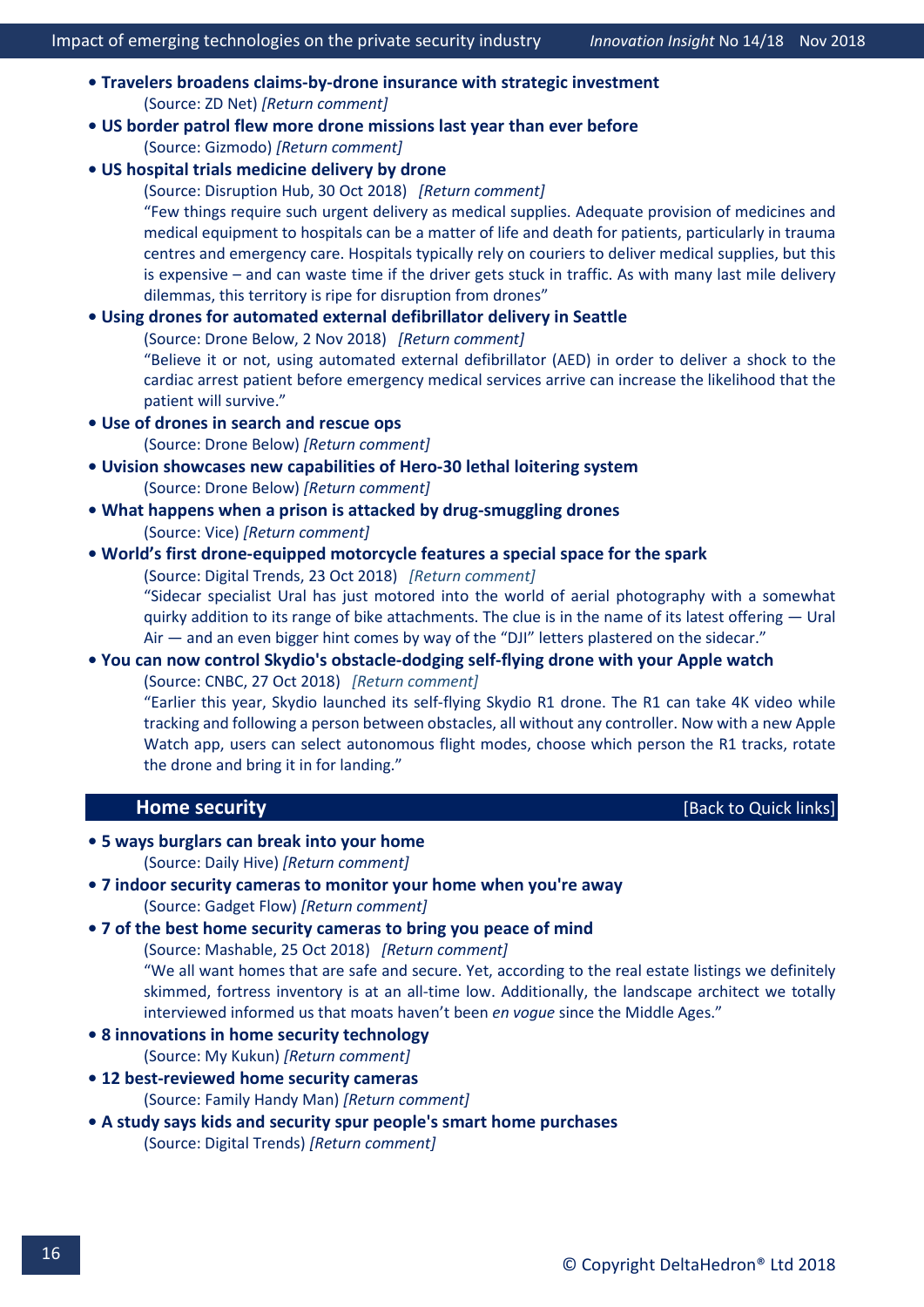- **Are the police using smart-[home internet of things devices to spy on people?](https://www.schneier.com/blog/archives/2018/10/are_the_police_.html)** (Source: Schneier, 22 Oct 2018) *[\[Return comment\]](mailto:info@deltahedron.co.uk?subject=Comment%20on:%20Are%20the%20police%20using%20smart-home%20IoT%20devices%20to%20spy%20on%20people?)* "IoT devices are surveillance devices, and manufacturers generally use them to collect data on their customers. Surveillance is still the business model of the Internet, and this data is used against the customers' interests: either by the device manufacturer or by some third-party the manufacturer sells the data to" **[• Do you really need smart home security cameras?](https://www.realhomes.com/advice/do-you-really-need-smart-home-security-cameras)**  (Source: Real Homes) *[\[Return comment\]](mailto:info@deltahedron.co.uk?subject=Comment%20on:%20Do%20you%20really%20need%20smart%20home%20security%20cameras?%20)* **[• For smart home owners, convenience tops privacy](https://triblive.com/lifestyles/morelifestyles/14101617-74/for-smart-home-owners-convenience-tops-privacy-concerns) concerns**  (Source: Trib Live) *[\[Return comment\]](mailto:info@deltahedron.co.uk?subject=Comment%20on:%20For%20smart%20home%20owners,%20convenience%20tops%20privacy%20concerns%20)* **• [Google will use your Roomba's house map to improve your smart home cleaning smart home](https://www.techradar.com/news/google-will-use-your-roombas-house-map-to-improve-your-smart-home)** (Source: TechRadar, 1 Nov 2018) *[\[Return comment\]](mailto:info@deltahedron.co.uk?subject=Comment%20on:%20Google%20will%20use%20your%20roomba%E2%80%99s%20house%20map%20to%20improve%20your%20smart%20home%20cleaning%20smart%20home)* "The company behind the Roomba robot vacuum, iRobot, has announced a partnership with Google that will allow the tech giant to utilize the autonomous vacuum's ability to digitally map its user's home." **• Home security 101 - [Protecting your house what it'll cost](https://facelift.patch.com/us/across-america/home-security-101-protecting-your-house-what-itll-cost)** (Source: Facelift) *[\[Return comment\]](mailto:info@deltahedron.co.uk?subject=Comment%20on:%20Home%20security%20101-%20Protecting%20your%20house%20what%20it)* **• Is your wi-[fi good enough for your smart home?](https://www.cnet.com/how-to/wi-fi-smart-home-wi-fi-fix-mesh-network/)**  (Source: CNET) *[\[Return comment\]](mailto:info@deltahedron.co.uk?subject=Comment%20on:%20Is%20your%20wi-fi%20good%20enough%20for%20your%20smart%20home?%20)* **[• Locking systems: a smart house needs smart locks](https://www.git-security.com/topstories/security/locking-systems-smart-house-needs-smart-locks)**  (Source: GIT Security) *[\[Return comment\]](mailto:info@deltahedron.co.uk?subject=Comment%20on:%20Locking%20systems:%20a%20smart%20house%20needs%20smart%20locks%20)* **[• Lockly's smart locks promise better security through algorithms](https://www.engadget.com/2018/09/21/lockly-smart-lock/)** (Source: Engadget) *[\[Return comment\]](mailto:info@deltahedron.co.uk?subject=Comment%20on:%20Lockly)* **• [Mum's voice makes better smoke alarm for chil](https://www.bbc.co.uk/news/health-45968005)dren**  (Source: BBC, 25 Oct 2018) *[\[Return comment\]](mailto:info@deltahedron.co.uk?subject=Comment%20on:%20Mum%E2%80%99s%20voice%20makes%20better%20smoke%20alarm%20for%20children)* "Adding a recording of a mother's voice to smoke alarms could save lives, according to US scientists. The study, published in the journal Pediatrics, found the modified alarms were more effective at waking children than conventional alarms" **[• Nearly a quarter of households now have smart speakers](https://www.retaildive.com/news/nearly-a-quarter-of-households-now-have-smart-speakers/538479/)**  (Source: Retail Dive) *[\[Return comment\]](mailto:info@deltahedron.co.uk?subject=Comment%20on:%20Nearly%20a%20quarter%20of%20households%20now%20have%20smart%20speakers%20)* • **[The best home security system you can install yourself](https://www.theverge.com/this-is-my-next/2018/9/7/17828782/security-system-self-installed-easy-installation-set-up)** (Source: The Verge) *[\[Return comment\]](mailto:info@deltahedron.co.uk?subject=Comment%20on:%20The%20best%20home%20security%20system%20you%20can%20install%20yourself%20)* **• The se[curity flaws in smart city technology](https://i-hls.com/archives/85066)**  (Source: IHLS) *[\[Return comment\]](mailto:info@deltahedron.co.uk?subject=Comment%20on:%20The%20security%20flaws%20in%20smart%20city%20technology%20)* **[• This crazy new system can detect motion anywhere in your home using nothing but wi](https://bgr.com/2017/12/18/best-home-security-monitoring-no-cameras-aura/)-fi** (Source: BGR) *[\[Return comment\]](mailto:info@deltahedron.co.uk?subject=Comment%20on:%20This%20crazy%20new%20system%20can%20detect%20motion%20anywhere%20in%20your%20home%20using%20nothing%20but%20wi-fi)* **[• What does modern door entry and access control look like?](https://www.barbourproductsearch.info/what-does-modern-door-entry-and-access-control-blog000505.html?newsletterid=868&subscr_id=155872&ac=lv.pd.opsefibumfe3y9pgoj)** (Source: Barbour-ABI) *[\[Return comment\]](mailto:info@deltahedron.co.uk?subject=Comment%20on:%20What%20does%20modern%20door%20entry%20and%20access%20control%20look%20like?)* **Internet of things (IoT) and sensors** *COND* **Example 20** [\[Back to Quick](#page-2-0) links] **[• A winning Internet of Things \(IoT\) strategy](https://www.mckinsey.com/business-functions/digital-mckinsey/our-insights/what-it-takes-to-get-an-edge-in-the-internet-of-things?cid=soc-app)**  (Source: McKinsey) *[\[Return comment\]](mailto:info@deltahedron.co.uk?subject=Comment%20on:%20A%20winning%20Internet%20of%20Things%20(IoT)%20strategy%20)* **• Aerial lidar and photogrammetry: W[hich makes sense for your construction project?](https://www.expouav.com/news/latest/aerial-lidar-and-photogrammetry-construction-project/?utm_source=Sailthru&utm_medium=email&utm_campaign=Issue:%202018-09-19%20Construction%20Dive:%20Tech%20%5Bissue:17196%5D&utm_term=Construction%20Dive:%20Tech)**  (Source: Expo UAV) *[\[Return comment\]](mailto:info@deltahedron.co.uk?subject=Comment%20on:%20Aerial%20lidar%20and%20photogrammetry:%20which%20makes%20sense%20for%20your%20construction%20project?%20)* **• Antenna in a can: [These transceivers could be sprayed on to any surface](https://www.ibtimes.co.in/antenna-can-these-transceivers-could-be-sprayed-any-surface-781288)**  (Source: IB Times) *[\[Return comment\]](mailto:info@deltahedron.co.uk?subject=Comment%20on:%20Antenna%20in%20a%20can:%20these%20transceivers%20could%20be%20sprayed%20on%20to%20any%20surface%20)* **• End[-to-end security "a must" for smart city IoTs](https://www.information-age.com/end-to-end-security-must-smart-cities-123474388/)**  (Source: Information Age) *[\[Return comment\]](mailto:info@deltahedron.co.uk?subject=Comment%20on:%20End-to-end%20security%20%22a%20must%22%20for%20smart%20city%20iots%20)*
- <span id="page-18-0"></span>**[• Four ways to improve your home's security with the Internet of Things \(IoT\)](https://blog.gemalto.com/iot/2018/10/04/four-ways-to-improve-your-homes-security-with-the-iot/)**  (Source: Gemalto) *[\[Return comment\]](mailto:info@deltahedron.co.uk?subject=Comment%20on:%20Four%20ways%20to%20improve%20your%20home%E2%80%99s%20security%20with%20the%20Internet%20of%20Things%20(IoT)%20)*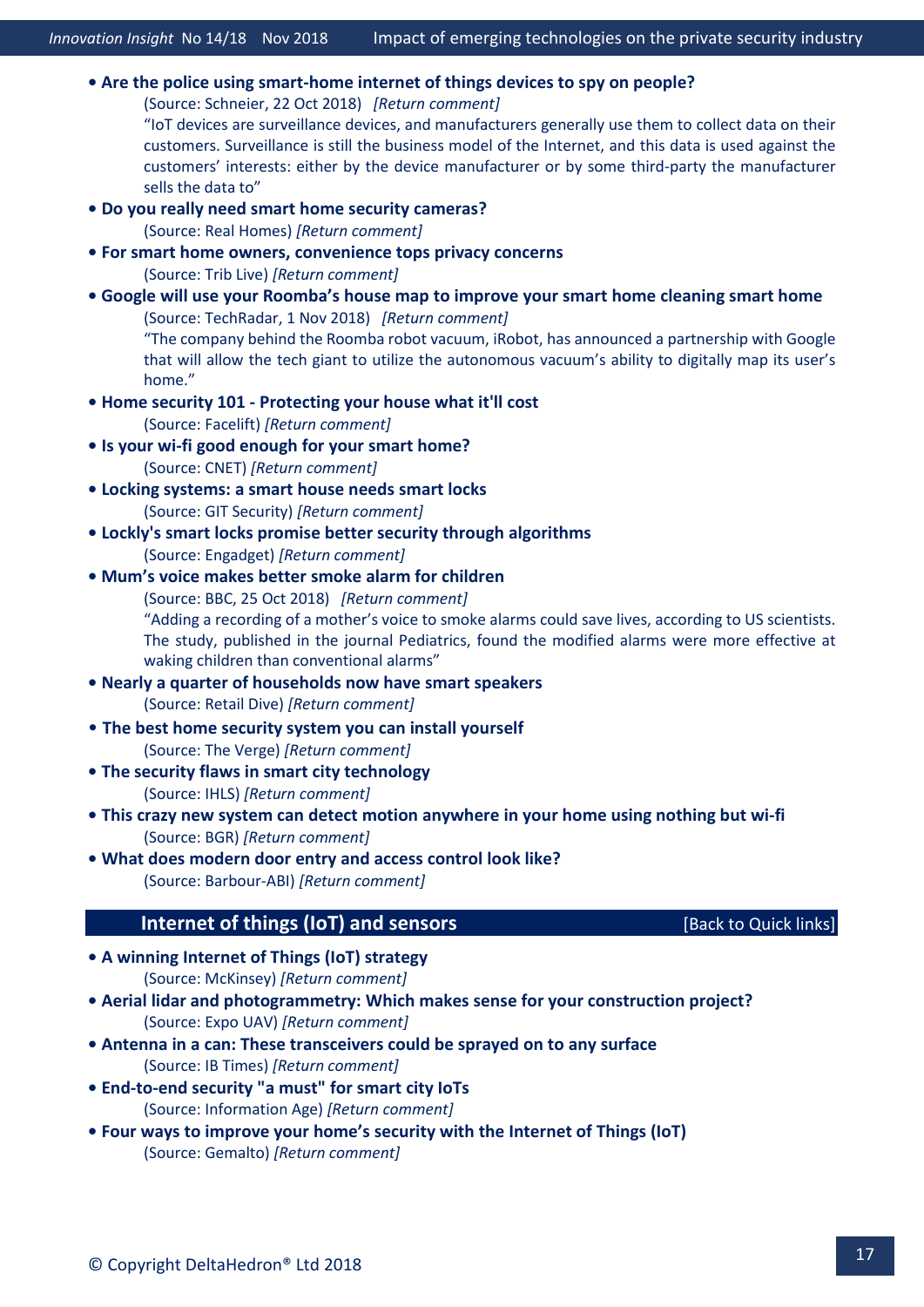| • Internet of things opening doors to new security challenges                                                                                                                                   |  |  |  |  |
|-------------------------------------------------------------------------------------------------------------------------------------------------------------------------------------------------|--|--|--|--|
| (Source: Mobile World Live, 26 Oct 2018) [Return comment]                                                                                                                                       |  |  |  |  |
| "Growth in the internet of things market is paving the way for new types of security risk, with no                                                                                              |  |  |  |  |
| single approach likely to be able to address all of the issues, executives here said."                                                                                                          |  |  |  |  |
| . Internet of things security: Follow these rules to protect your users from hackers, gadget makers                                                                                             |  |  |  |  |
| told                                                                                                                                                                                            |  |  |  |  |
| (Source: ZD Net) [Return comment]                                                                                                                                                               |  |  |  |  |
| . Internet of things security solution identifies and mitigates threats in real-time                                                                                                            |  |  |  |  |
| (Source: Facility Executive, Oct 2018) [Return comment]                                                                                                                                         |  |  |  |  |
| • IoT analytics guide: what to expect from internet of things data                                                                                                                              |  |  |  |  |
| (Source: Network World) [Return comment]                                                                                                                                                        |  |  |  |  |
| . IoT security: Why it will get worse before it gets better                                                                                                                                     |  |  |  |  |
| (Source: ZD Net, 7 Nov 2018) [Return comment]                                                                                                                                                   |  |  |  |  |
| "There are billions of connected devices in use around the world, in our homes, our offices, even                                                                                               |  |  |  |  |
| inside our bodies as medical devices are connected to an ever-growing internet of things (IoT).                                                                                                 |  |  |  |  |
| Vendors rush to add to the range of devices available, with many looking to gain a hold in the market<br>as quickly as possible, delivering cheap, easy-to-use devices into the hands of users" |  |  |  |  |
| . Navigating the internet of things security minefield: The cloud portal                                                                                                                        |  |  |  |  |
| (Source: Internet of Things Agenda, 25 Oct 2018) [Return comment]                                                                                                                               |  |  |  |  |
| "Not a week goes by without another IoT-related security story in the news, with most of                                                                                                        |  |  |  |  |
| the coverage still focusing only on the hardware. However, unlike Wi-Fi routers, phones and                                                                                                     |  |  |  |  |
| other standalone things, IoT devices like a Nest thermostat that regularly communicate back                                                                                                     |  |  |  |  |
| to the cloud and allow the user to entirely manage his individual thermostats via a                                                                                                             |  |  |  |  |
| convenient web cloud portal have complicated the security landscape."                                                                                                                           |  |  |  |  |
| . New lidar driving system lets vehicles "gaze" like humans                                                                                                                                     |  |  |  |  |
| (Source: Engineering) [Return comment]                                                                                                                                                          |  |  |  |  |
| . Next-generation sensors take to the field                                                                                                                                                     |  |  |  |  |
| (Source: TD World) [Return comment]                                                                                                                                                             |  |  |  |  |
| . The biggest mistake companies can make when adopting Internet of Things (IoT)                                                                                                                 |  |  |  |  |
| (Source: Tech Republic) [Return comment]                                                                                                                                                        |  |  |  |  |
| . The rise, fall and return of RFID                                                                                                                                                             |  |  |  |  |
| (Source: Retail Dive) [Return comment]                                                                                                                                                          |  |  |  |  |
| • The state of Internet of Things (IoT) intelligence, 2018                                                                                                                                      |  |  |  |  |
| (Source: Forbes, 4 Nov 2018) [Return comment]                                                                                                                                                   |  |  |  |  |
| "Sales, marketing and operations are most active early adopters of IoT today. Early adopters most                                                                                               |  |  |  |  |
| often initiate pilots to drive revenue and gain operational efficiencies faster than anticipated. 32% of                                                                                        |  |  |  |  |
| enterprises are investing in IoT, and 48% are planning to in 2019."                                                                                                                             |  |  |  |  |
| • These new super-thin antennas are made from metallic nanomaterials                                                                                                                            |  |  |  |  |
| (Source: Science News) [Return comment]                                                                                                                                                         |  |  |  |  |
| . These tags turn everyday objects into smart, connected devices                                                                                                                                |  |  |  |  |
| (Source: UCSD) [Return comment]                                                                                                                                                                 |  |  |  |  |
| . This mini sensor can instantly detect 31,000 colours                                                                                                                                          |  |  |  |  |
| (Source: Interesting Engineering) [Return comment]                                                                                                                                              |  |  |  |  |
| • UHF RFID inlays market: global industry analysis, segmentation, organization size and forecast                                                                                                |  |  |  |  |
| to 2026                                                                                                                                                                                         |  |  |  |  |
| (Source: Culrav) [Return comment]                                                                                                                                                               |  |  |  |  |
| . What is the future of internet of things (IoT)                                                                                                                                                |  |  |  |  |
| (Source: Dataconomy) [Return comment]                                                                                                                                                           |  |  |  |  |
|                                                                                                                                                                                                 |  |  |  |  |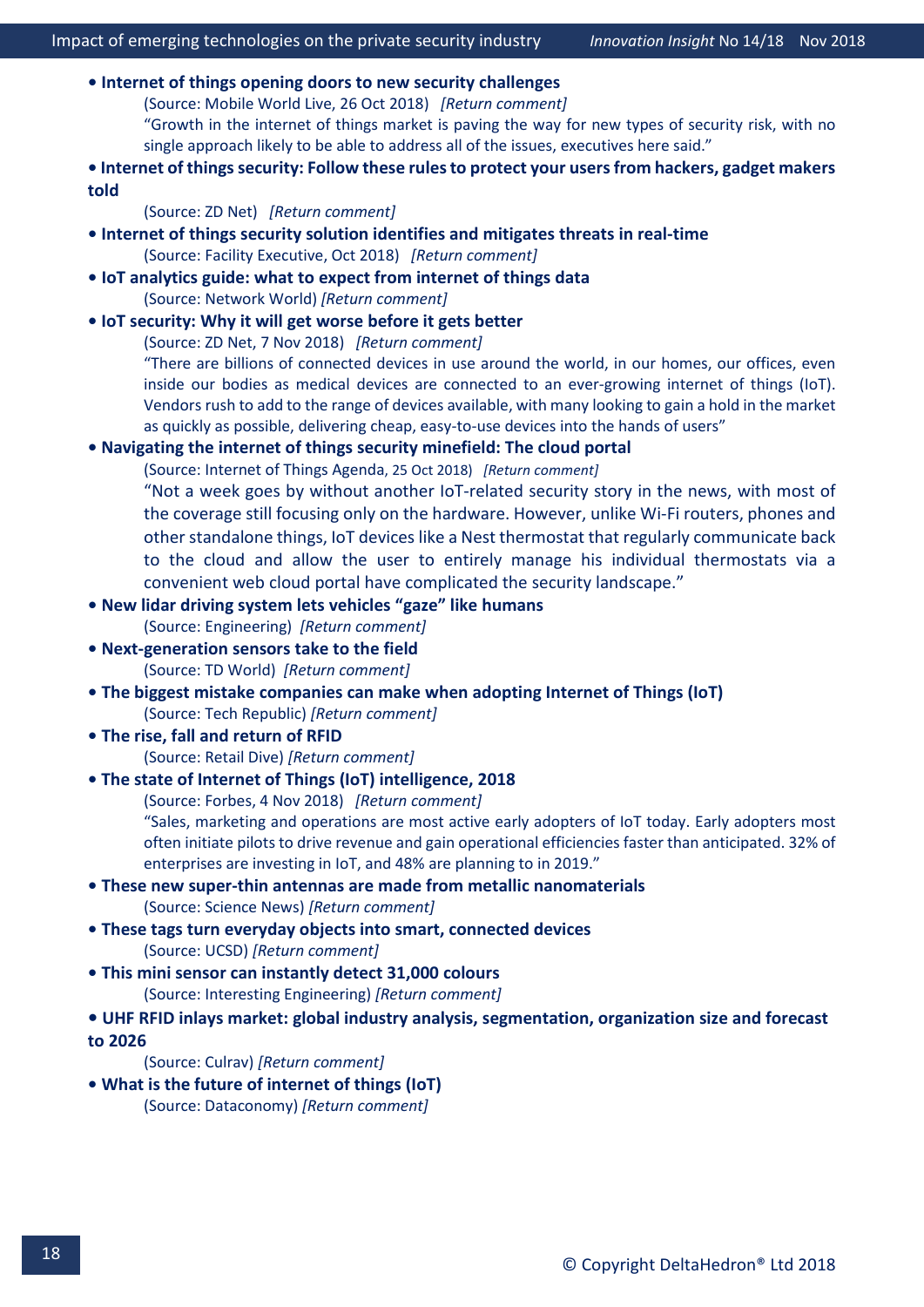<span id="page-20-0"></span>**Other security applications Contained Act and Contained Act of the Contained Act of Containing Contained Act of Containing Containing Containing Containing Containing Containing Containing Containing Containing Containi [• Airport security mistakes](http://uk.businessinsider.com/airport-security-tips-mistakes-2018-9?r=US&IR=T)**  (Source: UK Business Insider) *[\[Return comment\]](mailto:info@deltahedron.co.uk?subject=Comment%20on:%20Airport%20security%20mistakes%20)* **[• Amazon sets traps for drivers](http://uk.businessinsider.com/amazon-sets-traps-for-drivers-2018-9?r=US&IR=T)**  (Source: UK Business Insider) *[\[Return comment\]](mailto:info@deltahedron.co.uk?subject=Comment%20on:%20Amazon%20sets%20traps%20for%20drivers%20)* **• [Best dispatch software providers: Trucking and field service](https://tech.co/best-dispatch-software-providers-trucking-and-field-service-2018-10)** (Source: Tech, 26 Oct 2018) *[\[Return comment\]](mailto:info@deltahedron.co.uk?subject=Comment%20on:%20Best%20dispatch%20software%20providers:%20Trucking%20and%20field%20service)* "Being able to scale your business, take on more clients and improve your customer experience in one go sounds like an unbelievable proposition, but this is exactly what dispatch software can help you do." **[• Can we trust digital forensic evidence?](https://www.sciencedaily.com/releases/2018/10/181002113953.htm)**  (Source: Science Daily) *[\[Return comment\]](mailto:info@deltahedron.co.uk?subject=Comment%20on:%20Can%20we%20trust%20digital%20forensic%20evidence?%20)* **• Cash[-in-transit heists](https://www.news24.com/Columnists/GuestColumn/cash-in-transit-heists-a-glimpse-into-the-state-of-crime-fighting-20180706)** (Source: News24) *[\[Return comment\]](mailto:info@deltahedron.co.uk?subject=Comment%20on:%20Cash-in-transit%20heists)* **[• Channel your inner spy with these night vision binoculars](https://interestingengineering.com/channel-your-inner-spy-with-these-night-vision-binoculars?_source=newsletter&_campaign=vLM35pjL0xZJy&_uid=K9b68MkneE&_h=d15ee70333b0a386c84f635a4bdf9e59ee4f2966&utm_source=newsletter&utm_medium=mailing&utm_campaign=Newsletter-28-09-2018)** (Source: Interesting Engineering) *[\[Return comment\]](mailto:info@deltahedron.co.uk?subject=Comment%20on:%20Channel%20your%20inner%20spy%20with%20these%20night%20vision%20binoculars)* **[• Considerable improvements in the electronic security market](https://www.barbourproductsearch.info/considerable-improvements-in-the-electronic-blog000506.html?newsletterid=868&subscr_id=155872&ac=lv.pd.opsefibumfe3y9pgoj)** (Source: Barbour-ABI) *[\[Return comment\]](mailto:info@deltahedron.co.uk?subject=Comment%20on:%20Considerable%20improvements%20in%20the%20electronic%20security%20market)* **[• Cover your assets: the rise of the super](https://www.forbes.com/sites/insights-inteliot/2018/09/14/cover-your-assets-the-rise-of-the-super-intelligent-supply-chain/)-intelligent supply chain** (Source: Forbes) *[\[Return comment\]](mailto:info@deltahedron.co.uk?subject=Comment%20on:%20Cover%20your%20assets:%20the%20rise%20of%20the%20super-intelligent%20supply%20chain)* **• Crime fighting gets high[-tech advances Palantir, Axom and more](https://www.wired.com/story/crime-fighting-gets-high-tech-advances/)**  (Source: Wired) *[\[Return comment\]](mailto:info@deltahedron.co.uk?subject=Comment%20on:%20Crime%20fighting%20gets%20high-tech%20advances%20palantir,%20axom,%20and%20more%20)* **[• Emerging economies and the companies that propel them to higher growth](https://www.mckinsey.com/featured-insights/innovation-and-growth/outperformers-high-growth-emerging-economies-and-the-companies-that-propel-them?cid=other-eml-alt-mgi-mck-oth-1809&hlkid=5591465d08a247d799948d6817e948f4&hctky=2879352&hdpid=d18ce580-34a0-4144-b49f-4218725ab2d7)**  (Source: McKinsey) *[\[Return comment\]](mailto:info@deltahedron.co.uk?subject=Comment%20on:%20Emerging%20economies%20and%20the%20companies%20that%20propel%20them%20to%20higher%20growth%20)* **[• Experts warn, terrorists could weaponize highly infectious diseases and use planes to spread](https://offgridsurvival.com/experts-warn-terrorists-could-weaponize-highly-infectious-diseases-and-use-planes-to-spread/)** (Source: Off Grid Survival) *[\[Return comment\]](mailto:info@deltahedron.co.uk?subject=Comment%20on:%20Experts%20warn,%20terrorists%20could%20weaponize%20highly%20infectious%20diseases%20and%20use%20planes%20to%20spread)* **• [How the US war on drugs helped fight poaching and corruption in Africa](https://www.iol.co.za/news/world/how-the-us-war-on-drugs-helped-fight-poaching-and-corruption-in-africa-17759277)** (Source: Iol, 3 Nov 2018) *[\[Return comment\]](mailto:info@deltahedron.co.uk?subject=Comment%20on:%20How%20the%20US%20war%20on%20drugs%20helped%20fight%20poaching%20and%20corruption%20in%20Africa)* "The US Drug Enforcement Administration just brought down one of Kenya's biggest drug organisations and at the same time struck a blow against corruption and the illegal ivory trade that is killing off African elephants." **• How to in[vestigate and understand the complex world of fraud](http://gulfbusiness.com/investigate-understand-complex-world-fraud/)** (Source: Gulf Business) *[\[Return comment\]](mailto:info@deltahedron.co.uk?subject=Comment%20on:%20How%20to%20investigate%20and%20understand%20the%20complex%20world%20of%20fraud%20)* **• [Key security system with an array of tools for fleet managers](https://facilityexecutive.com/2018/11/key-security-for-fleet-managers/)** (Source: Facility Executive, 14 Nov 2018) *[\[Return comment\]](mailto:info@deltahedron.co.uk?subject=Comment%20on:%20Key%20security%20system%20with%20an%20array%20of%20tools%20for%20fleet%20managers)* **[• Pepper spray for prison officers 'a real risk'](https://www.bbc.co.uk/news/uk-45791055)**  (Source: BBC) *[\[Return comment\]](mailto:info@deltahedron.co.uk?subject=Comment%20on:%20Pepper%20spray%20for%20prison%20officers%20)* **• [Poaching the poachers: How Kenya is saving elephants with night vision tech](https://www.wired.co.uk/video/kenya-elephant-poachers-night-vision)** (Source: Wired, 17 Oct 2018) *[\[Return comment\]](mailto:info@deltahedron.co.uk?subject=Comment%20on:%20Poaching%20the%20poachers:%20How%20Kenya%20is%20saving%20elephants%20with%20night%20vision%20tech)* "In the last decade, Africa's elephant population has declined by around 110,000, primarily due to poaching. The slaughter of African rhinos has also skyrocketed — 1,175 were killed in South Africa in 2015 alone, compared with 13 in 2007." **[• Police officers test new restraint technology](https://www.foxnews.com/tech/police-officers-test-new-restraint-technology)**  (Source: Foxnews) *[\[Return comment\]](mailto:info@deltahedron.co.uk?subject=Comment%20on:%20Police%20officers%20test%20new%20restraint%20technology%20)* **• Police prof[essionals welcome new technologies but require training and enhanced workforce](https://newsroom.accenture.com/news/police-professionals-welcome-new-technologies-but-require-training-and-enhanced-workforce-planning-to-reap-benefits-accenture-survey-finds.htm)  [planning to reap benefits](https://newsroom.accenture.com/news/police-professionals-welcome-new-technologies-but-require-training-and-enhanced-workforce-planning-to-reap-benefits-accenture-survey-finds.htm)** 

- (Source: Accenture) *[\[Return comment\]](mailto:info@deltahedron.co.uk?subject=Comment%20on:%20Police%20professionals%20welcome%20new%20technologies%20but%20require%20training%20and%20enhanced%20workforce%20planning%20to%20reap%20benefits,%20accenture%20survey%20finds%20)*
- **[Police raid spazas for fake goods](https://www.news24.com/SouthAfrica/News/police-raid-spazas-for-fake-goods-20180901)**  (Source: News24) *[\[Return comment\]](mailto:info@deltahedron.co.uk?subject=Comment%20on:%20Police%20raid%20spazas%20for%20fake%20goods%20)*
- **[Preparing for financial crime risk](http://www.brinknews.com/asia/preparing-for-financial-crime-risk/?utm_source=BRINKSubscribers&utm_campaign=be27fc0ca1-EMAIL_CAMPAIGN_2018_09_17_07_33&utm_medium=email&utm_term=0_c3639d7c98-be27fc0ca1-110323357)** (Source: Brink News) *[\[Return comment\]](mailto:imailto:info@deltahedron.co.uknfo@deltahedron.co.uk?subject=Comment%20on:%20Predictive%20analytics%20in%20operations%20)*
- **• [Protecting data assets critical amid increased technology acquisitions](https://insidebigdata.com/2018/10/04/protecting-data-assets-critical-amid-increased-technology-acquisitions/)**  (Source: Inside Big Data) *[\[Return comment\]](mailto:info@deltahedron.co.uk?subject=Comment%20on:%20Protecting%20data%20assets%20critical%20amid%20increased%20technology%20acquisitions%20)*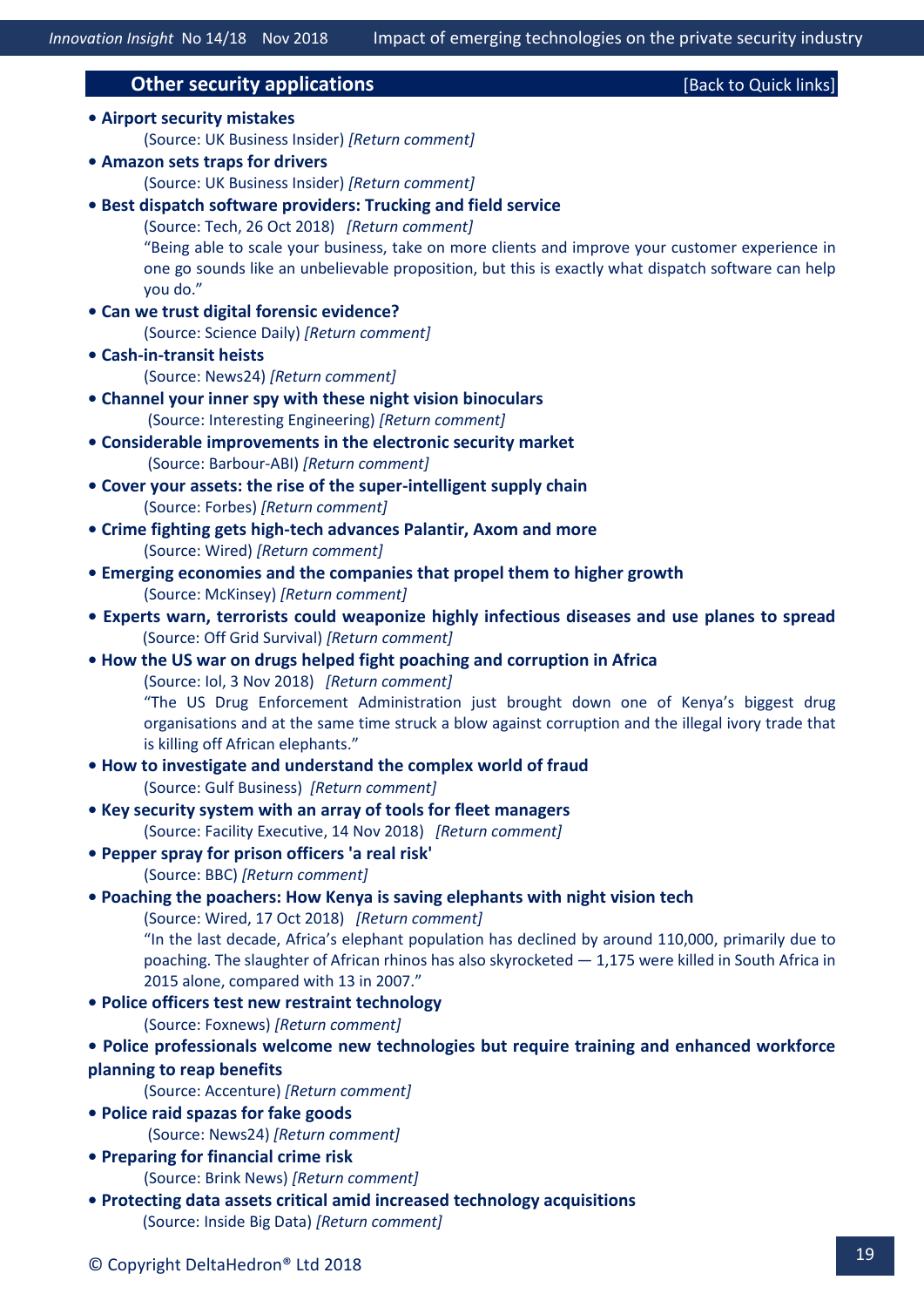- **Security think [tank: start outcomes-based security with asset identification](https://www.computerweekly.com/opinion/Security-Think-Tank-Start-outcomes-based-security-with-asset-identification)** (Source: Computer Weekly) *[\[Return comment\]](mailto:info@deltahedron.co.uk?subject=Comment%20on:%20Security%20think%20tank:%20start%20outcomes-based%20security%20with%20asset%20identification)*
- **[South Africa crime: Can the country be compared to a 'war zone'?](https://www.bbc.co.uk/news/world-africa-45547975)**  (Source: BBC) *[\[Return comment\]](mailto:info@deltahedron.co.uk?subject=Comment%20on:%20South%20africa%20crime:%20can%20the%20country%20be%20compared%20to%20a%20)*
- **[Super tensile building block to counter terror attacks](https://www.theconstructionindex.co.uk/news/view/super-tensile-building-block-to-counter-terrorists)**
	- (Source: The Construction Index, 6 Oct 2018) *[\[Return comment\]](mailto:info@deltahedron.co.uk?subject=Comment%20on:%20Super%20tensile%20building%20block%20to%20counter%20terror%20attacks)* "Tarmac has produced a new building block that is claimed to have unrivalled blast protection qualities. BBX is a construction system that provides dual protection against blast and ballistic threat, uniquely achieving C15 blast resistance and BR7 ballistic resistance."
- **• [Tanzanian rangers harness new technology to fight poachers](https://www.channelnewsasia.com/news/world/tanzanian-rangers-harness-new-technology-to-fight-poachers-10812834)**  (Source: Channel News Asia) *[\[Return comment\]](mailto:info@deltahedron.co.uk?subject=Comment%20on:%20Tanzanian%20rangers%20harness%20new%20technology%20to%20fight%20poachers)*

#### **• [Text-based lie detector can help cops filter out fake robbery reports](https://www.digitaltrends.com/cool-tech/text-lie-detector-statements-police-robbery/)**

(Source: Digital Trends, 29 Oct 2018) *[\[Return comment\]](mailto:info@deltahedron.co.uk?subject=Comment%20on:%20Text-based%20lie%20detector%20can%20help%20cops%20filter%20out%20fake%20robbery%20reports)*

"Computational spell checkers and grammar checkers have been around for decades, but what if software was also able to act as a lie detector for text-based documents? That might sound crazy, but it's a subject that researchers from the U.K.'s Cardiff University and Spain's Charles III University of Madrid have been working on — and it's apparently paying off."

#### **• [The autonomous police car: RoboCop or reverse ATM?](http://www.autonews.com/article/20181009/BLOG06/310109997/the-autonomous-police-car:-robocop-or-reverse-atm)**

(Source: Auto News, 9 Oct 2018) *[\[Return comment\]](mailto:info@deltahedron.co.uk?subject=Comment%20on:%20The%20autonomous%20police%20car:%20RoboCop%20or%20reverse%20ATM?)*

"Motorola's patent for an autonomous police car packs quite a few functions of the criminal justice system into a vehicle, enough not only for Uber drivers but for police officers to worry about job security in the age of autonomy. And it looks like it's only a few years away from reality, as most of the tech presented in the patent looks 80% ready with current technology"

#### **• [This incredibly simple privacy app helps protect your phone from snoops with one click](https://www.fastcompany.com/90265744/this-incredibly-simple-privacy-app-helps-protect-your-phone-from-snoops-with-one-click)**

(Source: Fast Company, 11 Nov 2018) *[\[Return comment\]](mailto:info@deltahedron.co.uk?subject=Comment%20on:%20This%20iNcredibly%20simple%20privacy%20app%20helps%20protect%20your%20phone%20from%20snoops%20with%20one%20click)*

"In the United States and many other countries, there are no legal protections to stop internet service providers–landline or mobile–from tracking where you go online. (A 2017 act of Congress enshrined that right to snoop in the U.S.)"

### <span id="page-21-0"></span>**• [Tiny spy gear that fits in a USB cable widely available in China](https://www.abacusnews.com/digital-life/spy-equipment-china-available-your-fingertips/article/2172151)**

(Source: Abacus News, 7 Nov 2018) *[\[Return comment\]](mailto:info@deltahedron.co.uk?subject=Comment%20on:%20Tiny%20spy%20gear%20that%20fits%20in%20a%20usb%20cable%20widely%20available%20in%20China)*

### **Robotics and automation Example 2018** [\[Back to Quick links\]](#page-2-0)

### **• [Are killer robots the future of war? Parsing the facts on autonomous weapons](https://www.nytimes.com/2018/11/15/magazine/autonomous-robots-weapons.html)**

(Source: New York Times, 15 Nov 2018) *[\[Return comment\]](mailto:info@deltahedron.co.uk?subject=Comment%20on:%20Are%20killer%20robots%20the%20future%20of%20war?%20Parsing%20the%20facts%20on%20autonomous%20weapons)*

"Battlefield robots already exist today in an early form. Milrem Robotics, a company based in Estonia, has developed a robot called THeMIS (Tracked Hybrid Modular Infantry System), which consists of a mobile body mounted on small tank treads, topped with a remote-weapon turret that can be equipped with small or large-calibre machine guns"

### **[• Automation and the workforce of the future](https://www.mckinsey.com/featured-insights/future-of-work/skill-shift-automation-and-the-future-of-the-workforce?cid=soc-app)**

(Source: McKinsey) *[\[Return comment\]](mailto:info@deltahedron.co.uk?subject=Comment%20on:%20Automation%20and%20the%20workforce%20of%20the%20future%20)*

#### **• [Eight signs you could be automating more of your data centre](https://www.zdnet.com/article/8-signs-you-could-be-automating-more-of-your-data-center/?ftag=TRE-03-10aaa6b&bhid=27422036896811589305410055111452)**

(Source: ZD Net, 1 Nov 2018) *[\[Return comment\]](mailto:info@deltahedron.co.uk?subject=Comment%20on:%20Eight%20signs%20you%20could%20be%20automating%20more%20of%20your%20data%20center)*

"Organizations with existing data centres can save time and money by adopting automation tools for data centre management. Here are eight signs you can do more to lighten your day-to-day workload."

**[• How to make your business more efficient with smart automation](https://www.makeuseof.com/tag/smart-business-automation/)**

(Source: Make Use Of) *[\[Return comment\]](mailto:info@deltahedron.co.uk?subject=Comment%20on:%20How%20to%20make%20your%20business%20more%20efficient%20with%20smart%20automation)*

- **[Model helps robots navigate more like humans do](https://www.rdmag.com/news/2018/10/model-helps-robots-navigate-more-humans-do)** (Source: RD Magazine) *[\[Return comment\]](mailto:info@deltahedron.co.uk?subject=Comment%20on:%20Model%20helps%20robots%20navigate%20more%20like%20humans%20do)*
- **[Robotics play an active role in](http://www.itnewsafrica.com/2018/09/robotics-play-an-active-role-in-4th-industrial-revolution/) the Fourth Industrial Revolution**  (Source: IT News Africa) *[\[Return comment\]](mailto:info@deltahedron.co.uk?subject=Comment%20on:%20Robotics%20play%20an%20active%20role%20in%204th%20industrial%20revolution%20)*
- **Technique could enable ro[bots to navigate pushy crowds, congested streets](https://www.zdnet.com/article/technique-could-enable-robots-to-navigate-pushy-crowds-congested-streets/)**  (Source: ZD Net) *[\[Return comment\]](mailto:info@deltahedron.co.uk?subject=Comment%20on:%20Technique%20could%20enable%20robots%20to%20navigate%20pushy%20crowds,%20congested%20streets%20)*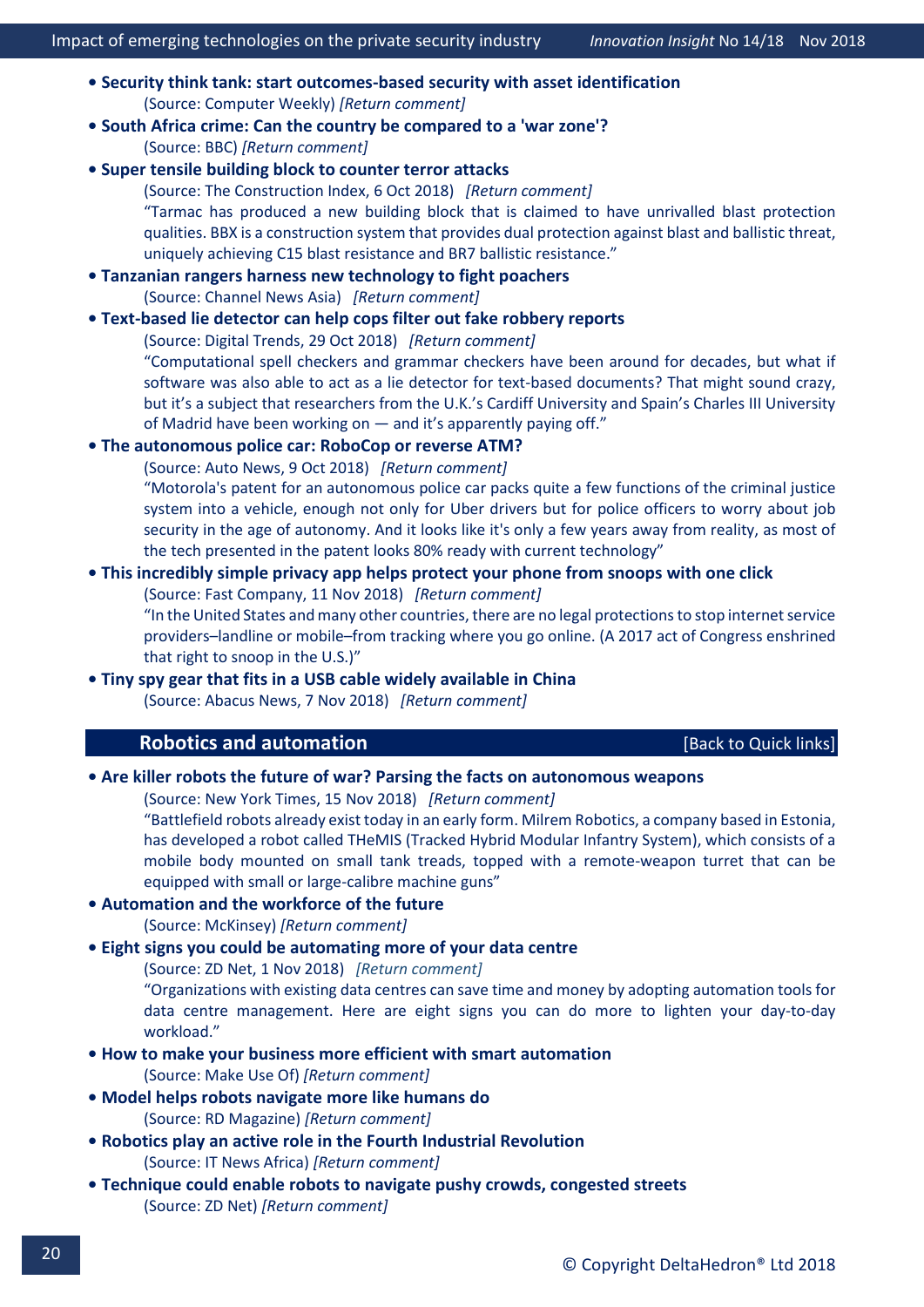#### **• The imperative to [automate business processes](https://www.mckinsey.com/business-functions/operations/our-insights/the-automation-imperative?cid=other-eml-alt-mip-mck-oth-1810&hlkid=ca09cb91bc094193b828705bd1ce5867&hctky=2879352&hdpid=ddc7fd1c-3815-4675-ae1a-f53e67d88452)**  (Source: McKinsey) *[\[Return comment\]](mailto:info@deltahedron.co.uk?subject=Comment%20on:%20The%20imperative%20to%20automate%20business%20processes%20)*

#### **• [This robot transforms itself to navigate an obstacle course](https://spectrum.ieee.org/automaton/robotics/robotics-hardware/transformerbots)**

(Source: IEEE Spectrum, 31 Oct 2018) *[\[Return comment\]](mailto:info@deltahedron.co.uk?subject=Comment%20on:%20This%20robot%20transforms%20itself%20to%20navigate%20an%20obstacle%20course)*

"When you've got a hammer, everything looks like a nail, but the world starts to look more interesting if your hammer can change shape. For the builders of a class of robots called modular self-reconfigurable robots (MSRR), shape-shifting is the first step toward endowing robots with an animal-like adaptability to unknown situations."

#### **Telecommunications, mobile and wi-fi Example 10 and Minimum in the United States** [\[Back to Quick links\]](#page-2-0)

#### <span id="page-22-0"></span>**• [5G and the promise of a smart home makeover](https://www.cnet.com/news/5g-and-the-promise-of-a-smart-home-makeover/)**

(Source: CNET, 5 Nov 2018) *[\[Return comment\]](mailto:info@deltahedron.co.uk?subject=Comment%20on:%205G%20and%20the%20promise%20of%20a%20smart%20home%20makeover)*

"The coming move to 5G will affect phones, cars, movies and even small-town American government. What about the smart home? A pervasive, high bandwidth, low-latency network sounds great on paper."

#### **• [5G will let users ditch fixed](https://www.bbc.co.uk/news/technology-46127712)-line home broadband**

(Source: BBC, 7 Nov 2018) *[\[Return comment\]](mailto:info@deltahedron.co.uk?subject=Comment%20on:%205G%20will%20let%20users%20ditch%20fixed-line%20home%20broadband)* "5G mobile data will be so reliable and fast most homes will no longer need a separate home broadband connection, according to one of the companies planning to launch a UK service. Three

UK's chief executive said there would be enough capacity on 5G to cope with demand, meaning households would be able to save money by ending their fixed-line contracts."

#### **[• EMF frequencies used for crowd control weapons form the foundation of 5G network](https://www.collective-evolution.com/2018/09/26/emf-frequencies-used-for-crowd-control-weapons-form-the-foundation-of-5g-wireless-network/)**

(Source: Collective Evolution) *[\[Return comment\]](mailto:info@deltahedron.co.uk?subject=Comment%20on:%20Emf%20frequencies%20used%20for%20crowd%20control%20weapons%20form%20the%20foundation%20of%205g%20network)*

#### **[• Making the most of the next mobile economy](https://www.itworldcanada.com/article/making-the-most-of-the-next-mobile-economy/409773)**

(Source: IT World Canada) *[\[Return comment\]](mailto:info@deltahedron.co.uk?subject=Comment%20on:%20Making%20the%20most%20of%20the%20next%20mobile%20economy%20)*

#### **• [What the future of IoT and 5G may look like](https://www.forbes.com/sites/forbestechcouncil/2018/11/01/what-the-future-of-iot-and-5g-may-look-like/)**

(Source: Forbes, 1 Nov 2018) *[\[Return comment\]](mailto:info@deltahedron.co.uk?subject=Comment%20on:%20What%20the%20future%20of%20IoT%20and%205G%20may%20look%20like)*

"The upcoming 5G wireless network technology is promised to be responsive, fast and power efficient. And companies, for the most part, are compelled to upgrade their networks to stay on par with the competition, even though they don't yet see a compelling 5G enterprise use case to do so."

#### **• Wi-fi 6 is coming: H[ere's why you should care](https://gizmodo.com/wi-fi-6-is-coming-and-heres-why-you-should-care-1829516258)**

(Source: Gizmodo) *[\[Return comment\]](mailto:info@deltahedron.co.uk?subject=Comment%20on:%20Wi-fi%206%20is%20coming:%20here)*

**• Wi[-jacking: accessing your neighbour's wi-fi without cracking](https://www.surecloud.com/sc-blog/wifi-hijacking?utm_content=76704482)**

(Source: Sure Cloud) *[\[Return comment\]](mailto:info@deltahedron.co.uk?subject=Comment%20on:%20Wi-jacking:%20accessing%20your%20neighbour%E2%80%99s%20wifi%20without%20cracking)*

<span id="page-22-1"></span>**[• Will 5G be necessary for self](https://www.bbc.co.uk/news/business-45048264)-driving cars?** 

(Source: BBC) *[\[Return comment\]](mailto:info@deltahedron.co.uk?subject=Comment%20on:%20Will%205g%20be%20necessary%20for%20self-driving%20cars?%20)*

#### **Mearables Contract to Contract the Contract of Contract Links** [\[Back to Quick links\]](#page-2-0)

#### **• Air[-conditioned helmet cools biker bonces](https://newatlas.com/feher-air-conditioned-motorcycle-helmet/56046/?utm_medium=email&utm_campaign=2018-08-25%20094033%20Other%20Weekly%20Basic%202018-08-25%20094451%20Revolutions%20The%20gut%20microbiome&utm_content=2018-08-25%20094033%20Other%20Weekly%20Basic%202018-08-25%20094451%20Revolutions%20The%20gut%20microbiomeCID_684f4ffc49d9adbce0c0ace3213673b2&utm_source=Campaign%20Monitor&utm_term=Feher%20ACH-1%20Air-conditioned%20helmet%20cools%20biker%20bonces)**

(Source: New Atlas) *[\[Return comment\]](mailto:info@deltahedron.co.uk?subject=Comment%20on:%20Feher%20ach-1:%20air-conditioned%20helmet%20cools%20biker%20bonces)*

#### **• Army to get high-[tech targeting goggles in 2019](https://breakingdefense.com/2018/10/grunts-to-get-high-tech-targeting-goggles-in-2019/)**

#### (Source: Breaking Defense, 25 Oct 2018) *[\[Return comment\]](mailto:info@deltahedron.co.uk?subject=Comment%20on:%20Army%20to%20get%20high-tech%20targeting%20goggles%20in%202019)*

"Sometime next year, American infantry will start donning high-tech goggles that show precisely where their weapons are pointing, shaving precious seconds off reaction time in combat. By the end of 2019, they'll be able to flip a switch and see tactical intelligence from the battlefield network like pointers to distant friends, enemies, and objectives — superimposed over their field of view like a militarized Google Glass."

#### **• [Army wants tech to improve exoskeleton fit on soldiers](https://www.military.com/kitup/2018/10/26/army-wants-tech-improve-exoskeleton-fit-soldiers.html)**

(Source: Military, 26 Oct 2018) *[\[Return comment\]](mailto:info@deltahedron.co.uk?subject=Comment%20on:%20Army%20wants%20tech%20to%20improve%20exoskeleton%20fit%20on%20soldiers)*

"Army scientists are trying to figure out the best way to design hard exoskeletons to fit "fleshy" human bodies so they're comfortable enough to wear in combat. The US military has been attempting to design futuristic, performance-enhancing exoskeletons for combat soldiers since the late 1990s, but the technology often interferes with the way humans move."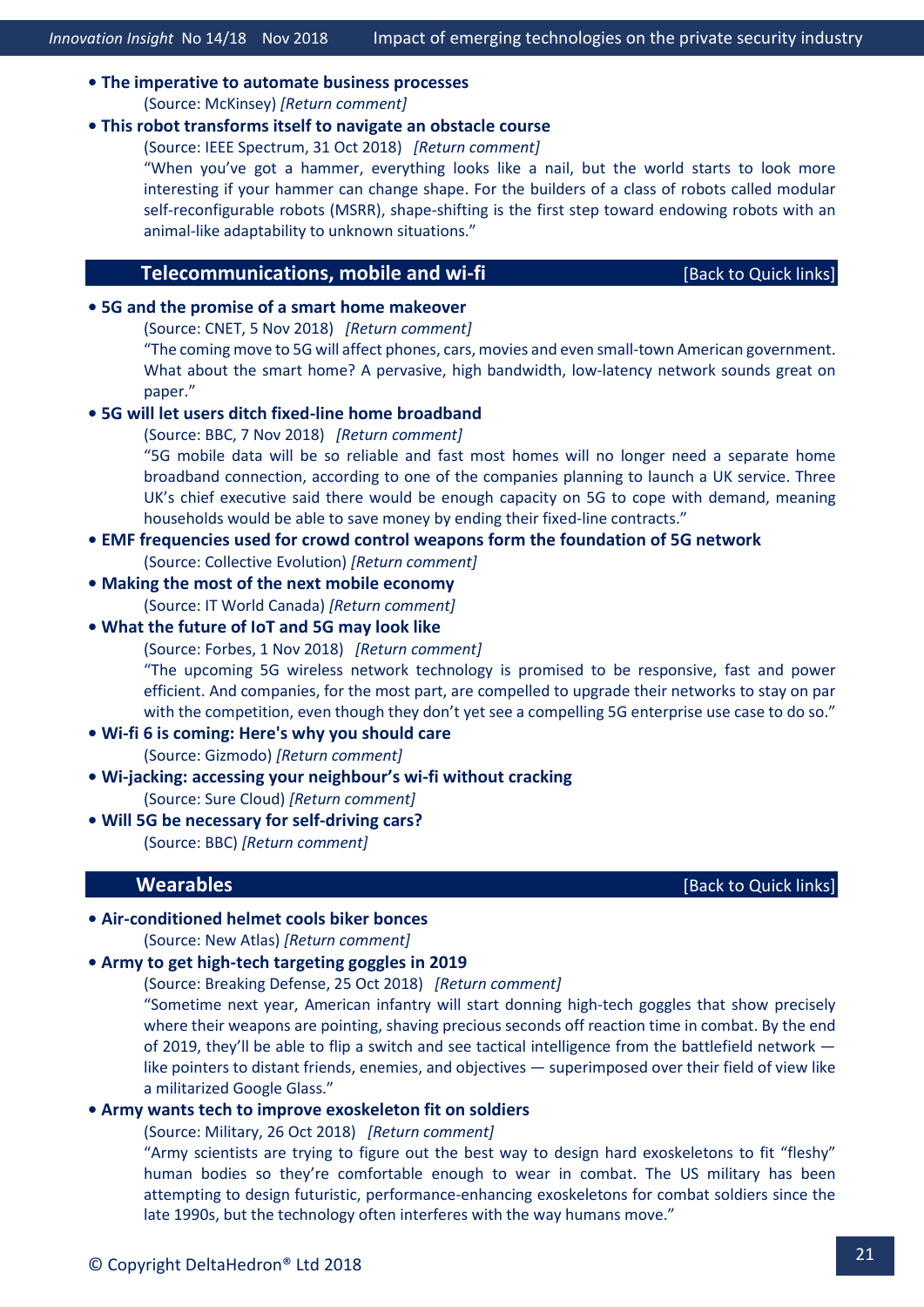- **[Believe it or not, this fire-proof exoskeleton isn't designed for space marines](https://www.digitaltrends.com/cool-tech/fire-resistant-levitate-airframe-exosuit/)** (Source: Digital Trends, 14 Nov 2018) *[\[Return comment\]](mailto:info@deltahedron.co.uk?subject=Comment%20on:%20Believe%20it%20or%20not,%20this%20fire-proof%20exoskeleton%20isn%E2%80%99t%20designed%20for%20space%20marines)* "A fire-resistant upper body robotic exoskeleton that's capable of lowering exertion levels by up to 80% when you carry out physically taxing work sounds like the stuff of science fiction. In fact, it's the basis for a real product recently unveiled by Levitate Technologies." **[• Improving the efficiency of wearable tech cl](http://www.digitaljournal.com/tech-and-science/technology/improving-the-efficiency-of-wearable-tech-clothing/article/530225)othing** (Source: Digital Journal) *[\[Return comment\]](mailto:info@deltahedron.co.uk?subject=Comment%20on:%20Improving%20the%20efficiency%20of%20wearable%20tech%20clothing)* **[• Marines to ramp up tests on hearing protection troops might actually wear](https://www.military.com/defensetech/2018/10/01/marines-ramp-tests-hearing-protection-troops-might-actually-wear.html)**  (Source: Military) *[\[Return comment\]](mailto:info@deltahedron.co.uk?subject=Comment%20on:%20Marines%20to%20ramp%20up%20tests%20on%20hearing%20protection%20troops%20might%20actually%20wear%20)* **• [Materials scientist creates fabric alternative to batteries for wearable devices](https://www.innovations-report.com/html/report/materials-science/materials-scientist-creates-fabric-alternative-to-batteries-for-wearable-devices.html)** (Source: Innovations Report, 14 Nov 2018) *[\[Return comment\]](mailto:info@deltahedron.co.uk?subject=Comment%20on:%20Materials%20scientist%20creates%20fabric%20alternative%20to%20batteries%20for%20wearable%20devices)* "Umass Amherst materials scientists have developed a method for making a charge-storing system that is easily integrated into clothing for 'embroidering a charge-storing pattern onto any garment' A major factor holding back development of wearable biosensors for health monitoring is the lack of a lightweight, long-lasting power supply." **• [This wearable exoskeleton helps relieve back and neck stress](https://interestingengineering.com/this-wearable-exoskeleton-helps-relieve-back-and-neck-stress?_source=newsletter&_campaign=RllonQMyxEK5Y&_uid=K9b68MkneE&_h=d15ee70333b0a386c84f635a4bdf9e59ee4f2966&utm_source=newsletter&utm_medium=mailing&utm_campaign=Newsletter-05-09-2018)** (Source: Interesting Engineering) *[\[Return comment\]](mailto:info@deltahedron.co.uk?subject=Comment%20on:%20This%20wearable%20exoskeleton%20helps%20relieve%20back%20and%20neck%20stress)* **• [Stretchable thermoelectric coils for energy harvesting in miniature flexible wearable devices](https://phys.org/news/2018-11-stretchable-thermoelectric-energy-harvesting-miniature.html)** (Source: Phys, 14 Nov 2018) *[\[Return comment\]](mailto:info@deltahedron.co.uk?subject=Comment%20on:%20Stretchable%20thermoelectric%20coils%20for%20energy%20harvesting%20in%20miniature%20flexible%20wearable%20devices)*
	- "Miniaturized semiconductor devices with energy harvesting features have paved the way to wearable technologies and sensors. Although thermoelectric systems have attractive features in this context, the ability to maintain large temperature differences across device terminals remains increasingly difficult to achieve with accelerated trends in device miniaturization."
- **[Willmott Dixon trials bionic vest to aid manual handling](https://www.theconstructionindex.co.uk/news/view/willmott-dixon-trials-bionic-vest-to-aid-manual-handling)** (Source: The Construction Index) *[\[Return comment\]](mailto:info@deltahedron.co.uk?subject=Comment%20on:%20Willmott%20dixon%20trials%20bionic%20vest%20to%20aid%20manual%20handling)*
- **[Mate is made to look out for y](https://newatlas.com/comau-mate-exoskeleton/56625/?utm_medium=email&utm_campaign=2018-10-04%20083623%20Other%20Daily%20Basic%202018-10-04%20084323%20Hottest%20new%20sports%20cars%20and%20concepts%20from%20the%202018%20Paris%20Motor%20Show&utm_content=2018-10-04%20083623%20Other%20Daily%20Basic%202018-10-04%20084323%20Hottest%20new%20sports%20cars%20and%20concepts%20from%20the%202018%20Paris%20Motor%20ShowCID_c72ef4019a8fbe000bdecff604ab8ff9&utm_source=Campaign%20Monitor&utm_term=MATE%20is%20made%20to%20look%20out%20for%20your%20shoulders)our shoulders** (Source: New Atlas) *[\[Return comment\]](mailto:info@deltahedron.co.uk?subject=Comment%20on:%20Mate%20is%20made%20to%20look%20out%20for%20your%20shoulders)*
- **The worker in the robot suit: [New industrial orders reignite exoskeleton interest](https://www.zdnet.com/article/the-worker-in-the-robot-suit-new-industrial-orders-reignite-exoskeleton-interest/?ftag=TRE-03-10aaa6b&bhid=27422036896811589305410055111452)**  (Source: ZD Net) *[\[Return comment\]](mailto:info@deltahedron.co.uk?subject=Comment%20on:%20The%20worker%20in%20the%20robot%20suit:%20new%20industrial%20orders%20reignite%20exoskeleton%20interest%20)*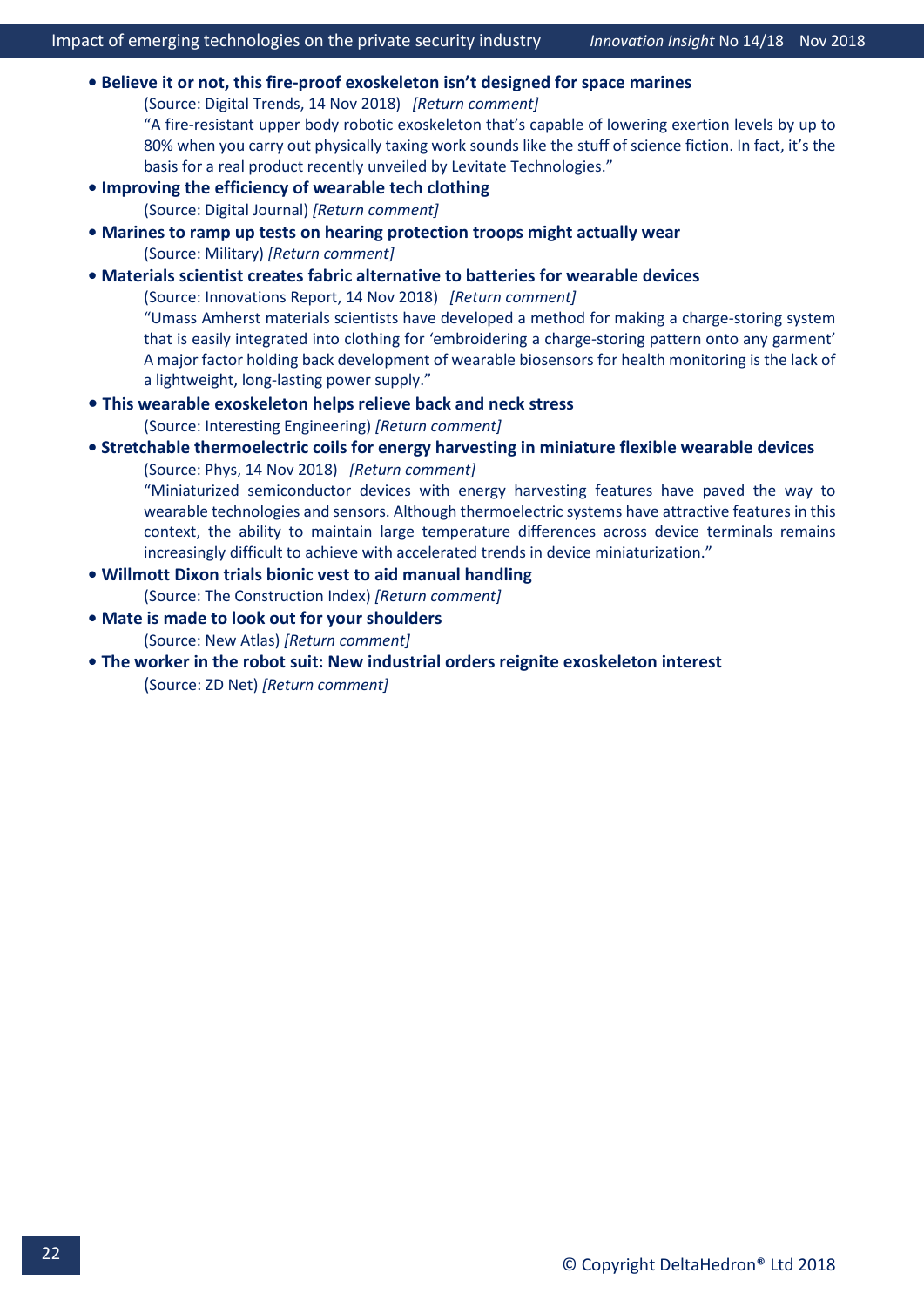| A selection of the emerging technologies continuously monitored by DeltaHedron <sup>®</sup> |                                       |                                          |  |
|---------------------------------------------------------------------------------------------|---------------------------------------|------------------------------------------|--|
| <b>Emerging technologies</b>                                                                | <b>Applications</b>                   | <b>Industries</b>                        |  |
| <b>3D Printing and scanning</b>                                                             | <b>Asset management</b>               | <b>Aerospace</b>                         |  |
| <b>Artificial Intelligence (AI) and</b>                                                     | <b>Protection, tracking</b>           | Agriculture, food, agritech              |  |
| <b>Machine Learning</b>                                                                     | <b>Anti-poaching</b>                  | Animals, crops, plants, fisheries        |  |
| <b>Artificial Reality (AR), Virtual Reality (VR)</b>                                        | <b>Cities and communities</b>         | <b>Arts and culture</b>                  |  |
| <b>Automotive</b>                                                                           | <b>Real estate</b>                    | <b>Built Environment, construction</b>   |  |
| Autonomous, flying, hybrid, scooters                                                        | <b>Smart cities</b>                   | <b>Constructechs, housing</b>            |  |
| Electric, petrol, diesel, hydrogen, battery                                                 | Smart home, office, factory           | <b>Facilities management</b>             |  |
| <b>Basic sciences</b>                                                                       | <b>Customer experience</b>            | <b>Chemical, biochemical</b>             |  |
| Astronomy, biology, chemistry, physics                                                      | <b>Consumers, UX</b>                  | <b>Defence</b>                           |  |
| <b>Mathematics, statistics, geology</b>                                                     | <b>Digital identity</b>               | <b>Education</b>                         |  |
| <b>Biotechnology</b>                                                                        | <b>Authentication, identification</b> | <b>Edtech and Corporate learning</b>     |  |
| <b>Blockchain</b>                                                                           | e-Privacy, GDPR                       | <b>Higher education and schools</b>      |  |
| <b>Cryptocurrencies</b>                                                                     | <b>Environment</b>                    | <b>Energy</b>                            |  |
| <b>Bots</b>                                                                                 | <b>Carbon emissions</b>               | <b>Engineering</b>                       |  |
| <b>Chatbots, cobots</b>                                                                     | <b>Climate change, conservation</b>   | <b>Entertainment, music</b>              |  |
| <b>Robotics and automation</b>                                                              | Water, marine, oceans                 | <b>Fashion, textiles</b>                 |  |
| <b>Biometrics, voice/facial recognition</b>                                                 | <b>Fraud prevention</b>               | <b>Financial, banking, investment</b>    |  |
| <b>Computers and computing</b>                                                              | <b>Anti-counterfeiting</b>            | e-Payments                               |  |
| <b>Quantum computing</b>                                                                    | <b>Games, toys</b>                    | <b>Fintechs, insurtechs</b>              |  |
| <b>High Performance Computing</b>                                                           | <b>Geolocation, mapping</b>           | Insurance, actuarial                     |  |
| <b>Memory storage</b>                                                                       | <b>Navigation, GPS, tracking</b>      | Health, pharma, cosmetics                |  |
| <b>Data</b>                                                                                 | <b>Health</b>                         | ICT                                      |  |
| Big data, analytics, business intelligence                                                  | <b>Dental</b>                         | Logistics, procurement                   |  |
| <b>Cybersecurity, data protection</b>                                                       | <b>Digital health</b>                 | <b>Supply chain</b>                      |  |
| Data science                                                                                | <b>Diseases/medical conditions</b>    | <b>Manufacturing</b>                     |  |
| <b>Digital and ICT</b>                                                                      | <b>Health and safety</b>              | Maritime, marine, oceans                 |  |
| Mobile, cloud, wireless, wifi                                                               | <b>Hospitals, homecare</b>            | <b>Shipping, ports</b>                   |  |
| <b>Broadband, 5G, VOIP</b>                                                                  | <b>Mental health, psychology</b>      | Media, journalism, publishing            |  |
| Software, SaaS, APIs, digital twinning                                                      | Pharma, medicine                      | <b>Social media</b>                      |  |
| <b>Drones</b>                                                                               | <b>ICT</b>                            | <b>Mining and minerals</b>               |  |
| <b>Electronics and photonics</b>                                                            | <b>Data centres</b>                   | <b>Philanthropy,CSR</b>                  |  |
| Antennas, radar, lidar, LoRA, sonar                                                         | <b>Enterprise systems</b>             | <b>Professions</b>                       |  |
| <b>Energy</b>                                                                               | Phones, tablets, apps                 | <b>Accounting, Auditing</b>              |  |
| <b>Batteries, storage, renewables</b>                                                       | Internet, online, web                 | <b>Engineering, Health, Legal</b>        |  |
| Electric, fossil, oil/gas, nuclear, hydro                                                   | <b>Search Engine Optimisation</b>     | <b>Public sector, digital government</b> |  |
| Hydrogen, solar, wind, tidal                                                                | Management/governance                 | <b>Retail</b>                            |  |
| <b>Imaging</b>                                                                              | <b>Software development</b>           | <b>Security and policing</b>             |  |
| Holograms, photography, video                                                               | <b>Telecommunications</b>             | <b>Service industries</b>                |  |
| <b>Internet of Things (IoT)</b>                                                             | Legal, IP and patenting               | Sport, exercise, leisure                 |  |
| Industrial, sensors, RFID                                                                   | <b>Maintenance</b>                    | <b>Telecommunications</b>                |  |
| <b>Materials</b>                                                                            | <b>Marketing, branding</b>            | Tourism, travel, hospitality             |  |
| Building, chemicals, bio, graphene, nano                                                    | <b>Packaging</b>                      | <b>Transport, infrastructure</b>         |  |
| Metals, metallurgy, plastics, self-healing                                                  | <b>Workflow</b>                       | Air travel and airports                  |  |
| <b>Wearables</b>                                                                            | X-as-a-Service (XaaS)                 | Public transport, rail, road             |  |
| <b>Business impact and cross-cutting themes</b>                                             |                                       |                                          |  |
| <b>Trends and future thinking</b>                                                           | <b>Risk management</b>                | <b>Leadership and management</b>         |  |
| <b>Digital transformation</b>                                                               | <b>Innovation management</b>          | <b>Change management</b>                 |  |
| <b>Disruption</b>                                                                           | <b>Business models/platforms</b>      | <b>Decision-making/support</b>           |  |

**Ventures, startups and**

- 
- **Dynamics of technological change <br>Societies and communities by the control of the control of the control of the control of the control of the control of the control of the control of the control of the control of the cont Generational impact Science and techno parks Competitiveness R&D, technology transfer Economic impact National and regional interest** 
	- Freelance, gig economy **Figure 10** Ventures, startups and **Fourth Industrial Revolution HR management, recruitment, training entrepreneurship Innovation systems/policy**

**World of work and employment**